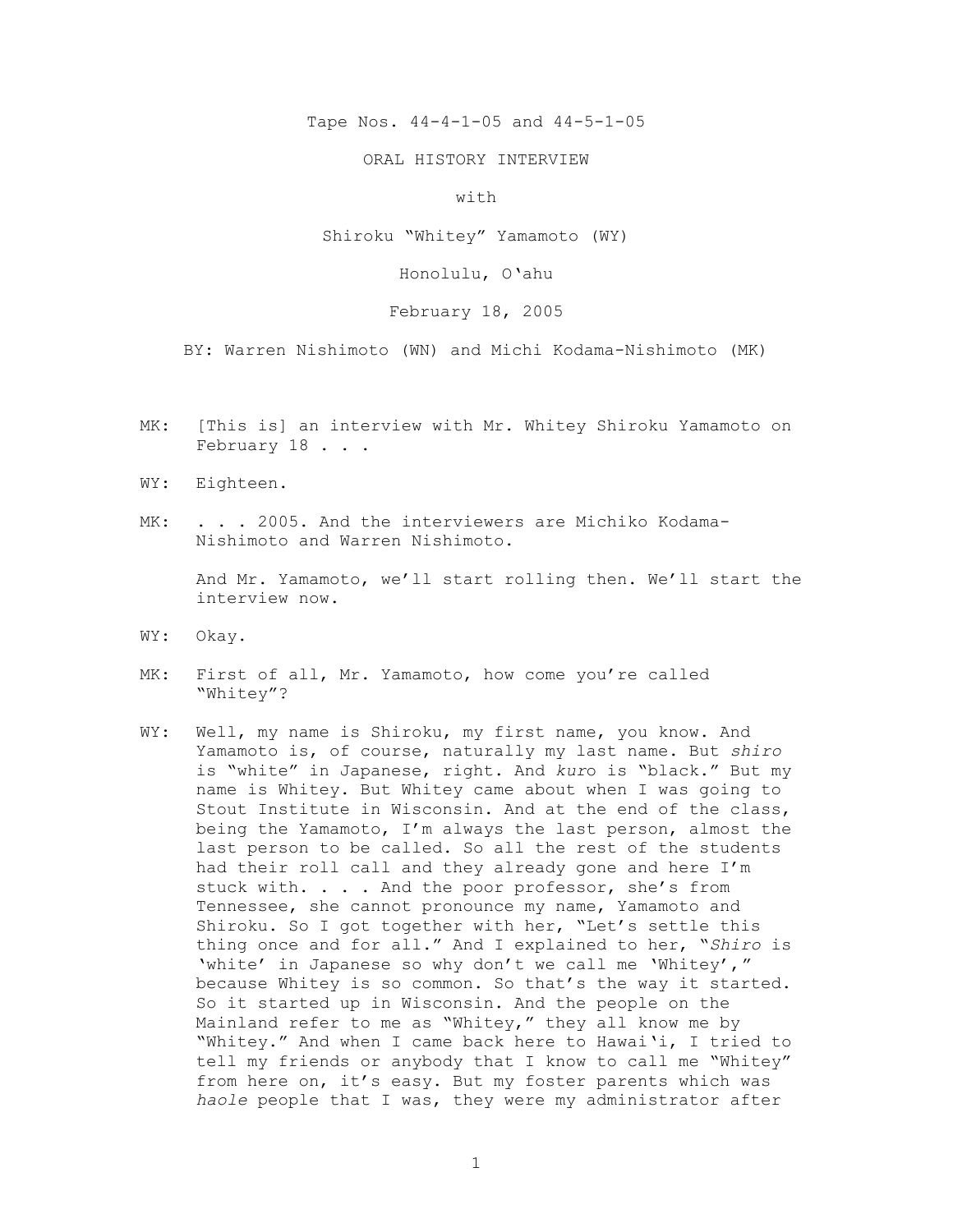my dad passed away, they make a remark saying that, "Gosh, why did you do that?" Because "Whitey" actually is a Mafia group, people that always call "Whitey" are the gangsters, you know, so it's not too good a name to hold on to. And, of course, being Shiroku Yamamoto, Shiro, then I said, "Well, let's keep it as it is." So all these years it's been Whitey Yamamoto. And the word *shiro,* if anybody called me "Shiro" or "Shiroku" and I have to stop and think, "Gosh, I wonder who could that be." But the only people who would know would be when I was growing up, going to school, when I was in the lower grades going to school. They're the only ones who used to call me "Shiro" for short or call me "Shiroku." So here on it's always been "Whitey." Even my wife calls me "Whitey." (Laughs) So that's how it came about.

- MK: So for this interview and for everything else, we'll call you "Whitey" then.
- WY: Oh, sure. That way I'll feel more comfortable. Thank you. (Chuckles)
- MK: So Whitey, . . .
- WY: Yes.
- MK: . . . when were you born?
- WY: I was born in 1923. So I just made my birthday last year in December. So I'm 81 years old, an old man already. (Chuckles)
- MK: And where were you born?
- WY: I was born in Nïnole, Hawai'i, on the Big Island, out in the Hämäkua Coast. And, yes, so that's it.
- MK: And what were your parents' names?
- WY: My parents' name is Yamamoto. And my mother, which I'm not acquainted, I don't remember how she looked like because I was only three months old before she left me. And my dad brought me up until he passed away. So for me, I had a mother for only about three months before she abandoned me. But prior to that she was married. She had two young boys, I understand, from what the neighbors have told me. And when I was born, my dad was in the forties already so my guess, from what I know, is that he named me "Shiroku" when he was I think forty-six years old so that he can remember, Shiroku. That's what I came about. Yes, so for a number of years, all my life my dad was alive, he took care of me and raised me up until I was able to return that favor before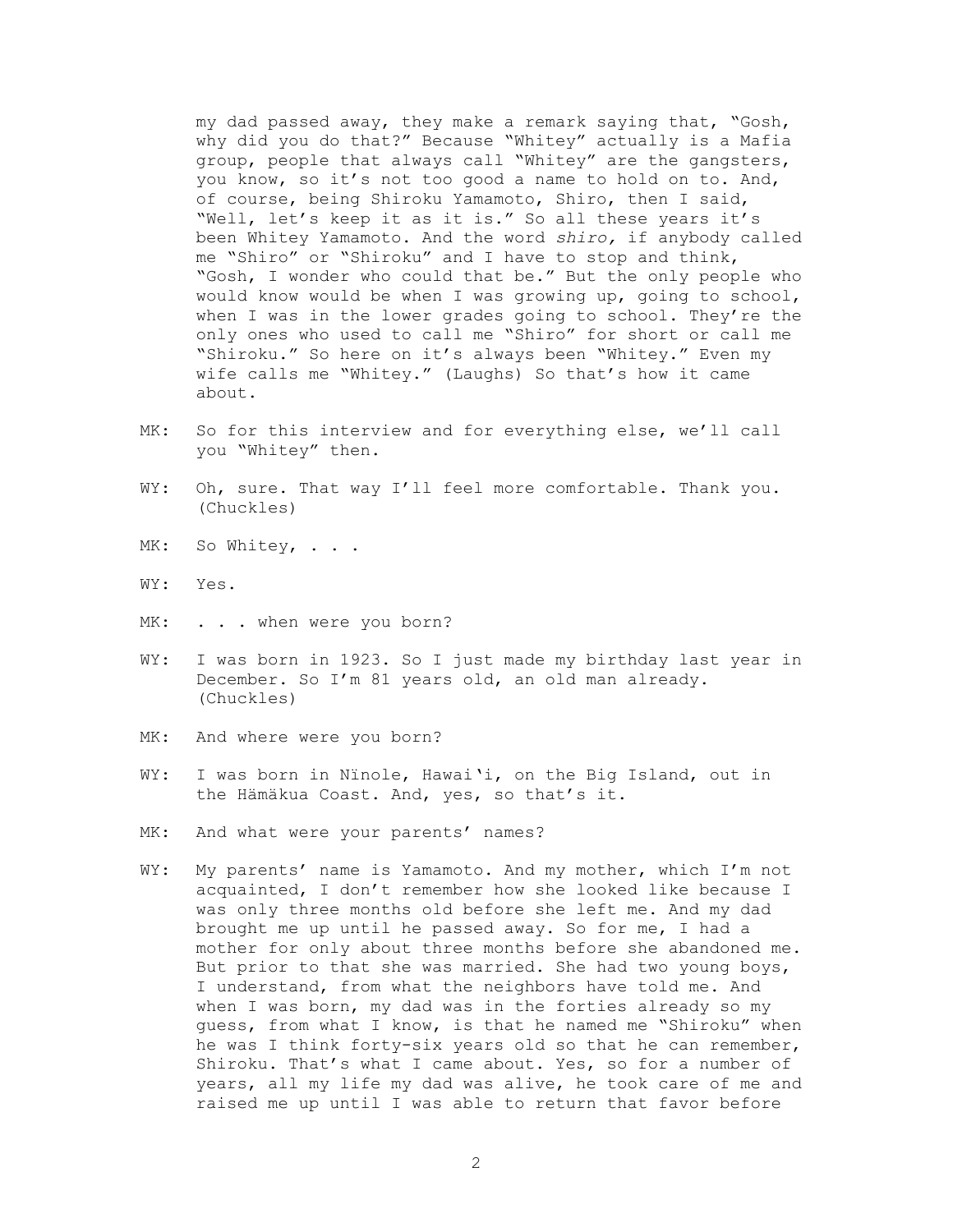he passed away to take care of him. And he passed on in 1941.

- MK: And you know, your father, Asaemon Yamamoto, what did you hear about his background in Japan and his immigration or his early life in Hawai'i?
- WY: From what I understand, knowing him growing up together, we lived together with three other Yamamoto families but they all went back to Japan, which I don't remember. I had a cousin, but he's gone now. Shizuichi Yamamoto was my cousin. That's the only other family that used to live together as a group in one big house.

But my dad was a cane planter. He had an individual cane field next to our house, which was about four, five acres of land. And he had another piece of land that he leased up on the forest line on the Big Island. So he raised the sugar cane alternately so that he can take care of the sugar cane on one property. When that is fully grown and ready to be harvested, he was concentrating on the other cane field up on the forest line. So he sort of alternate his crops. So he was occupied throughout the year.

- MK: And, you know, the acreage that you mentioned, that's pretty big. Who worked the land?
- WY: My dad worked on the land. So if he was working right next to our house, well, it's no problem for him. But since he has his property on the forest line, that's about, oh, almost two miles or so to get up to the forest line, so he had a horse, a mule, that he had. And then when I was growing up as a young boy and Dad would be working out in the field, I would cut grass to feed the horse. So that's the only transportation. And I can remember he used to carry me on his back, to go up to the forest line, and as he was working out in the field, he would find some dry sugar cane leaves, lay it down on the ground, and put the raincoat, which was a homemade raincoat, on top of the pile of dry sugar cane leaves to make it comfortable for me to sleep or play. And then I always had a bottle of milk so that I can drink milk if I want to drink milk on it, you know. And that's how he worked and constantly keeping an eye on me so that I don't get lost in the cane field or out in the forest (chuckles) if I crawled. But I wasn't able to walk anyway or go too far, yeah. So that's the way he used to do his sugar cane business, right, yeah.
- MK: And, you know, after he raised the cane and harvested the cane, where did he take the cane to?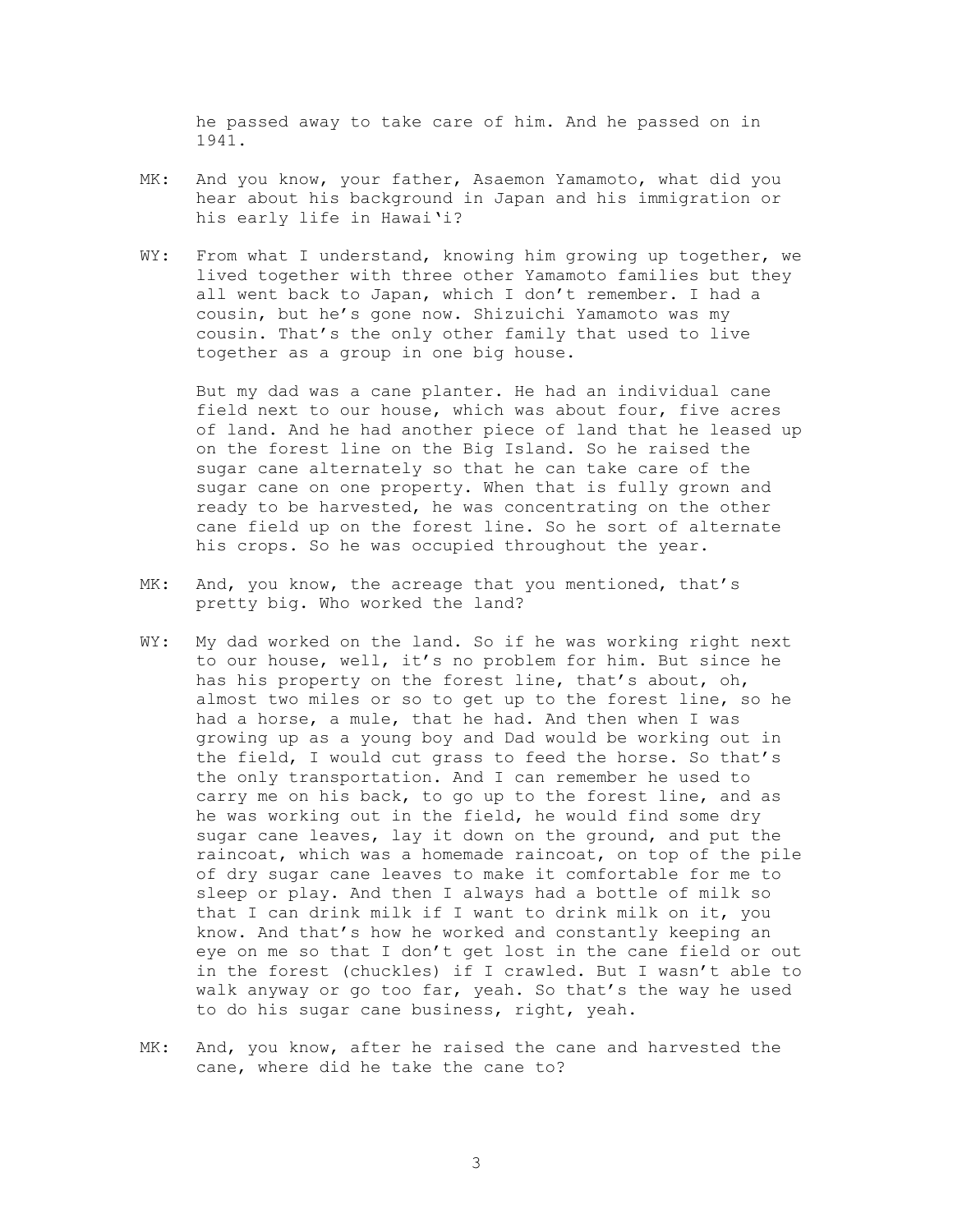- WY: When the cane was ready to be harvested, he hired the plantation, like, next to our house was Laupähoehoe Sugar Company so he would ask the plantation to harvest the cane and that's how he got his income after the harvest. Now the one up on the forest line, that is with Hakalau Plantation Company, so he made arrangements with them. So that's how it's done.
- MK: You know I know that you were just a young boy, but just from your understanding . . .
- WY: Yes.
- MK: How did you think your dad was faring economically? Was it hard or okay for you folks?
- WY: I guess we had no choice. That's the only way they can make a livelihood is to raise the sugar cane and then survive that way. And the only time they can get payments would be after the harvesting of the sugar cane. And the plantation would take up all the expenses and the food that he was charging from the plantation stores and then they would take all that expenses of accumulation of the expenses, then he would get his portion of it and that's the way he survived, we survived actually, between he and I, yeah.
- MK: You know you mentioned the plantation store.
- WY: Yes.
- MK: What kinds of items did your family depend on from the plantation store?
- WY: The main product was rice and, as I can recall, I think like a can of salmon or other things. I don't quite remember. I was growing up and he took care of that. But rice was the main thing, yeah.
- MK: What did you folks do for like meat and vegetables?
- WY: We had a few chickens running around. And as far as meat, I don't remember eating any meat. But Dad used to buy fish. And of course those peddlers would come around. But it's so, you know, inexpensive compared to what it is today. Well, those days you could buy a whole tuna for ten cents or fifteen cents, like that. So he made use of the whole fish. So that's the most I can think of. No meat, but a fish, vegetables, and that's about it that I can think of.
- MK: And where did you folks get your vegetables from?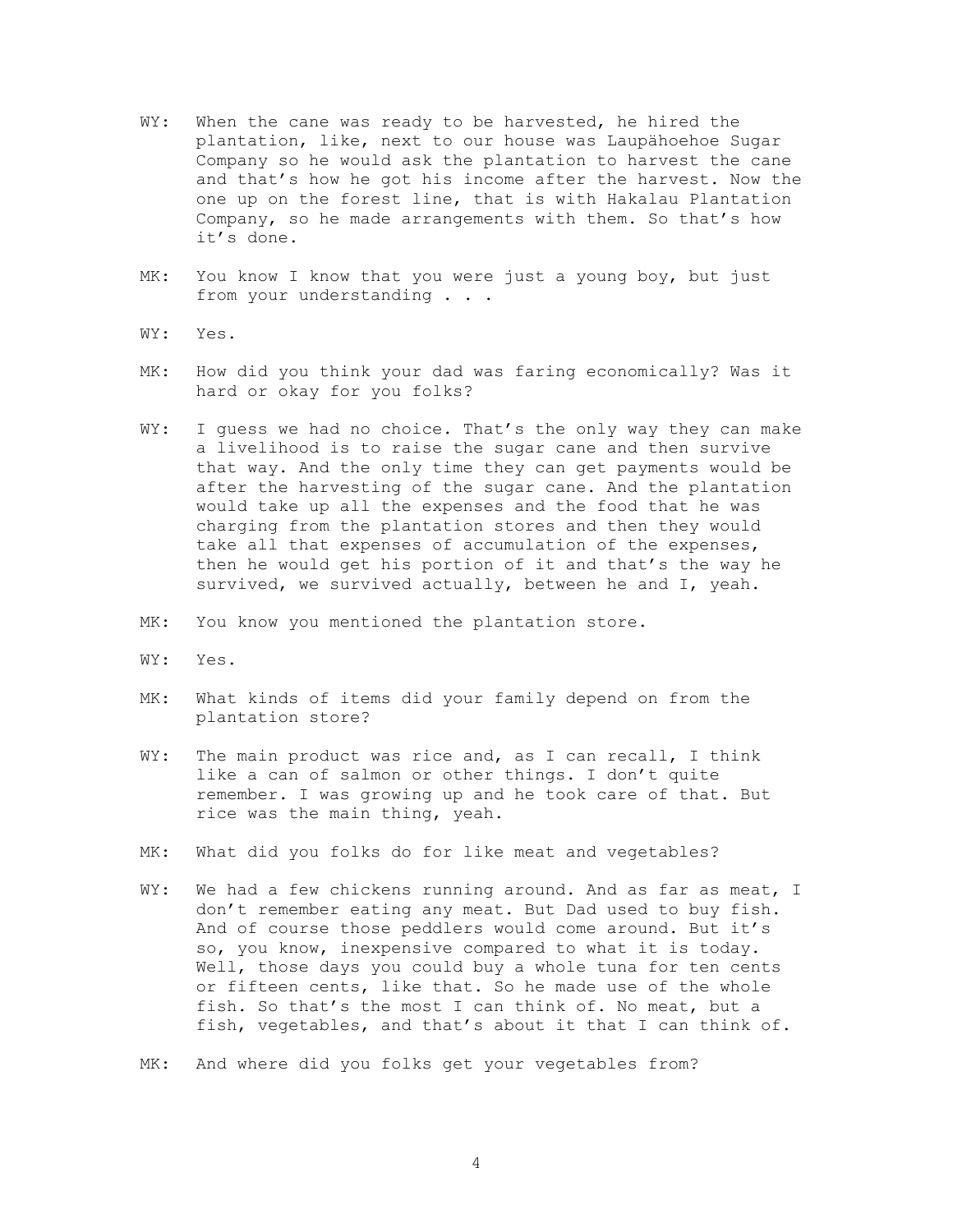WY: Oh, we raised our own vegetables. Dad used to have a little garden so he raised. When the sugar cane is caught up and he has nothing to do, that's what he used to enjoy, raising sugar cane. And then being down next to the gulch, he had a fairly good-sized patch of watercress. And that watercress was really good because you have a constant flow of natural cold water, spring water. So the watercress is really wonderful. All his watercress was big and long. And it's so soft. The ones that you find in the market today (chuckles) those we don't consider good watercress. They get a lot of roots on that. But no, this watercress, you can just break it off, almost about a foot long, and so soft, with your finger you can break it off.

And as we were growing up, I remember, with the neighborhood children, kids, we used to go down to the cliffside of the ocean, go fishing or so. And they have watercress growing on the side of the cliff. And the wind blowing up the cliffside and the waterfall from the gulch or rivers, small streams, makes it very, you know, watercress grow up real nicely. Yeah, we used to pick those from there, you know, cliffside.

- MK: Were there other items that you folks used to pick as kids? Guavas or other fruits?
- WY: Oh, yes, as we were growing up, yeah. They had a lot of mountain apples, a lot of guavas down the gulch. And I can't think of it, but we used to sneak into the plantation sugar cane field (chuckles) and chew sugar canes, too. So that was another thing, yeah. But a lot of other things that are available, too, which, we never  $\ldots$  . But during the summertime, mountain apples and guavas were plentiful.
- MK: You know, you mentioned that earlier there were some other Yamamoto families that were with you folks. I was wondering, what people lived near you and your dad?
- WY: Oh, our area in Nïnole, we weren't living right in Nïnole Village but just the outskirts, just about, oh I'd say about quarter-mile or half a mile away from there. And we had a family of Yamamoto, Uyeno, Yada family, and they had a small bachelors' quarters. At the beginning part, I understood that they have that Chinese single men lived in that little camp. Then, the Filipino people, bachelors, occupied that housing. Then finally I can remember the last was Korean bachelors. They all worked in the plantation at Laupähoehoe Sugar Company. So that's about the only neighborhood that I had. So they were a very close, as far as I'm concerned, they were very nice to me. Because being the only child in the family, so I used to go and play with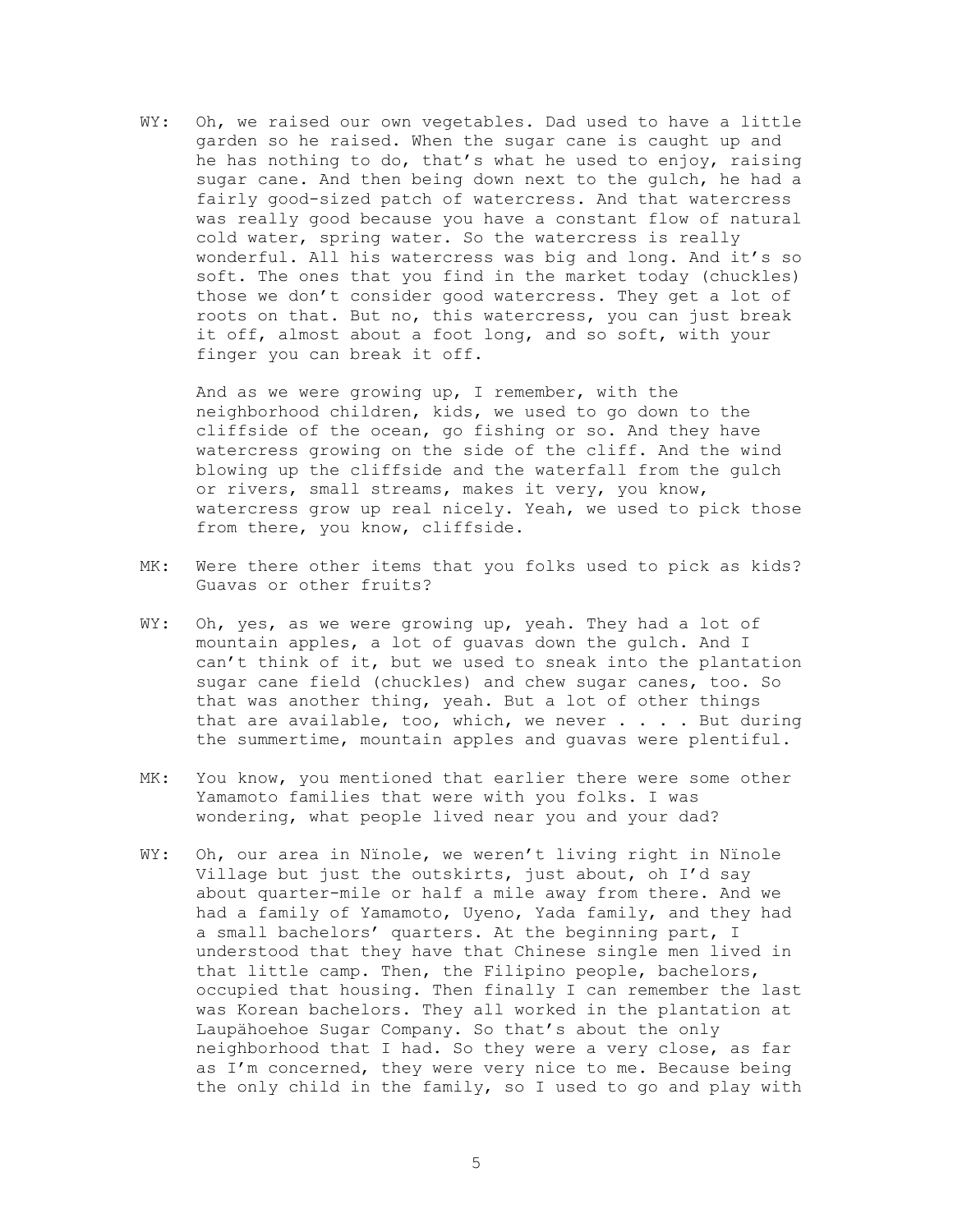their children and we associated with them. And they treated me very nicely, being part of their family group.

- MK: And, you know, because you had families there, were there things that the families did as a group at any time? What types of socializing were there with the other people?
- WY: Oh, I see. Well, they were all active in the church. And the church they had over at Nïnole, small church, but the main church for us and the Uyeno family was connected with Honohina and so was Sasaki. He was connected with Honohina Buddhist church over there. And Rev. [S.] Okura was the minister at that time. And the other families had another church with, I guess, connected with Päpa'aloa church, I suppose. So that's about the only social family gettogether like that. And of course you have other events coming out, New Year's Day or some other time. We don't get together, but we sort of, each family had their own celebration among themselves. But, how shall I say? But the family, you know, the older people, they get together more so and they socialize. But the kids, like us growing up, we would have a baseball or some other games to play with it. And of course another village, Kaia'akea is not very far and they have Kaia'akea plantation camp. So they have a lot of children that goes to Nïnole School and John M. Ross School. So we know them well, so we all play baseball games together with them.

MK: You know, you mentioned school, what school did you attend?

- WY: When I was growing up we had this Nïnole School, which they had class up to the sixth grade—or fifth grade, I suppose, yeah. And Mr. Kamakaiwi was the school principal. Both Mr. Kamakaiwi and Mrs. Kamakaiwi were teachers. And they had three children. The oldest is Charlotte, and James was the second one, and Daniel was the youngest. And Daniel was my playmate, too. Of course, he was a couple of years older than me but we were about the closest ones. So that was the additional thing in that area we had these families. So Kamakaiwi. But they always used to go back to Hilo on the weekends. And then they would come out to Nïnole School for the whole week.
- MK: And what grades did you attend at Nïnole School?
- WY: Ninole School is up to, I think, I was third grade and then, at that time Hakalau plantation built the John M. Ross School up to seventh grade. So they closed down Nïnole School and then opened up John M. Ross School. And that's where all of us attended was John M. Ross Elementary School. And after seventh grade, we go down to Laupähoehoe High School. So that's how we met my wife, down at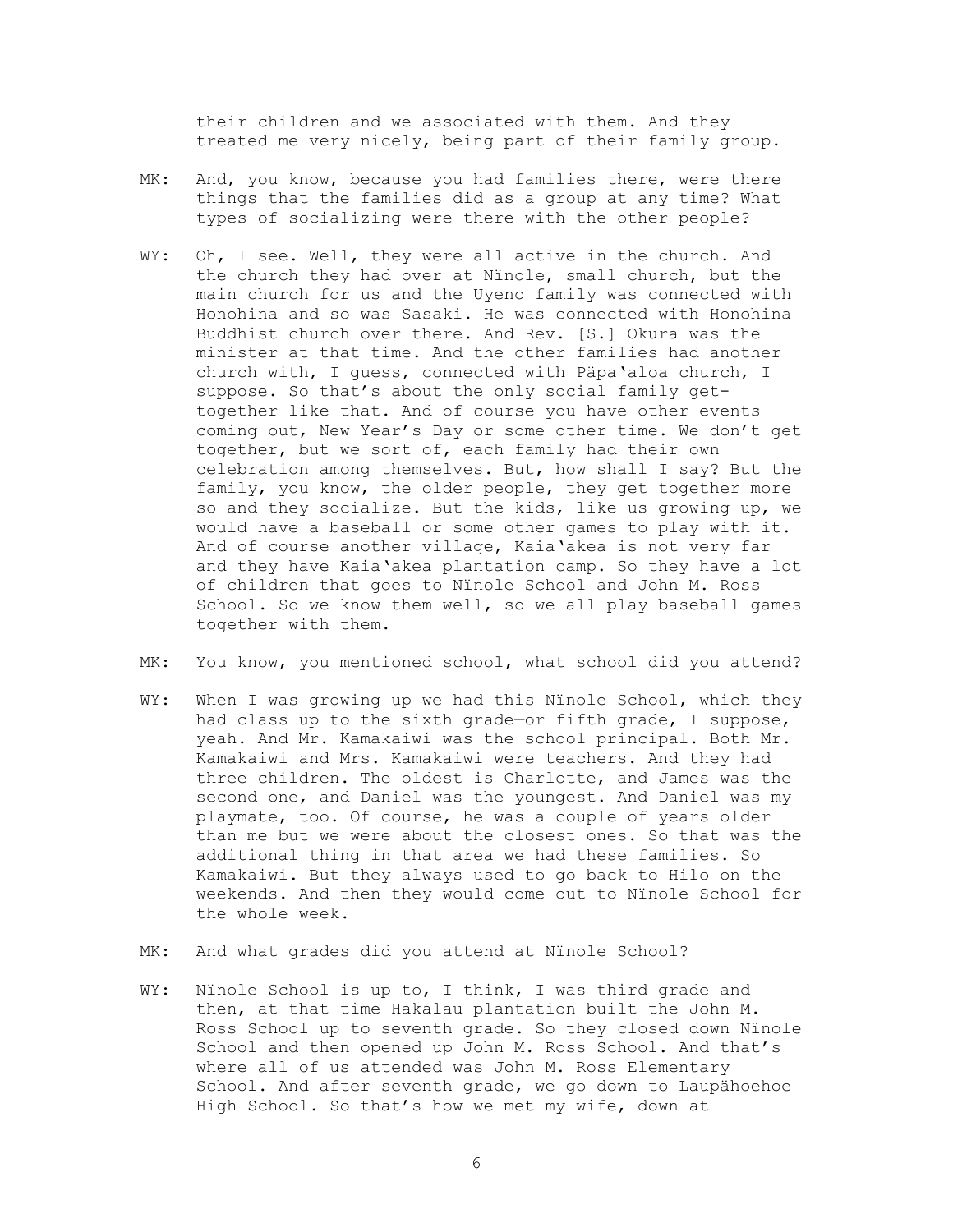Laupähoehoe. And that area, Nïnole School was one end of the community and 'O'ökala was the other extreme area and they all merged down at Laupähoehoe High School, to finish the high school down there, the classmates.

- MK: Now going back to Ninole School.
- WY: Yes.
- MK: How big was that Ninole School?
- WY: Oh, it's pretty large size those days. And of course, they had a Japanese[-language] school adjacent to that Nïnole School. And Mr. Shigaki was the principal and the schoolteacher for the Japanese-language school. So after public school they would attend the Japanese school over there. But when they closed down, everything all the buildings were demolished. And then there's no Japanese school in that area. But next to John M. Ross School, they had Nïnole Japanese-language school and Honohina language school. And I attended the Honohina Japanese-language school for a short period of time. And Reverend Okura from Honohina Buddhist church and they had two—Mrs. Okura was a teacher, Japanese-language teacher, also. And had additional teachers but usually a lady who teached. So I wish I was smart enough to realize I should have concentrated to learn Japanese language, you know, take advantage of it. But no, we didn't do that. We just went over there to play because the parents told us go attend the Japanese school. But thinking back, you know, I should have taken advantage. (Chuckles) Kids are kids, I suppose, yeah. (Chuckles)
- MK: You know, I'm wondering what impact do you think the Japanese school had on you?
- WY: Thinking back at that time, when I was growing up, I didn't think too much about it, though. Yeah, but now, since World War II came about, I can see that was a valuable asset to have. Boys who took it seriously, they took advantage of the ones and they became, during World War II, as MIS people, yeah. Military Intelligence [Service]. So that was good for us in the military.
- MK: But for yourself, you didn't take it too seriously?
- WY: No, I didn't take it too seriously. (Laughs) Rascal over there.
- MK: And then you mentioned that you went to John M. Ross School after third grade.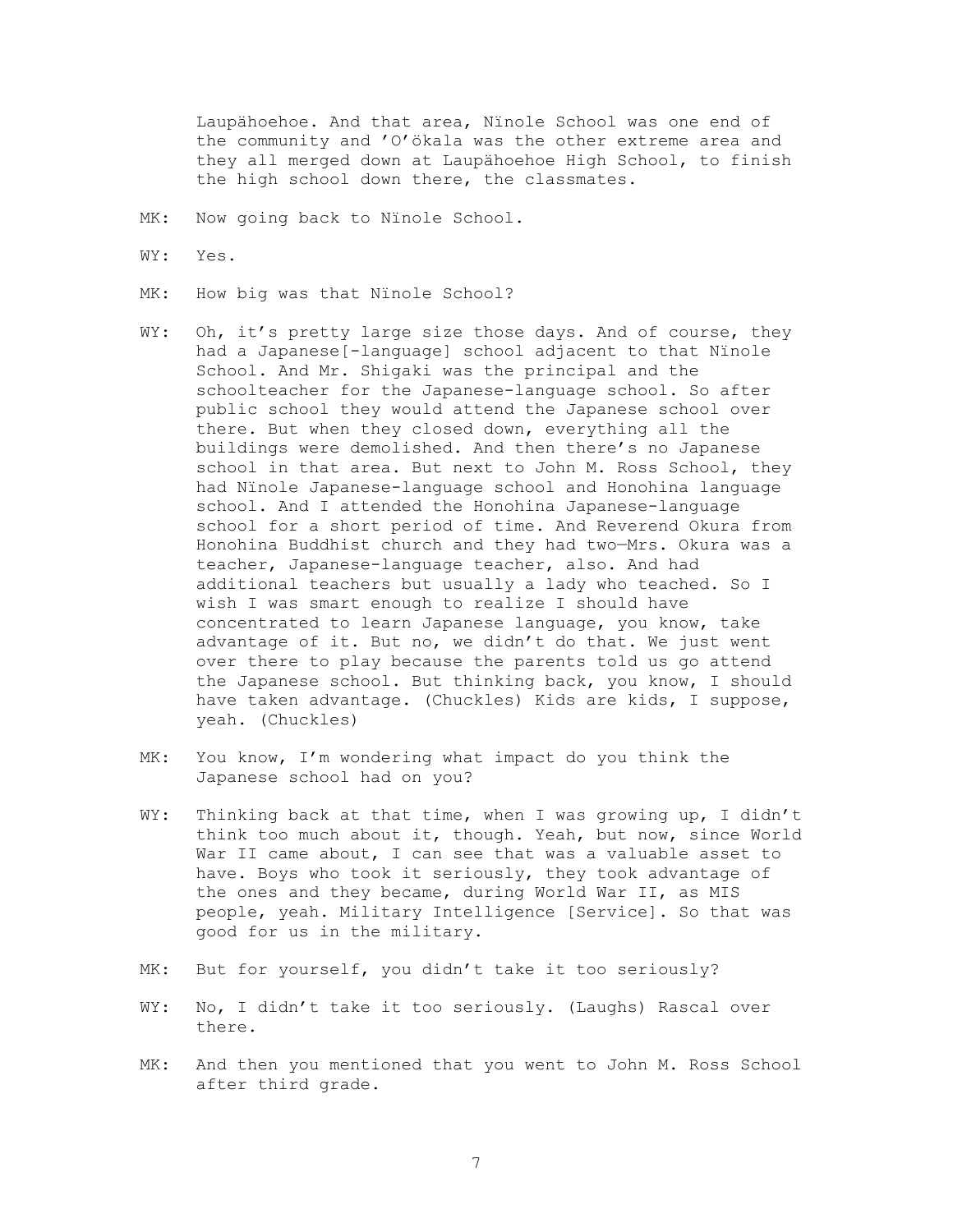WY: Yes.

MK: It was a new school that opened up?

- WY: Yes, it was a brand-new school. And Hakalau plantation, Mr. John M. Ross was the plantation manager and he had a big influence on that. I guess that was his pride and joy to build this school. And then, of course, then Nïnole School was small. And I guess a new building being John M. Ross School was more modernized and was well built. And they had a yard, they had a big ballpark to play with. But the outhouses were not within the building. You have to go out for the outhouses for the boys and the girls. So that's about all. And then they had teachers' cottage for Mr. Kamakaiwi and three or four other, what do you call, living quarters for the other teachers. And like Mr. Toledo was a schoolteacher at that time. I don't know his first name, but he lived next to the school anyway, not too far, walking distance for him. And Jack Nishimoto, another prominent family, he was a schoolteacher, too, in the fifth grade. And Mr. Toledo was for the fourth grade at that time.
- MK: And how was it for you at John M. Ross School?
- WY: Oh, it was, I liked it because we all, you know, we know each other, all the students from Honohina, Nïnole, Kaia'akea, and all the communities. So we know them well. The classes were small then. I would think for each class they had about, oh, I think fifteen, sixteen pupils per class. So you get to be very close relationship, yeah? Yeah.
- MK: And I was wondering, you know, what was transportation like for you folks back then, you know, going to and from school?
- WY: Oh, you have to use your foot. You have to go to school rain or shine and that's about a mile, mile and a half walking distance from where I used to live. So that was something. But on the way going to school or not, it's no problem. Rainy days was a little bit difficult and all barefooted, too. So during the rainy days, barefooted, and of course, we're familiar with it. It doesn't bother us. And that was that.
- MK: And then after John M. Ross School, you went to Laupähoehoe?
- WY: That's correct, yeah, we went down. And they had school buses provided going from—the buses picked up the students from Honohina. I think it went a little farther beyond,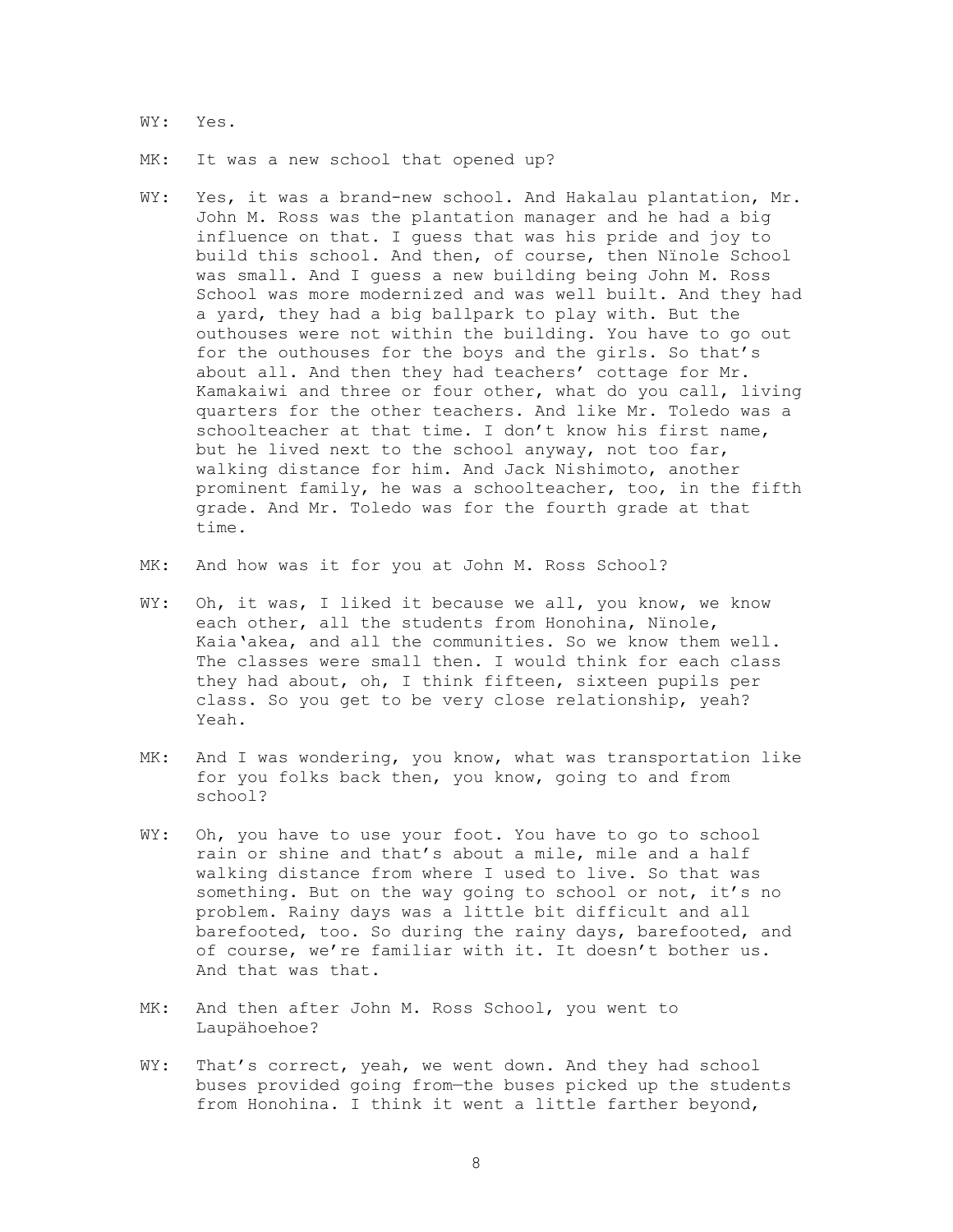more toward Honoka'a. Like the Nonakas were on the extreme end or close to Hakalau and, of course, that's the only family. Takashi Nonaka was one of the boys that I recall, my classmates, so when the buses, Yamada transportation used to provide the bus for that whole district, for Laupähoehoe. So we took the Yamada bus transportation down to Laupähoehoe School.

- WN: Was that bus free?
- WY: Yes, those were free. I quess the government or city and county provided, paid for the transportation, yeah.

The Yamada family lived in Laupähoehoe. So I remember Mr. Yamada, the father, started off with a, if you can remember, you heard them talking about banana bus? Well, that's how he started his transportation business. Then the boys took over. And I can see, if I can recall, Bob Yamada, that's the oldest one, and Hiroshi and Nobuo. Wait, Hiroshi, I think, was the second one. I'm not too sure about him. And then Nobuo is the youngest. And they had, I think, two girls. I think that's the regular, first Yamada family. And second Yamada family, the father must have gotten married and they had two other girls. One of them was my classmate, too. And the Yamada family, Bob started hauling sugar cane from, I think, it was from Nïnole to Hakalau. Load the sugar cane and then take it over to Hakalau sugar mill. Then, the other two boys started out with the school bus. And that's how the Yamada enterprise started to grow.

- MK: And you mentioned banana wagon.
- WY: Yes.
- MK: Can you describe for us what a banana wagon was?
- WY: A banana wagon is more of a square, it's made of, that's a nice little vehicle. How to describe it? It's more of a square design and had a wooden panels on the side and back. And they had, I think, three rows of seats in the little bus and the driver. And the father, Mr. Yamada, used to pick up passengers from the countryside to Hilo in the morning and then return back in the afternoon. And that's it.
- MK: And, you know, we were talking about Laupähoehoe School, what do you remember most about going to school there?
- WY: Well, the nice part about Laupähoehoe School, they have a lovely campus over there. And they have a settlement of Hawaiian people down at the point. And the school was nice.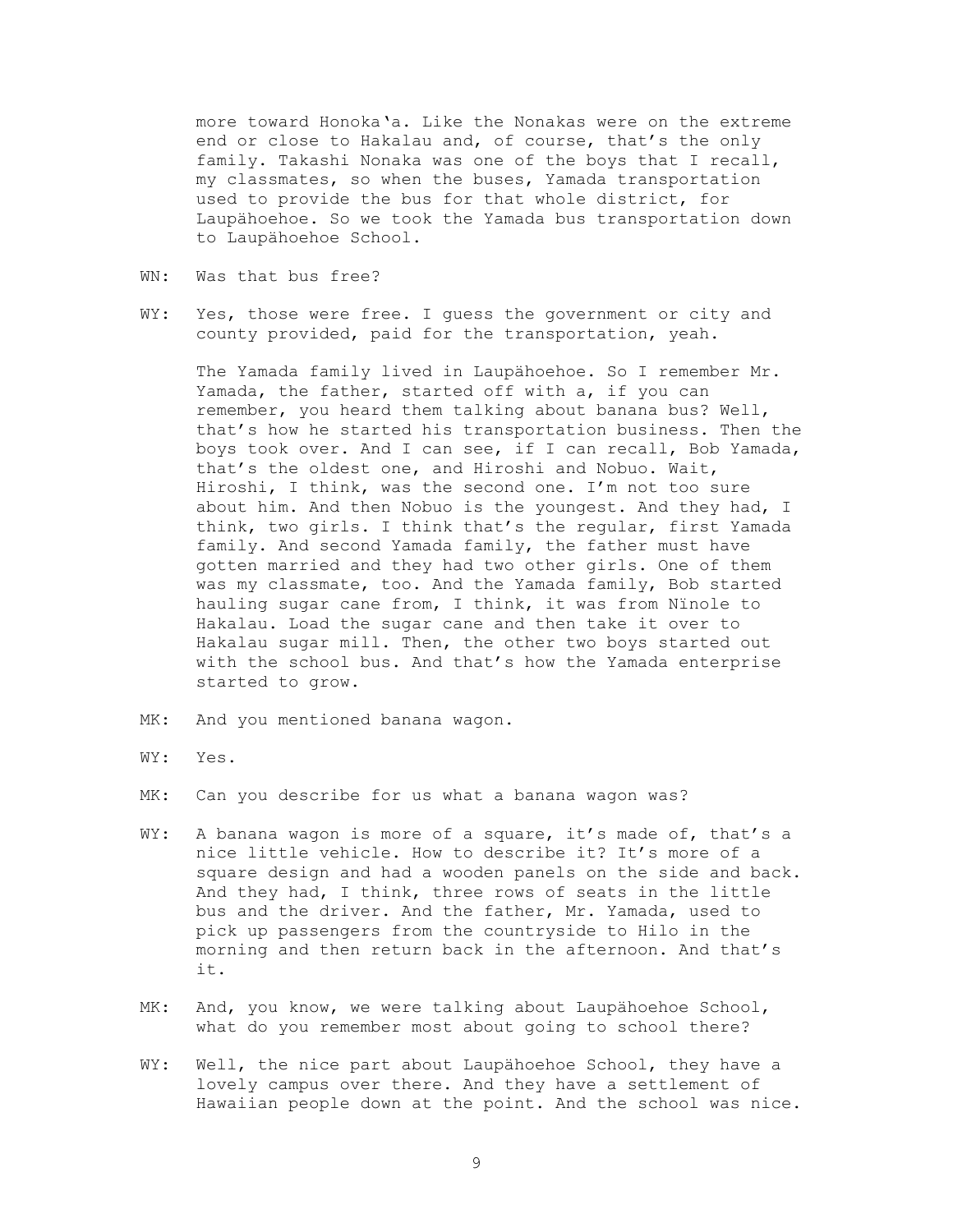They had nice, nice campus, how shall I say, they had nice trees. And during the time that I started, they built a gymnasium on the *mauka* side of the Laupähoehoe School. And they had a great big banyan tree between the two buildings. And it was L-shaped—well more like a T-shape, how the layout of the school is. And then of course they had a Hawaiian grave adjacent to that, and plumeria trees. Of course, lot of coconut trees in the little community. But Laupähoehoe used to be a small town. It was more of a seaport. They had the sugar mill down there. They had a courthouse and a general store. I think the general store was part of the hotel, too, from what I understand about the old history. And they had a church down there. And further up the valley, they had a good . . .

END OF SIDE ONE

### SIDE TWO

- WY: . . . Ota family, and Rev. Ota was Buddhist church. But another outstanding family that I can remember, the families was Akiona, Laeha. Mr. Laeha was also a schoolteacher at Laupähoehoe, too. And Bob Yamada lived down in that area, too, and he used to transport the trucks, used that transportation. And so was raising chickens, poultry, down at the point.
- MK: So Laupähoehoe was much bigger than Nïnole?
- WY: I would say equal, no, when I was growing up. But ancient time being a little seaport landing area for the boats to come in on the Hämäkua Coast, so that community must have grown up like a small town or village those days.
- MK: And you know I was wondering, as a student how were you at Laupähoehoe?
- WY: Oh, I enjoyed while I was going to school. Yeah, just like any other schoolmates. And, of course, I attended over there up till tenth grade. And I left Laupähoehoe School to take care of my dad when he got ill, sick. And until he died I took care of him. So I didn't go back to school at all. And after that, well, after my dad passed away, let's see the war came by in 1941. And of course, the school principal was my, what do you call, well just like a foster parents. They looked after me. Because since I was orphaned at sixteen and he was appointed the administrator of our estate by Judge [J.F.] McLaughlin over at Hilo Third Circuit Court. So when the war came in December 7, 1941, the school was closed for about three months, I think. While the school was closed they asked any high school students if they would help the military for the defense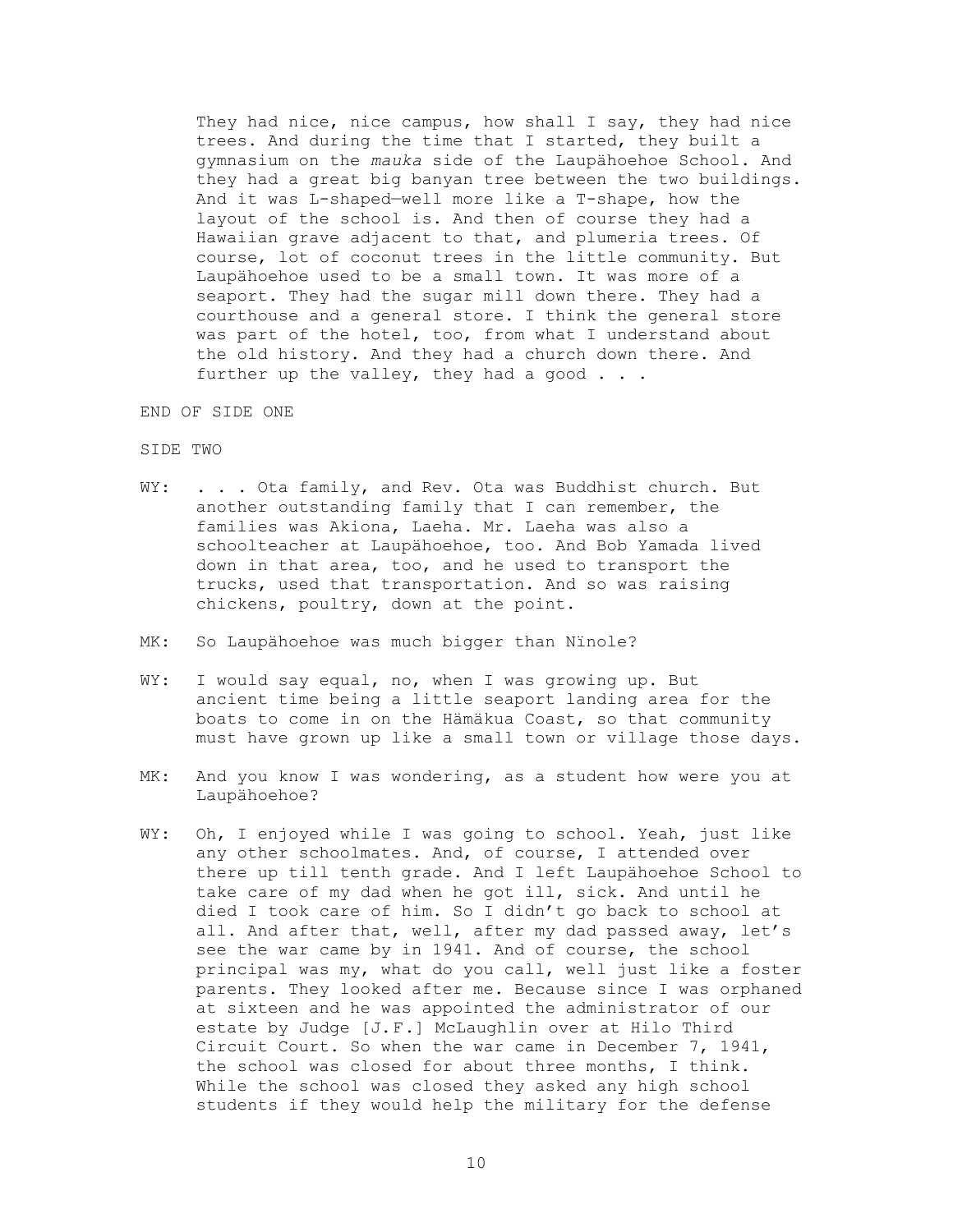purpose, to join up with CCC [Civilian Conservation Corps]. During that time, CCC was very strong under President [Franklin] Roosevelt time to take care of the depression period I suppose. So CCC was just about phasing out, but when the war came they started up again. And all the high school boys volunteered to join the CCC and we were up at Pöhakuloa. That's where we were assigned to the headquarters and build the Saddle Road, they called at that time during the war, from Kona side to Hilo, out in the lava rock field. And what we had was one big dump truck—in fact, two if I call recall now—two dump trucks and one bulldozer and the rest was manpower, high school boys. And they issued us leather shoes naturally and lava gloves because lava rocks are so rough and when you handle that, you know, it cuts your leather gloves and soles of the shoes because we're working out in the lava rock field to get up these rocks, put 'em in the dump trucks. And once that is full, the dump trucks will take it over to where there's a spot in the road that we build needs to be filled up and leveled. And the bulldozers would come and then pat it down to make it solid. And we continued that until, oh gosh, we left. I left the CCC, but that's how the CCC was formed to build that Saddle Road was fortunately.

- MK: And how were living conditions for you and the crew of boys working?
- WY: Oh, I tell you up in Pöhakuloa-Today, of course, that's a military place—oh up there was cold, cold. (Chuckles) It's a high elevation at the base of Mauna Kea mountain. And they provided us with about two or three blankets and sleeping on the canvas cot, and that was still not enough to keep us warm. But we had lots of meat because they had wild sheep running all over the place. So like the superintendents would have the rifle, they would go and shoot those sheep when they come around the camp area. And we had the outdoor netting enclosure where they hang up all these meat. And the boys, when they go back home, they take us on the truck and if anybody wants a chunk of meat, oh we got lots of meat.

# (Laughter)

WY: So well supplied with meat. And we used to, as a whole, you know after having supper at the camp there's nothing else to do. The boys would play baseball and others; we would climb up on the side of the mountain because the mountain was right next to it. And they have a big gully. And when we had the idea of how to catch those lambs, I mean the sheep. One group of boys, about three or four of 'em, would be walking up on the side of this end of the gulch. The other group would go up the other side. And one or two boys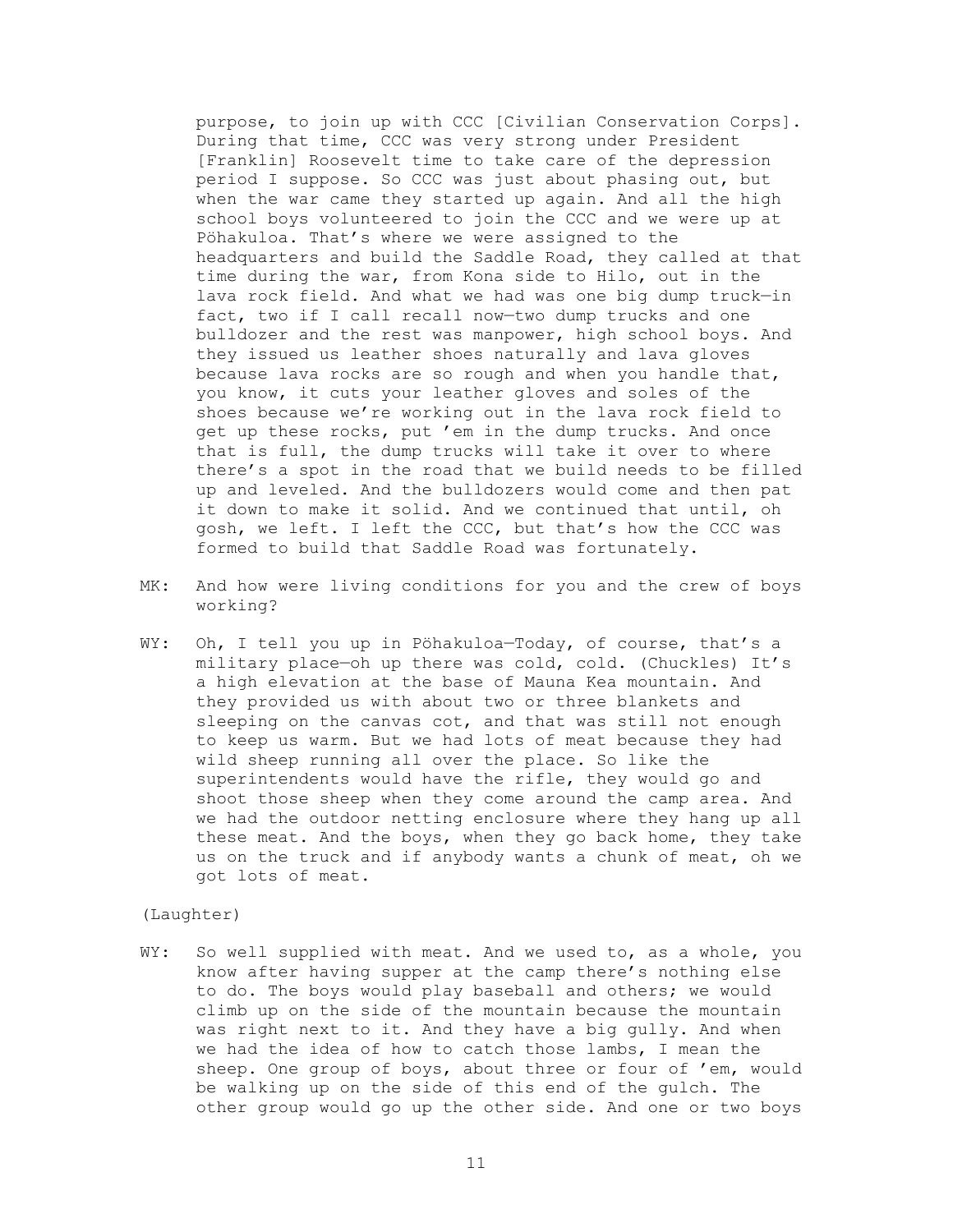going on the ledge and look for the animal. And if we do, then what we would do is pick up some small rocks, all little, about this size, and we would throw it down and then startle the sheep. And some of them, what do you call, being hit by the rock and they would topple over and then land down at the base of the gulch. And they had two or three fellows going up the gulch. And if any of those sheep topples over and falls down to the base, they would go and use a knife to kill the sheep. And after we have about two, three of 'em we would go back down and then help the boys over there to bring all the part of the sheep and then take it back to the camp. And then we would hang it up inside the enclosure. So we had ample meat for the meals and then take it home during the weekends, yeah. So that's it. But that was part of the fun. We enjoyed it.

- MK: Sort of like an adventure.
- WY: Yes, it is. But today growing up at Pöhakuloa, it's much different from what it was. They have the military camps over there, yeah. But all those things come back to us, especially for myself, too. That, oh gosh, times have changed, not like the old camp.
- MK: You know you mentioned earlier that your dad had taken ill and he had passed away when you were about tenth grade. Last time we were here you were telling us how he got some medical help before he passed away. How did you arrange for him to get into the plantation hospital?
- WY: Oh that was, well, that was a desperate moment for me already. And I didn't know what to do, how to go about it. So I went to—the birds over there (chuckles)—I went down to Laupähoehoe School and talked with Mr. Rhoads being the only person that I was able to get in touch with to help me out. Because Laupähoehoe had a hospital, plantation hospital, and Mr. Rhoads was a good friend of the manager, which is Mr. Hutchinson, and he made arrangements to move my dad from my house, our house, down to Laupähoehoe Hospital. And within a week period of time, he passed on. So they were very much concerned about me being the only child at the age of sixteen or seventeen by that time already. And he was very sympathetic and tried to help me out and he helped. Of course, we don't have---my dad didn't have hardly anything anyway, so not much of an assets or anything like that. But he felt very pitiful to help me out and, well, he did a lot of help, how shall I say, and went make arrangement with Judge McLaughlin over at Third Circuit Court. And that's how the judge appointed him to be my administrator. So that's how I got involved with that wonderful family, the Rhoads family.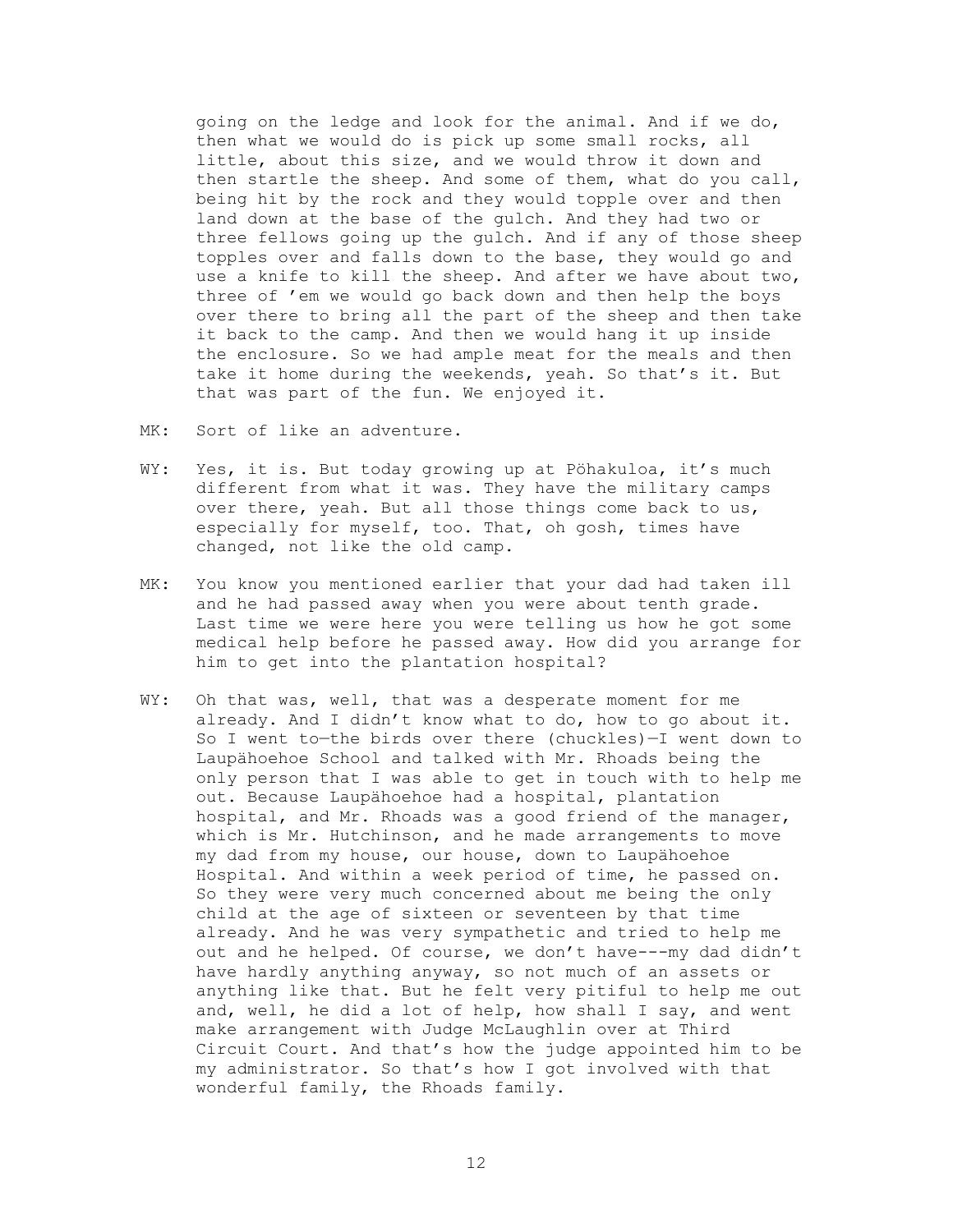- MK: And I remember you also said something about what happened to your father's last crops after he passed away.
- WY: Mm-hmm. So the fields were, I just let it go, I didn't know what to do with it. So Mr. Rhoads made arrangements with the plantation to harvest the crops when it's fully matured. And then that was the final thing. So both the farm, sugar cane farm next to our house and up on the forest line, after the harvesting of the crop, that's finalized, that was the end of that venture.
- MK: And if you don't mind . . .
- WY: Yes.
- MK: . . . if you can tell us something about the Rhoads family who, you know, took care of you after your dad's passing.
- WY: Yes. Well, I was old enough to, you know, get along by myself. But they were concerned about my life, too. So they always looked after me that way and trying to advise me or be part of the family member. And soon after Dad passed away, I lived with them at Laupähoehoe. I had a room and I was with them. I had my meals with them and everything. Then, I decided, well, I better not; I was kind of concerned about myself. So after joining the CCC, I started to work with Moses Stationery Company instead of going back to school. And worked over there. Then before too long, the following year, the war came by in1941. So I still continued until the time they asked us to form the 442 by volunteering and then be in the service that way. But all the time I was on the Big Island, the Rhoads family always kept close in touch with me, they helped me out that way, whatever I wanted to get advice, they were always there.
- MK: When you mentioned the Rhoads family, who were the members of the Rhoads family at that time?
- WY: Oh, at that time Bob was part of the family, too. He was legally adopted because Mr. and Mrs. Rhoads were not able to have children so they adopted Bob. And Bob became legally adopted and then he was in the family. So that's how I got close to him, too. We were close. And Bob, present day they live up in Roswell, Georgia, just about twenty-five miles north of Atlantic City. And he has three children, two boys and one girl. And Chris is the oldest boy, and Sheila and then, third boy is David?

WY's wife: Douglas.

WY: Oh, Douglas. Oh, I see. Thank you, honey.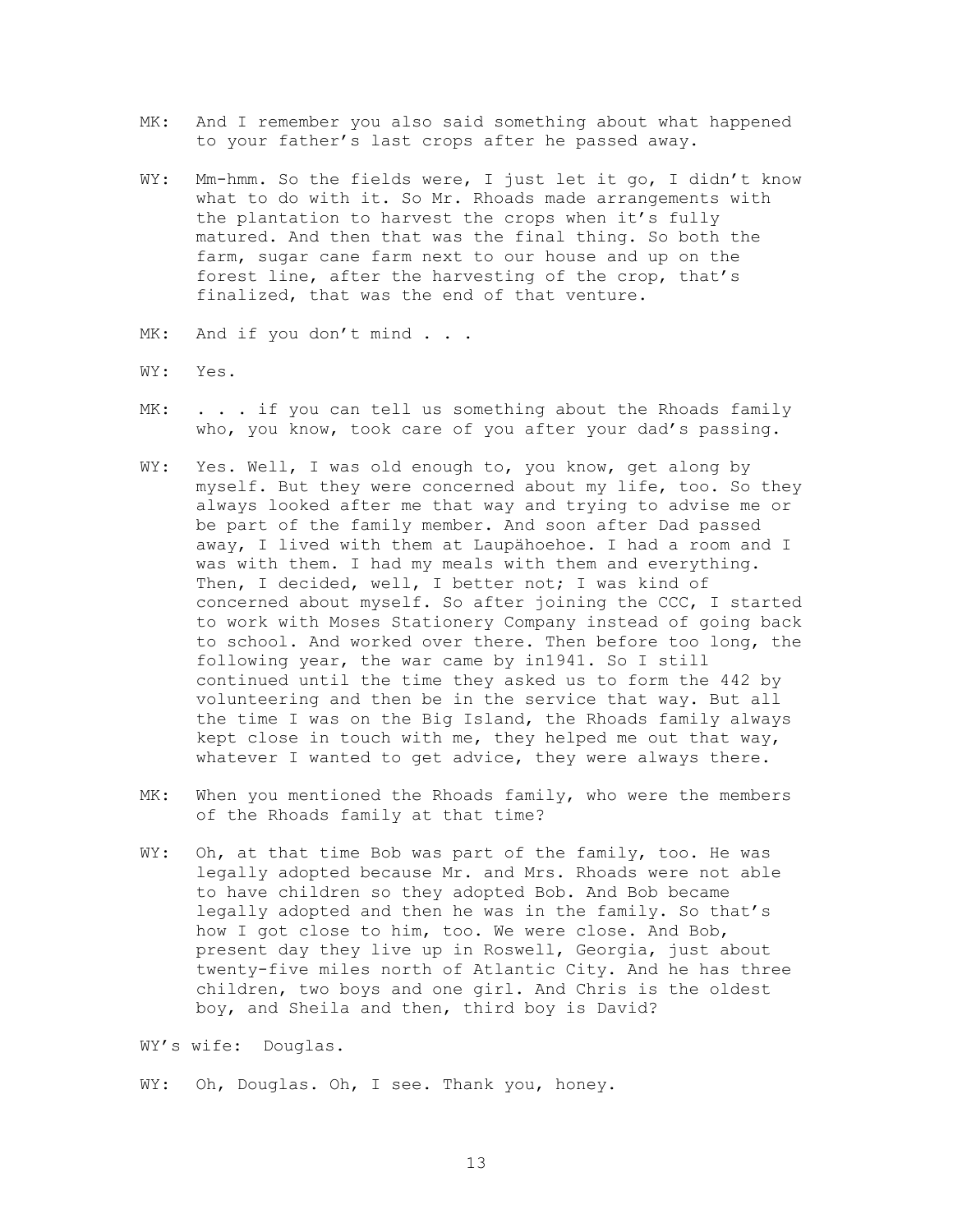#### (Laughter)

- MK: You know you mentioned Bob was adopted by the . . .
- WY: Rhoads family.
- MK: . . . Rhoads family.
- WY: Yeah.
- MK: I know that last time we were here, we also heard that there were people who wanted to adopt you.
- WY: Oh, yes. Well, like my wife's family is one of 'em. And while I was on a trip on the  $50<sup>th</sup>$  anniversary to Bruyeres reunion, World War II we liberated that town of Bruyeres. And at that time on the trip there was another girl. What's her name, honey? Yoshie?

# WY's wife: Yoshiko.

WY: Yeah, Yoshiko Kishinami. She mentioned to me that their family wanted to adopt me, too, because they had all girls and one boy. But unfortunately the boy got into an accident while swimming in the pool, I understand. And he passed on. And so they don't have any boy members in the family. So from what I was told by her-(WY coughs), excuse me- they wanted to adopt me, to carry on the family name, I don't know, I'm not too sure. But my wife's family, I guess, won the case.

## (Laughter)

 And fortunately her name, my wife's maiden name is Yamamoto, too. And they had a brother, Shiro.

### (Laughter)

 So that's it. But I'm pretty sure, I have a guess, of course I would like my wife. When we were going down to Laupähoehoe School, I saw my wife and I got closely attached to her as being a nice lady (laughs) today, an attractive lady. And, of course, I guess my joke is, "Oh, probably your mother outsmarted you. Used my daughter to adopt me."

## (Laughter)

 Oh, there was another Yamamoto in Hilo, too. I understand. Because, you see my foster parents—Mr. Rhoads, his name is Elvis Rhoads—was school principal at Laupähoehoe to start with. And when the war came, he was transferred over to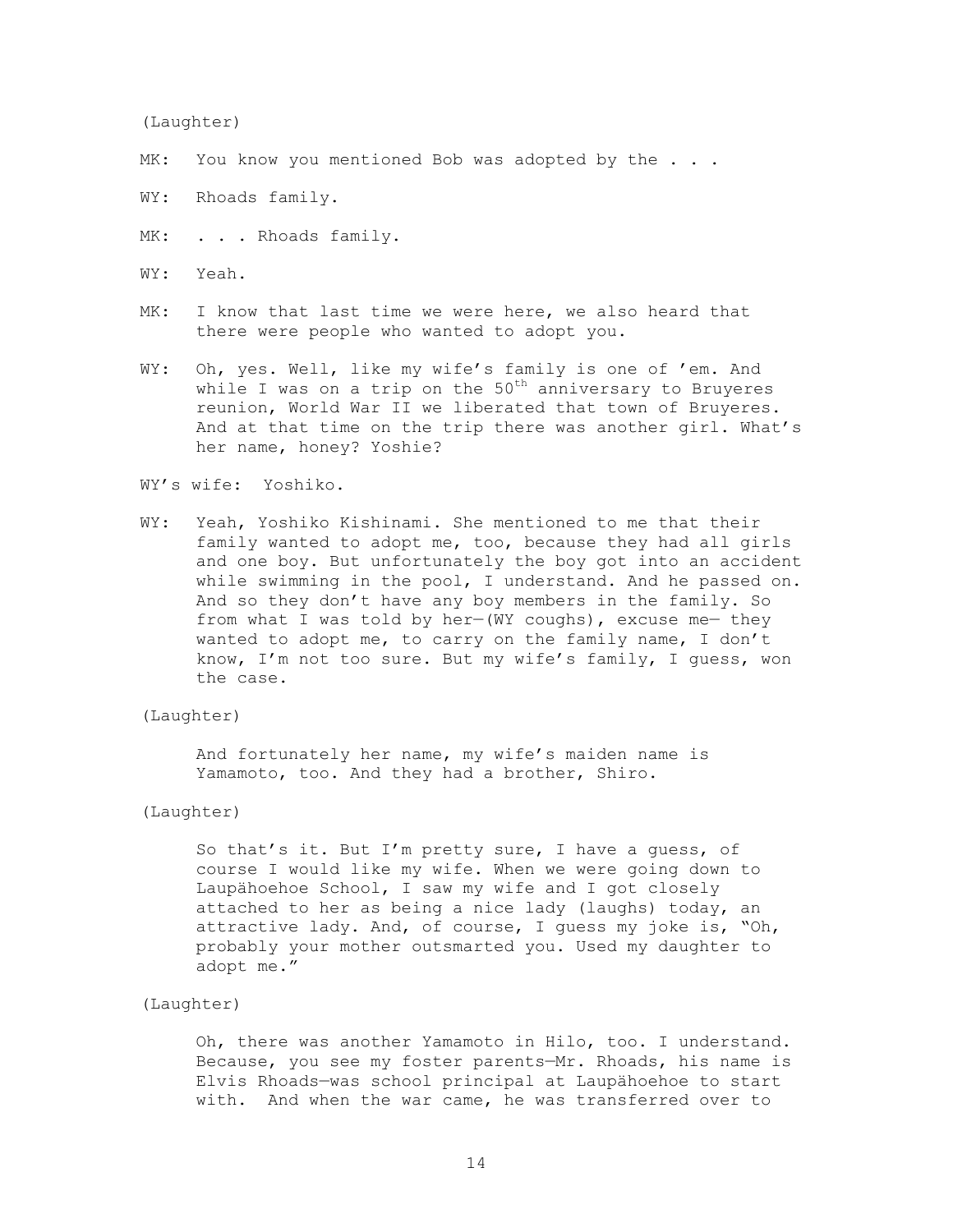Hilo Intermediate. And before the summer was up, they transferred him to Hilo High School. And we had a house on Haili Street. And next door there was Yamamoto family. And Mrs. Yamamoto was a schoolteacher, I understand, and Mr. Yamamoto was a carpenter, I think. And they had one daughter by the name of June. So before I left for the service, I guess prior to that, they beginning to be good neighbors and I suppose just seeing me coming up to the house, you know, all the time. Because I used to stay down at the dormitory down Kino'ole Street, all right. So I used to come up and visit the folks and they said, "*Chee,* who's that Oriental guy coming to visit you?"

So they told them, "Gosh, by the way," he says, "That's my foster son. And his name is Yamamoto."

So naturally things beginning to click in for that family, (chuckles) Yamamoto family. But that was the end of it. So from what my foster parents was telling me is that, yeah, they were kind of interested about getting me and the daughter to settle down, get married or so eventually in the future. So that was one other one for adopting me.

- MK: You're a much-sought-after young man.
- WY: I guess so.

(Laughter)

- MK: You know I know that you were a part of Rhoads family. What did you call Mr. and Mrs. Rhoads?
- WY: Oh, I called them "Mom" and "Dad." Yeah, I was very comfortable. And they accepted me calling that. So anything, oh, I spent a lot of time with the family. So it's just like one big family. They made feel as if I'm part of their family.
- MK: And you mentioned earlier that you were working at the Moses Stationery Store in Hilo. What was your job there?
- WY: Oh, I was a delivery boy. And then between deliveries, I would help Mr. Carvalho. He was a man taking care of all the school supplies. So anything that needs to be delivered to different schools in Hilo or in the vicinity of Hilo town, then I would help deliver all those merchandise.
- MK: And then I'm just going back a little bit.

WY: Yes.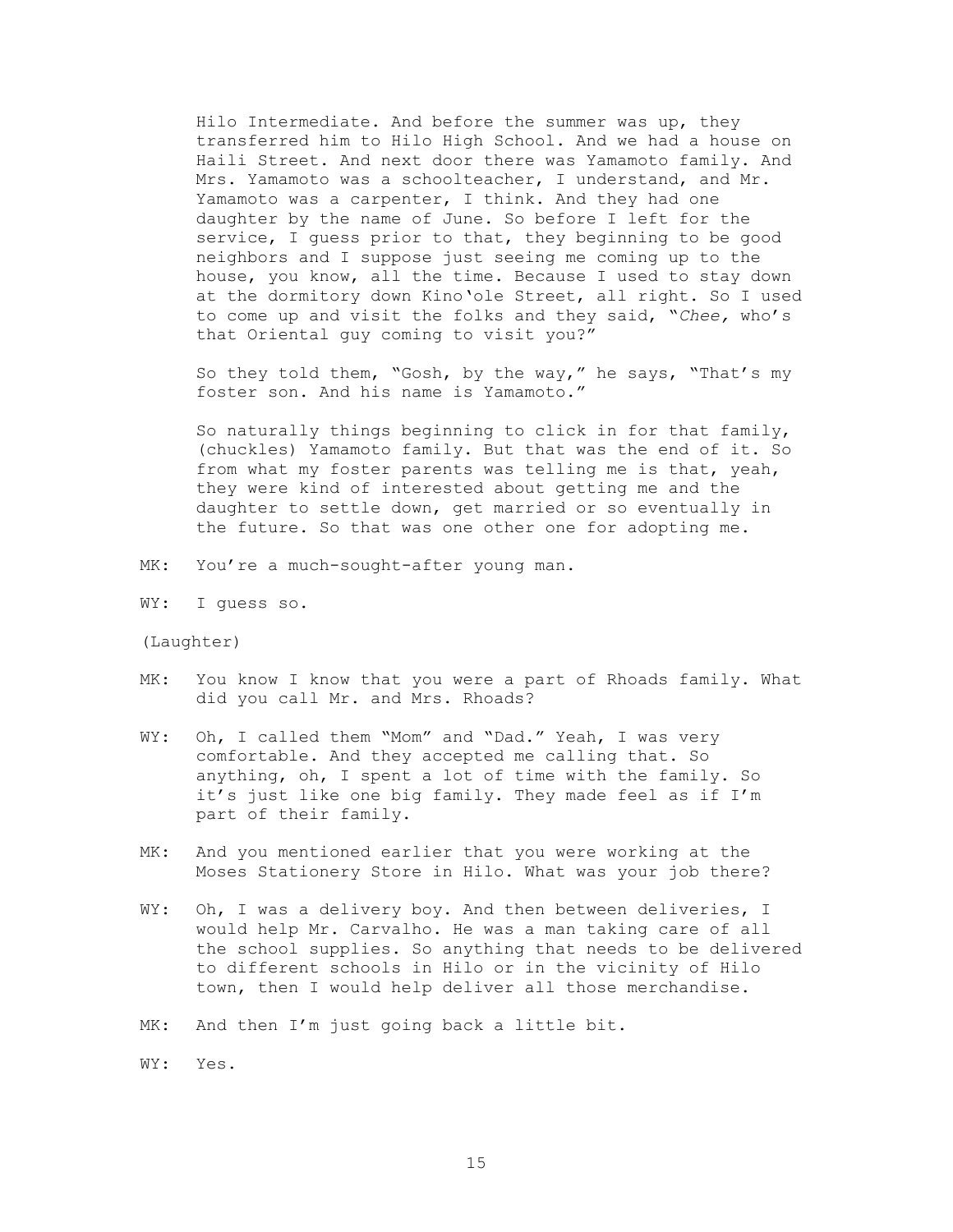- MK: I was wondering, how come you didn't choose to continue school after being with the Rhoads family?
- WY: That's a good question. Hard to explain right now but thinking back, I should've. But I didn't want to sort of—it was a little a touchy thing thinking to myself. You know, I don't want to impose on my foster parents, the Rhoads, to send me to school. Probably they would have wanted for me to continue. But when you stop and think about it, you know, that's a lot of responsibility. So I didn't ask to go back to school or anything. But I wanted to, I was old enough to do some work and started to work for Moses Company. So I had a little income coming in to take care of my living expenses and rent the dormitory, so forth.
- MK: And also, what was it like living with all these other young men at the Sagawa Dormitory?
- WY: Oh, it's nothing, any difficulty, because they were all working people, working young men. And I can recall two young men at that time, Kurata and I know a Shoozo, but two of those boys. But they were working. Kurata was working at [Theo. H.] Davies [and] Company and Shoozo was an accountant also, young men just get starting. But both of them joined the army, 442, when the time came where we were asked to volunteer to form the 442 at that time.
- MK: And then before we get into your volunteering, I was wondering when December 7 occurred, what were you doing?
- WY: On that day of December 7? The folks were getting ready to go to church. And of course, I don't go to the same church like they do. So I was just, well, I stayed around-this was in the morning—and we had a visitor from the police department, Nishida. And Mr. Nishida was, we used to call him "Dime" because he's up in Laupähoehoe, the police department over there. So he came down and they talked with Mr. Rhoads that something happened. And that was December 7. They were trying to keep a low profile of that incident taking place. They didn't want the community to get all excited about it. So that was on Sunday.
- MK: And what did you feel at that time when you heard about the attack on Pearl Harbor?
- WY: I wasn't quite familiar about that kind of situation. That's the first time anybody would get involved. So it's sort of a mixed feeling as to what's going on. December 7 here, Japanese people came to Pearl Harbor to drop the bombs. So I was kind of confused, you know, let's see. But I wasn't old enough to realize how serious that was. So this happened when I was only about what, seventeen,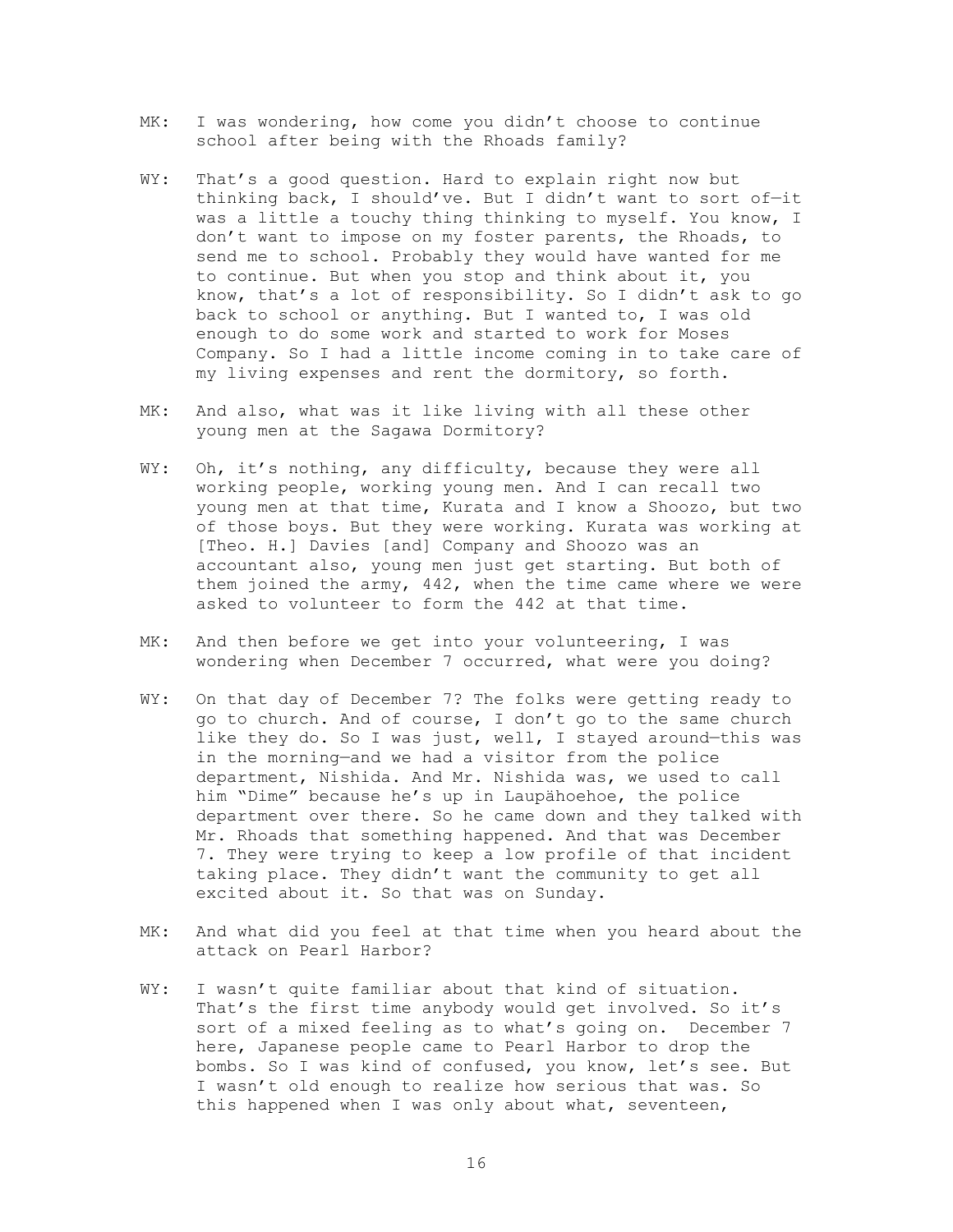eighteen years old down at Laupähoehoe side. So that's it. But when the war came, I guess, as time went by, we took it kind of seriously, realizing. But it wasn't too close to my age. I was getting to be almost nineteen years old.

- WN: Were you familiar with Pearl Harbor at that time, you know, where it was?
- WY: Yes, I knew where it was. But I didn't think much of it at that time, no. It's kind of difficult thing, you know, living on the Big Island and I'm almost what, going to nineteen years old. And of course, I kept in touch with my former neighbors in Nïnole and they were concerned saying, "You being Japanese descendent," you know ethnic, "and you living with the *haole* people." And they were concerned, too, how my feeling at that time. So I had advice or I consulted with them. I wonder how—oh they were concerned about our relationship, the Rhoads and myself. And I guess not only my former neighbors but also other people in the community. And they said, "*Chee,* I wonder how they felt." You know because I guess some other ethnic groups among the white people, few white people, and I guess like the Filipinos and the Portuguese people. But being country people, they're not so radical, I don't think, compared to the city of Honolulu. The people over here are more so. But they were all understandable, I suppose, yeah, very sympathetic. But I felt kind of, you know, not comfortable being Japanese and then Japanese came over here to drop the bomb. So I don't know, I just took it one step at a time.
- WN: Can we stop here? We're going to change tapes now.

WY: Oh, I see. Okay.

END OF SIDE TWO

TAPE NO. 44-5-1-05; SIDE ONE

MK: Okay, we're going to start rolling and this is tape two of session one with Mr. Whitey Shiroku Yamamoto.

And we'll continue now with the World War II period. You were telling us about, you know, the advice you were getting and how you were feeling, yeah . . .

- WY: Mm-hmm [yes].
- MK: . . . after the war started. You know I was wondering, you got some advice and some discussion from people in Nïnole?
- WY: Yeah.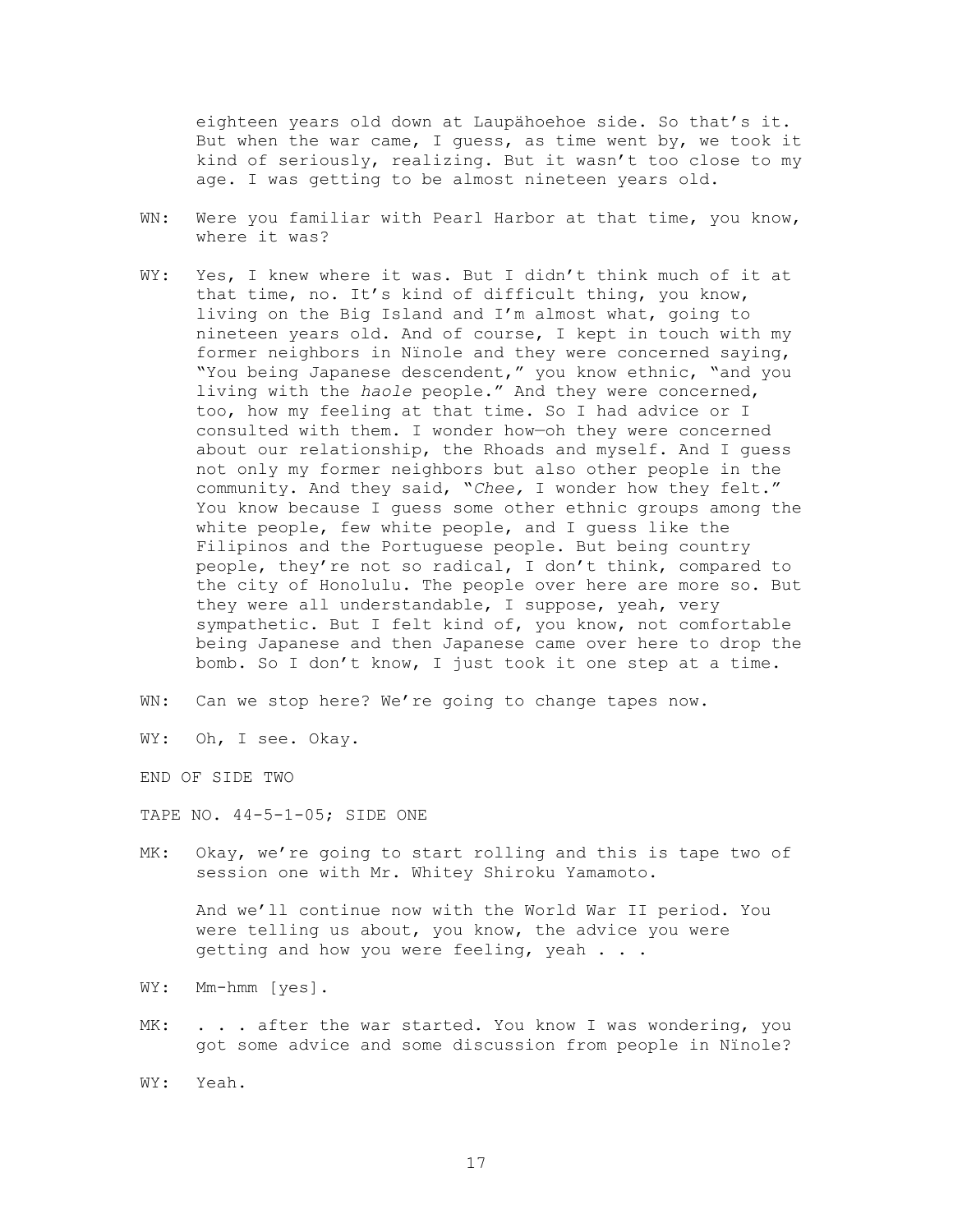- MK: And what did Mr. and Mrs. Rhoads talk to you about, if anything?
- WY: Well, not very much. They were concerned about me and I suppose they were concerned about themselves, too. So they didn't express very strongly as to what their feelings were. They more or less went along by the minutes and hours or days just like regular parents. And they didn't emphasize about, oh, what you should do or what their feelings were. But I have felt, you know, it's a little bit touchy. Let's put it. . . . I can feel that, you know, they didn't know what to do with me, I suppose. And I don't know what to do with myself, being a young person yet. And of course I don't want to go to war. And nobody wanted to. And I talked to my former neighbors out in Nïnole and they felt the same way like the Rhoads folks, too, because of our relationship being I'm Japanese and they were the *haole* people. They were very sympathetic and, of course, they know that if I was in their family, they don't want to see any of us to go to war. Of course, this was when they were called up for the volunteers to join up in the 442.

But from getting all this feedback, then I decided, well, I better join up because my classmates down at Laupähoehoe School, one, two—about three of 'em joined up. So I felt more at ease because they went in. Well, I have a little encouragement or felt more comfortable that I'd be with the boys, together. So that's why I volunteered also. And it was easy, at that time then, realizing. So the other boys, too, and they felt, "Oh, good. I'm glad at least you're in the service, gonna join up. Oh, we'll join up." So it was gung-ho. And of course (chuckles), I guess we're young and more adventurous type. And no brains but more guts.

(Laughter)

 And of course that's what they were looking for I suppose, yeah, because there were about 10,000 of those people out here in the Islands joined up. They don't want to take an old man in the forties. They'd rather have a strong back, young men. So that's how it is, I guess. We were able to get in on the first wave.

- MK: I know that last time you were telling us, too, that you were worried about how people would react towards the Rhoads.
- WY: Yes.
- MK: So part of that motivated you to join up.

WY: Yes.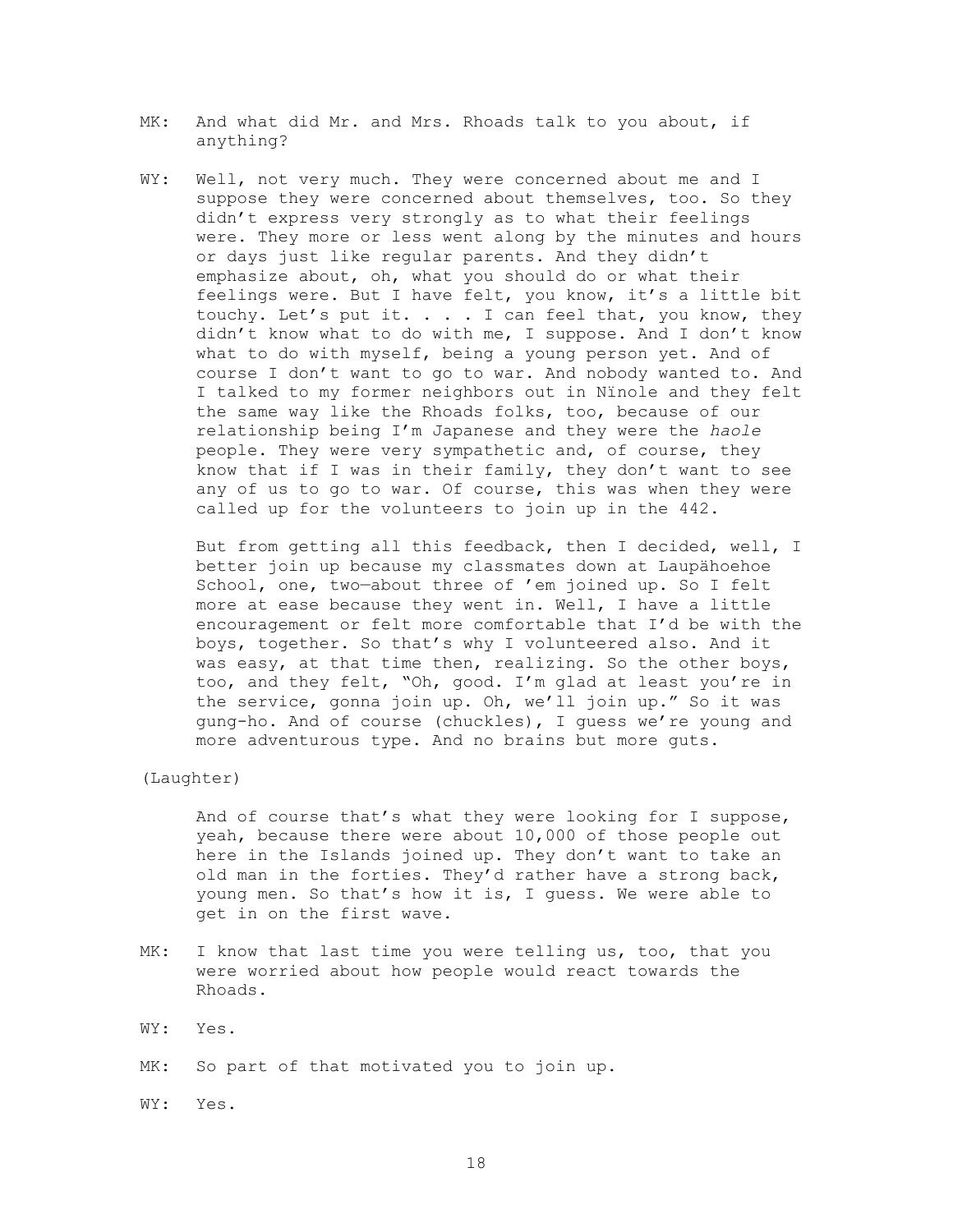- MK: Can you kind of explain that, you know, what you were worried about for the Rhoads?
- WY: Yes. Like I mentioned, some people, other than the Japanese people, they think, "Oh, gosh. If he doesn't join up with the 442, oh gosh, probably he's influenced by them, by the Rhoads family," to get me, what do you call, excused not to join the group. But on the other hand they may think, "Gosh, he's getting away easy if he doesn't join up." But if I do volunteer to join up in the service, then it's a different story, just the opposite. And say, "Gosh, you know that young man willing to join up the service." And then at least that would relax their emotional feeling with my *haole* foster parents, the Rhoads. So I feel better looking at both sides. That's how. And today, of course I'm glad that I joined up. And the Japanese community was very much closely attached to the Rhoads, you know, when they found out I was part of the Rhoads family. And they think, "Gosh." And they would ask them, "How's Whitey doing?" and all that. They were concerned about my welfare, even the Rhoads family, too. And so when the other, I guess, the other people look at it, non-Japanese people look at it, "Gee, after all, you know, he had a Japanese boy and then he volunteered in the service." And they feel very openhearted to them, also. So I think they benefited quite a bit for me to be in the service. So their relationship with the school, the school principal and the student parents are very closely, couldn't get along with it.

 (WY clears throat.) I'm sorry my throat is beginning to get. . . . Got to [reach over] to that side. Okay.

- MK: And you know I was wondering, how did you folks hear the call for men to volunteer?
- WY: Well it came out in the paper, the newspaper, you know, to join up, volunteer.
- MK: And you also mentioned that some of the other men in that dormitory also joined up.
- WY: Yes. The other two friends of mine, roommates, not roommates but people that lived in the dormitory, volunteered.
- MK: And when the call came out for men, was it something that you young men all talked about among each other?
- WY: Oh, if you were, yeah, we did. And of course, I talked to my classmates, too, at that time, too.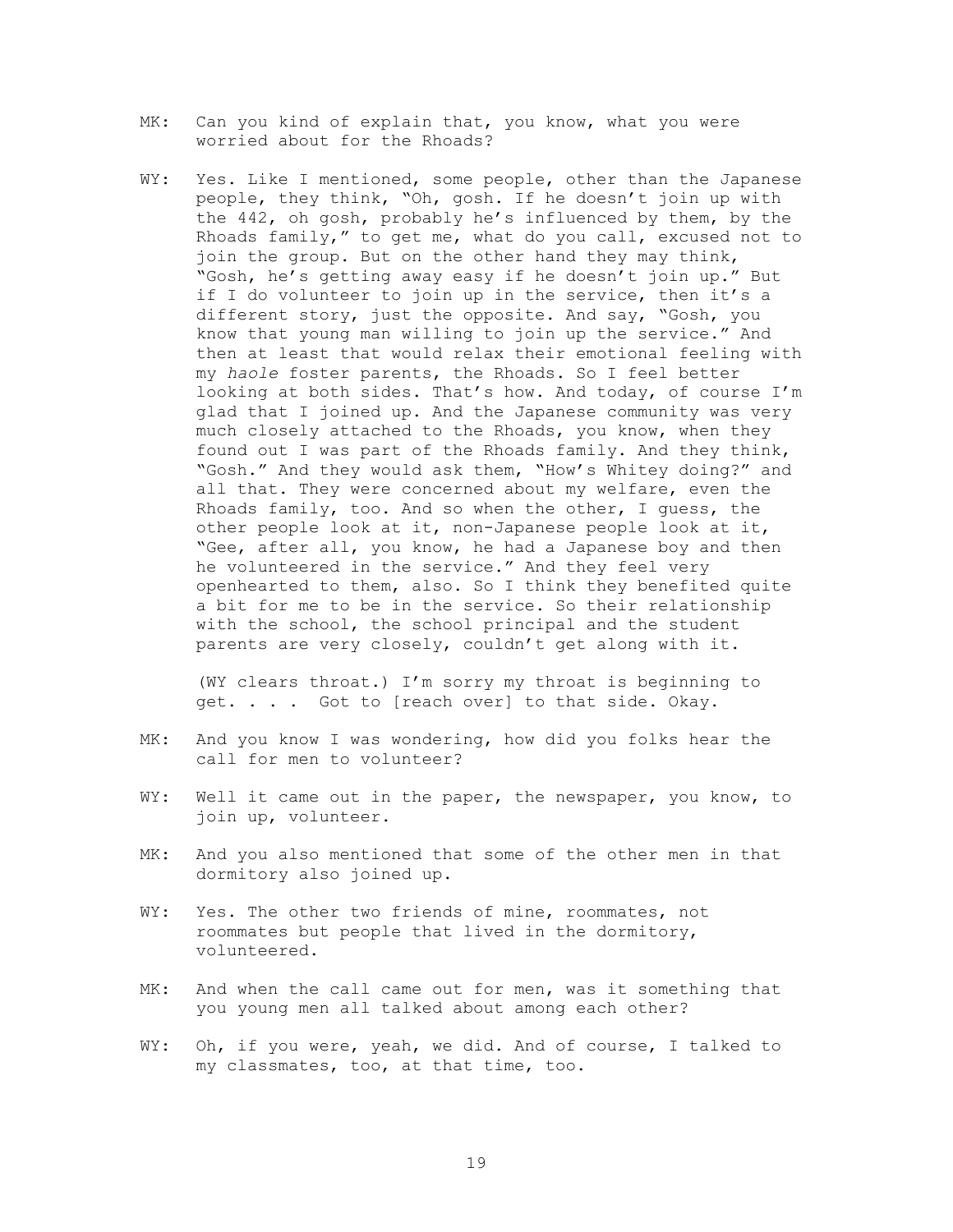- MK: And what were the concerns that other young men had about this issue?
- WY: Well, of course, I suppose it's the same thing, join up. Because, you know, being Japanese ethnic people like us, we said, "Oh, gosh," here, you know, had some really strong feeling that we're caught in between. That gosh, just to show our Americanism, I think to show our patriotic feeling, I think we should do the best we can to convince those ones that's doubtful about it. To prove ourselves that, you know, we're like anybody else. So we signed up and they had the same feeling like I did. Of course, probably mine was a little bit difficult. But it was a right decision that I did and there's no regret today. In fact, I feel very proud of it.
- MK: What was the process in those days to sign up? What happened after you made the decision to join up, what do you do?
- WY: Oh, we signed up and volunteered. And they registered us, took our names, and sent us to O'ahu at Schofield Barracks to get our military uniforms and for arrangements to ship us out to the Mainland for basic training, military training. Yeah.
- MK: Shall we end here at this point?
- WY: Yeah.
- WN: Well, I had one question, backing up a little. You know when you were adopted by the Rhoads family, how did you adapt to things like food and other things that, you know, difference from being raised from your father and by being raised by the Rhoads family.
- WY: Rhoads family.
- WN: Was it an adjustment for you?
- WY: Oh, yes. In fact, it was, to me, it's more luxury like, yeah. Because white people they have a better living arrangement. And their food is different, of course, but still no problem for me as far as food intake. So I felt very comfortable with them. So I was very fortunate that way. I can have good food. And they were concerned about my welfare, see to it that I could be adjusted to live among a family group because prior to that it was just my dad and I. So it's a different arrangement. And to call somebody "Mom" is really nice. I was very fortunate that way.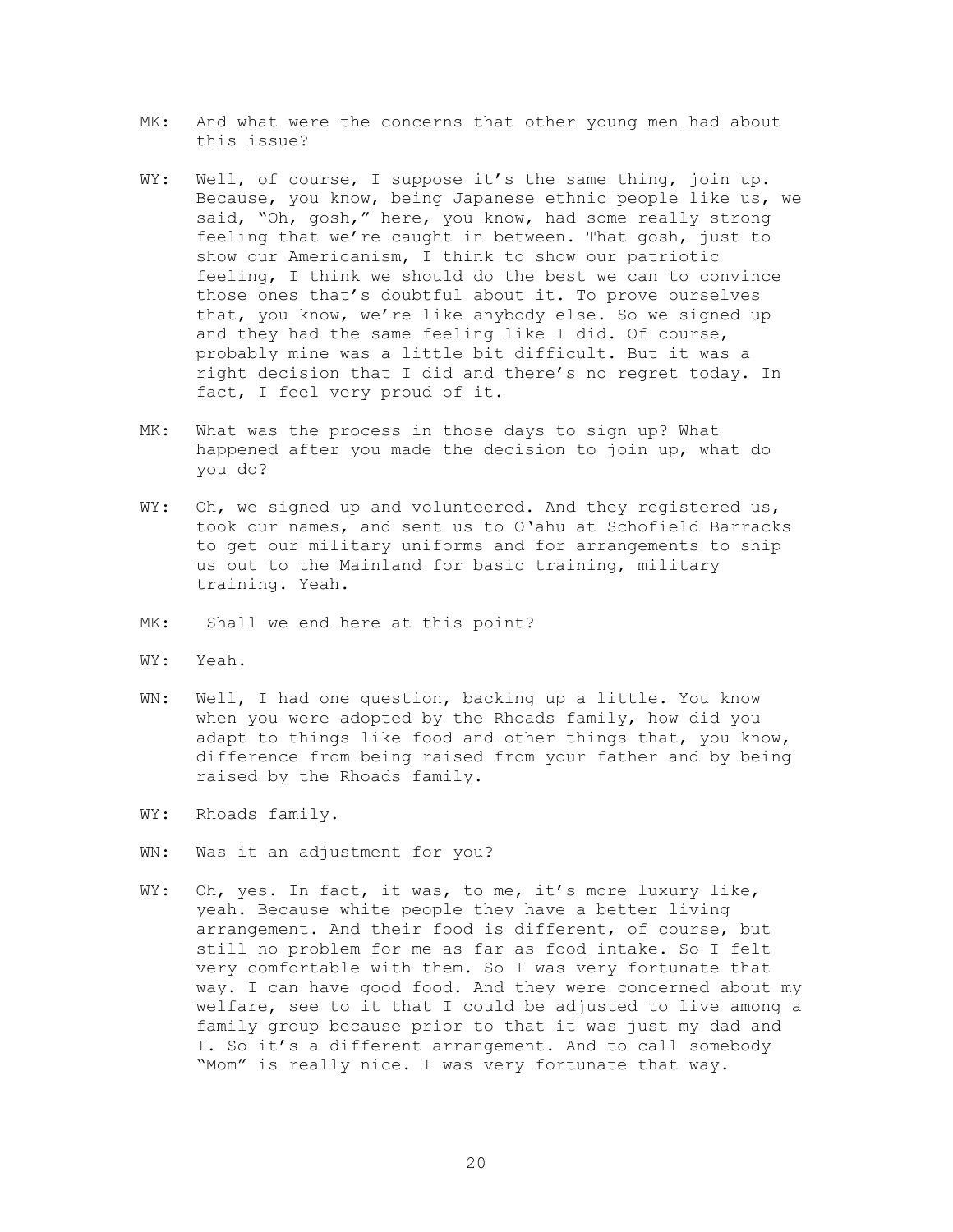- WN: What kinds of lessons or values did you learn from the Rhoads family?
- WY: Oh more, think for yourself and determine what you want to do. And there's good and bad part of life. So I took, of course, it was no problem. I guess I was brought up like the old days with my dad. So it was easy arrangement. But, yeah, I gained a lot from their taking me in. So learning from my observation what kind of life they had made it easy for me to learn about ways so I could get along with the other people. And other *haole* people associated with my foster parents were very nice to me. So I was very easily adapted that way to learn their ways. So I got to be a better person that way and gained that type of arrangement, type of life, yeah. Otherwise, I would be like a little country boy, yet.

#### (Laughter)

- WN: So how would you compare the way your father raised you to how the Rhoads raised you?
- WY: Oh, it's a big difference yes. Because all I knew with my dad was being a young boy or young man. It was just a dayto-day affair, how to survive, working hard up in the field. Of course, I didn't work hard just like my dad, what he went through. He did a lot of work. When I think of what he went through in life, raising me plus his work in order to make income to take care and support both of us. But with the Rhoads family, it's almost the same thing but more in a professional way. Different life, you know, not like the plantation life. So that was it.
- MK: You know before your father passed away, I was wondering, what kind of hopes or aspirations or goals did you have in life back then? Ninth, tenth grade, what were you thinking you were going to do when you grew up?
- WY: Well, I wasn't thinking that far away. I'm thinking of more going to school, have fun with the neighbor's kids, and all that. So, that's, I guess, a normal process for a young boy or man to experience. We weren't thinking too far ahead then. But get a good education, go to school, get educated. But I was thinking of what probably a plantation life, I suppose. I wasn't thinking that far ahead.
- MK: What did your dad think about education?
- WY: That was very important, yes. My dad, my original dad, biological father, well, education was very important. Yeah, especially for him, he doesn't know too much about public school. But for Japanese[-language] school, he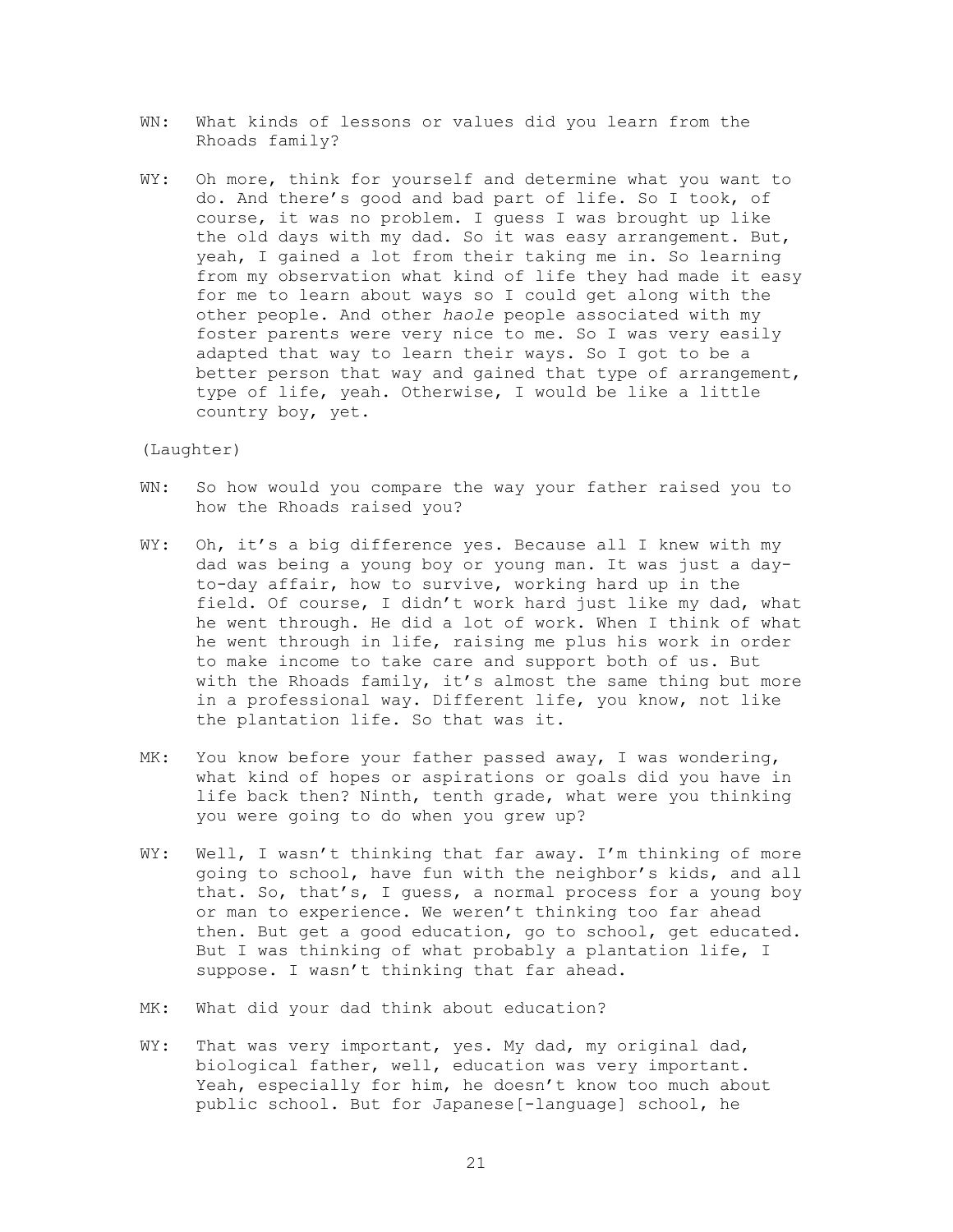wanted for me to learn as much as I can. But I think I disappointed him. (Chuckles) But whatever education that I got from the English[-language] school, public school time, yes, it was worthwhile. Today it's so important. So when the old folks used to tell us, gosh, you know, "Go to school, learn as much as you can because once you learn, nobody can take it away from you." And that's true. And boy, when were young, those things never sink into the mind.

(Laughter)

 We want to have play. We want to enjoy life, you know, the easy life, have a good time.

- WN: I think it's a universal thing, yeah.
- WY: Yes.
- WN: That's the way all of us. I was just wondering, you know going from John M. Ross to Laupähoehoe.
- WY: Yes.
- WN: Was that a common thing for boys your age to make that adjustment or did some families not send their children to Laupähoehoe School because it was maybe harder.
- WY: Uh, I don't think so. We were all required to go to public school.
- MK: And then another question we have is, you know you mentioned that when war came Laupähoehoe School closed, yeah.
- WY: Yes.
- MK: How long did it take for the school to reopen?
- WY: Oh, after three months, I guess they opened up. I'm not familiar because I didn't go back to school. So I don't know what the transition period looked like at that time.
- MK: And then for your adoptive father and mother, about when did they make the move from Laupähoehoe to elsewhere.
- WY: Well, it depended on the department of education I suppose, transferred him from Laupähoehoe School to Hilo Intermediate and Hilo High School. Then during the war period, I don't know what year it was, I think it was about '44, they transferred him to Leilehua on this island of O'ahu.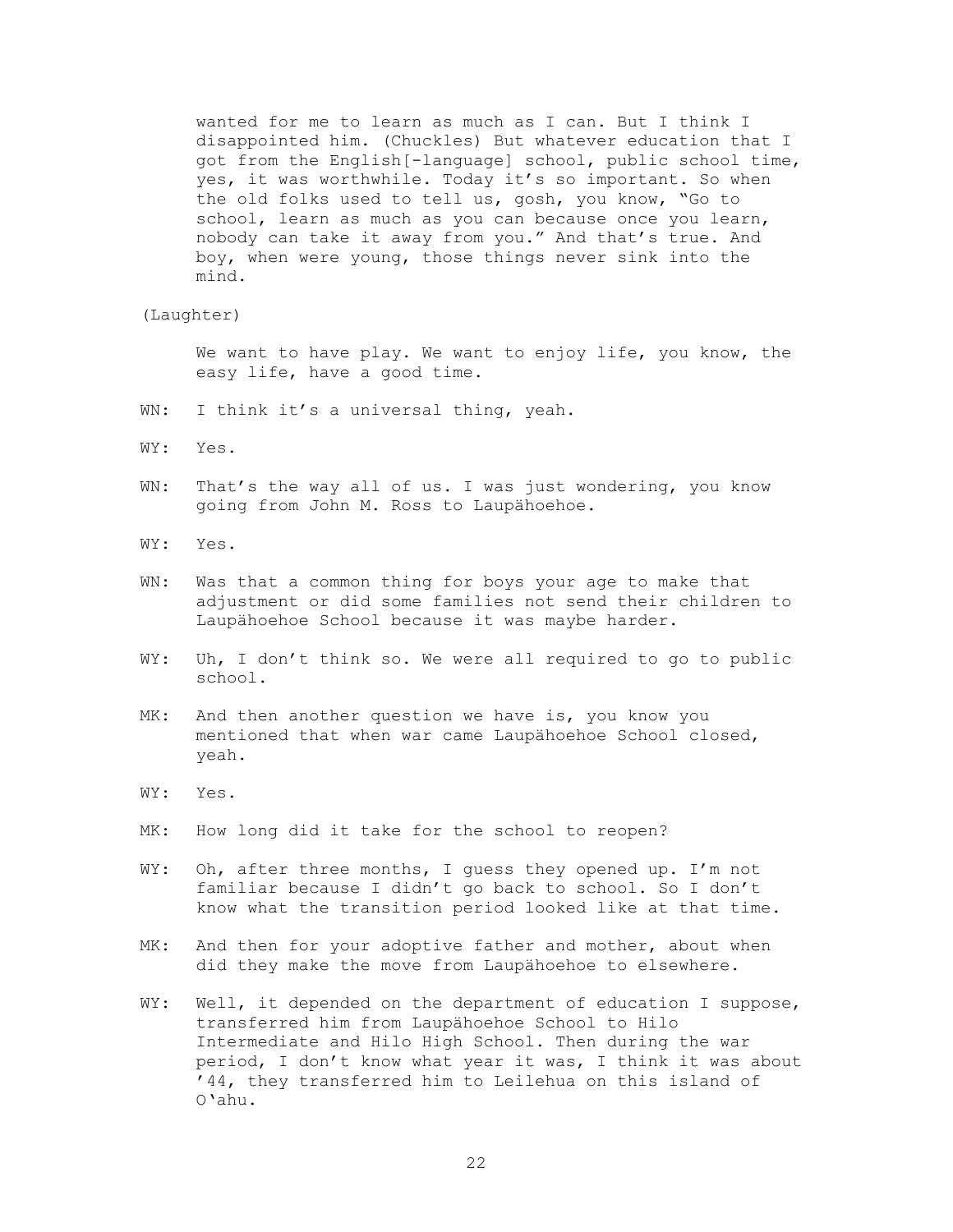- MK: And as for yourself, you joined the 442 in what month and year?
- WY: Oh, that was in 1943, March.
- MK: Then, I think we'll end right here. And then the next time we come, we're going to continue with your time with the 442.
- WY: I see.
- MK: And your discharge and your use of the GI Bill and your return to the Islands. So we will cover that (WY chuckles) next time. But we thank you for today.
- WY: Oh, gosh.
- MK: We thank you.
- WY: We cannot continue and finish it up and you don't have to come back anymore? And all these lovely ladies.

(Laughter)

END OF INTERVIEW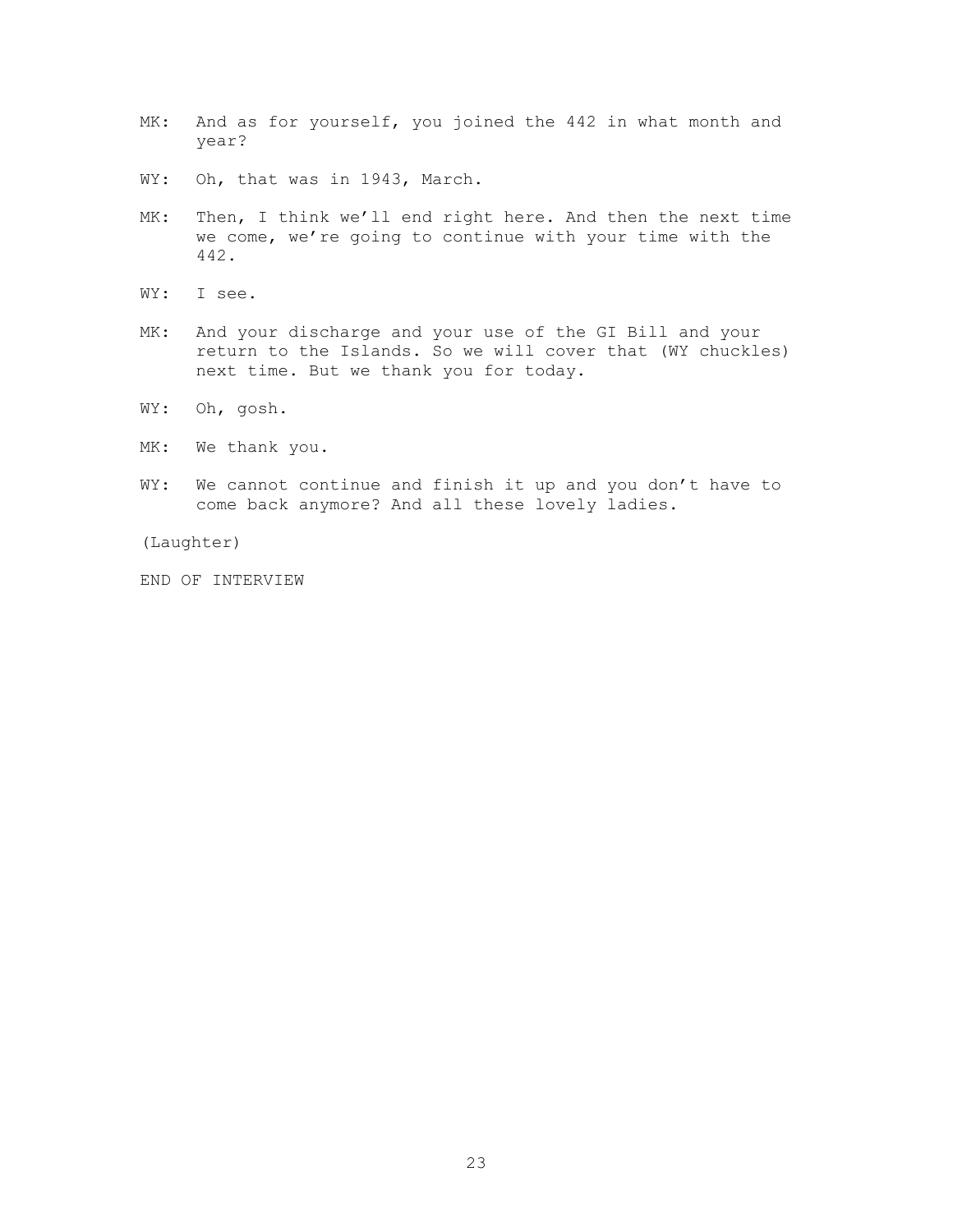Tape Nos. 44-6-2-05, 44-7-2-05, and 44-8-2-05

ORAL HISTORY INTERVIEW

with

Shiroku "Whitey" Yamamoto (WY)

Honolulu, O'ahu

March 1, 2005

BY: Warren Nishimoto (WN) and Michi Kodama-Nishimoto (MK)

MK: This is an interview with "Whitey" Shiroku Yamamoto on March 1, 2005 at his home in Honolulu, Hawai'i. The interviewers are Michi Kodama-Nishimoto and Warren Nishimoto and this is session number two.

 Okay, Mr. Yamamoto, we'll start the interview and we're going to continue from the time you volunteered in March, 1943.

- WY: Yes.
- MK: What happened to you when you volunteered on the Big Island?
- WY: I guess a lot of things went through my mind. The emotions which I never experienced before—it's kind of very fragile, touchy, sensitive and, of course, at my young age, I'm looking for adventure, also. But daring, being a young person. I think like I mentioned to some of the boys, it's more brains and guts—no brains but have a lot of guts to go into that kind of adventure, I suppose. So, it was not that difficult a decision. But still, I was in a more difficult, compared to other schoolmates of mine, because I was living with the *haole* foster parents since I became an orphan at the age of sixteen. And I left school at tenth grade—after tenth grade—and the war came about. And they asked if any of us would like to volunteer to be in the service. So, we talked among the boys, I talked to the former neighbors that I grew up with, and putting all these things together, I decided to volunteer for the first group of the boys from the Big Island. Yes.
- MK: And then after you volunteered as part of that first group from the Big Island, what happened to you?
- WY: Well, we were selected, and then I was sent to Schofield Barracks on a ship, on the Inter-Island ship. And then, at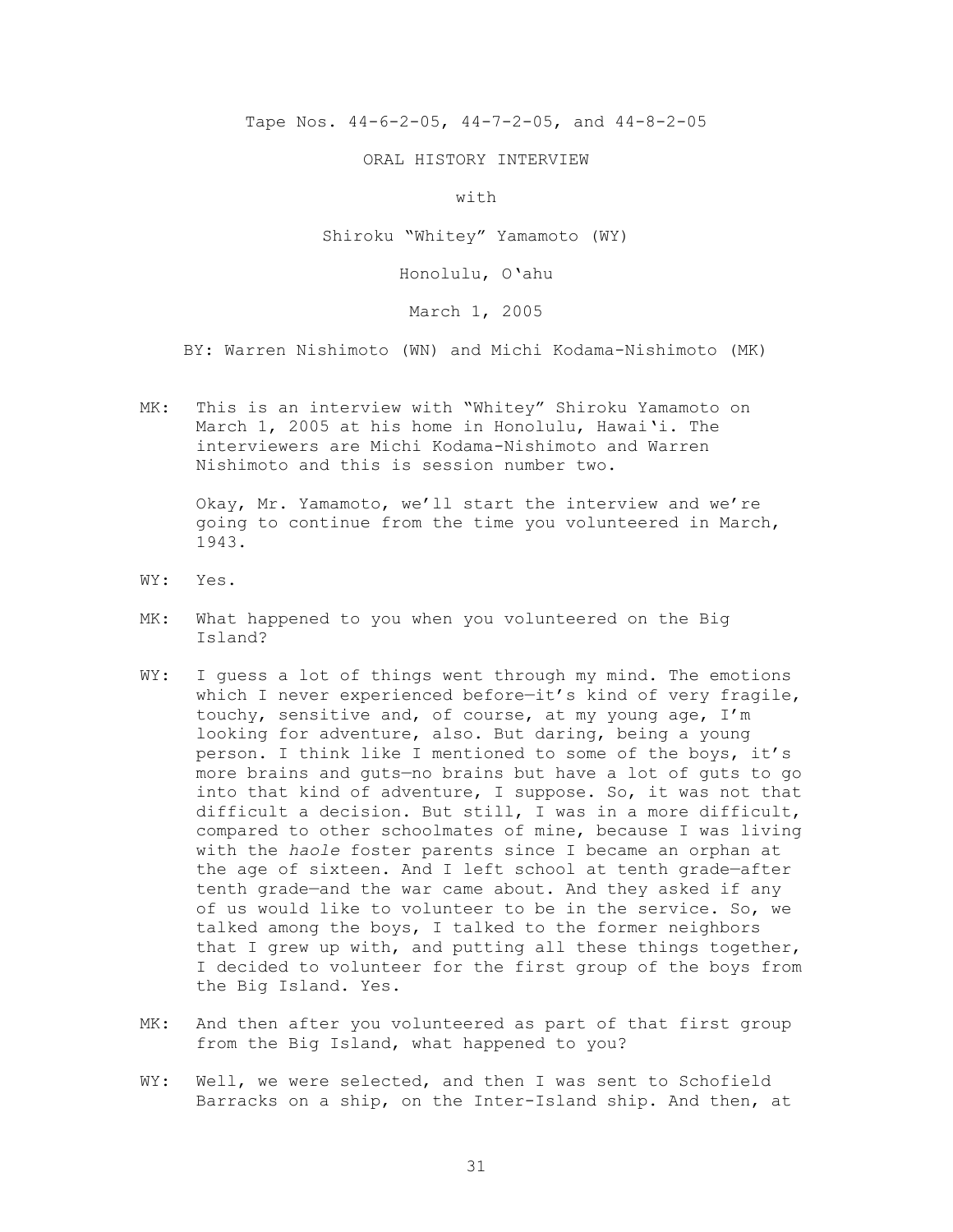Schofield Barracks, we were assigned to the tent city. That's the backside of Schofield Barracks, and we were furnished with the uniforms, physical exam, and orientation. That was the most things we went through before we were shipped out to the state side. Of course, before we departed the islands, they had a big gathering down at the 'Iolani Palace of all the volunteers, and we had a big gathering by the people in the community. And that was a solemn, very sad and solemn occasion. I guess all the parents must have felt that way, too, to see their boys, or their sons, leave the islands to go into the military service. Then, after the ceremony, we went back to Schofield Barracks and, in a day or two, we were shipped out from the Islands to the Mainland. So we were on a ship, *Lurline*, and took us about three, four days to reach the San Francisco area. But it was cold winter months (chuckles) up in San Francisco. March is still a cold time of the year, yeah.

- MK: What were your feelings as you left the Islands?
- WY: The feelings were.  $\ldots$  . All, like the rest of us, were sort of—mixture of adventure, what to expect in the future, and yet it's a sad thing that we're leaving all the families behind. And I cannot describe the feeling we went through, this is about (chuckles) sixty, seventy, almost seventy years now, since then. Yes.
- MK: And then I know that from that San Francisco area, you folks proceeded by train to Mississippi. How was that trip across America?
- WY: Ah, it was sort of---we forgot about everything, we felt more like a tourist, you know, seeing out from the train windows. For the first time, we're discovering how the Mainland U.S.A. looked like. And, of course we talked to the boys, each other carry on, and just look out from the window and see how the country looks like until we reach Camp Shelby, Mississippi.
- MK: And then when you reached Camp Shelby, what company, or unit were you assigned to?
- WY: For a couple of days, we were sort of at loss, more like, we don't know what's going on because the upper echelons are taking care of all the assignments of the boys. But I was selected to go to the Antitank Company. And here I was thinking, "Antitank Company, what could that be? Are we going to be, what do you call, be with a tank crew to drive a tanks or be assigned in a tank?" I wasn't familiar with that. But as were assigned and formed a group of Antitank boys, then we realized what Antitank was. Actually, we were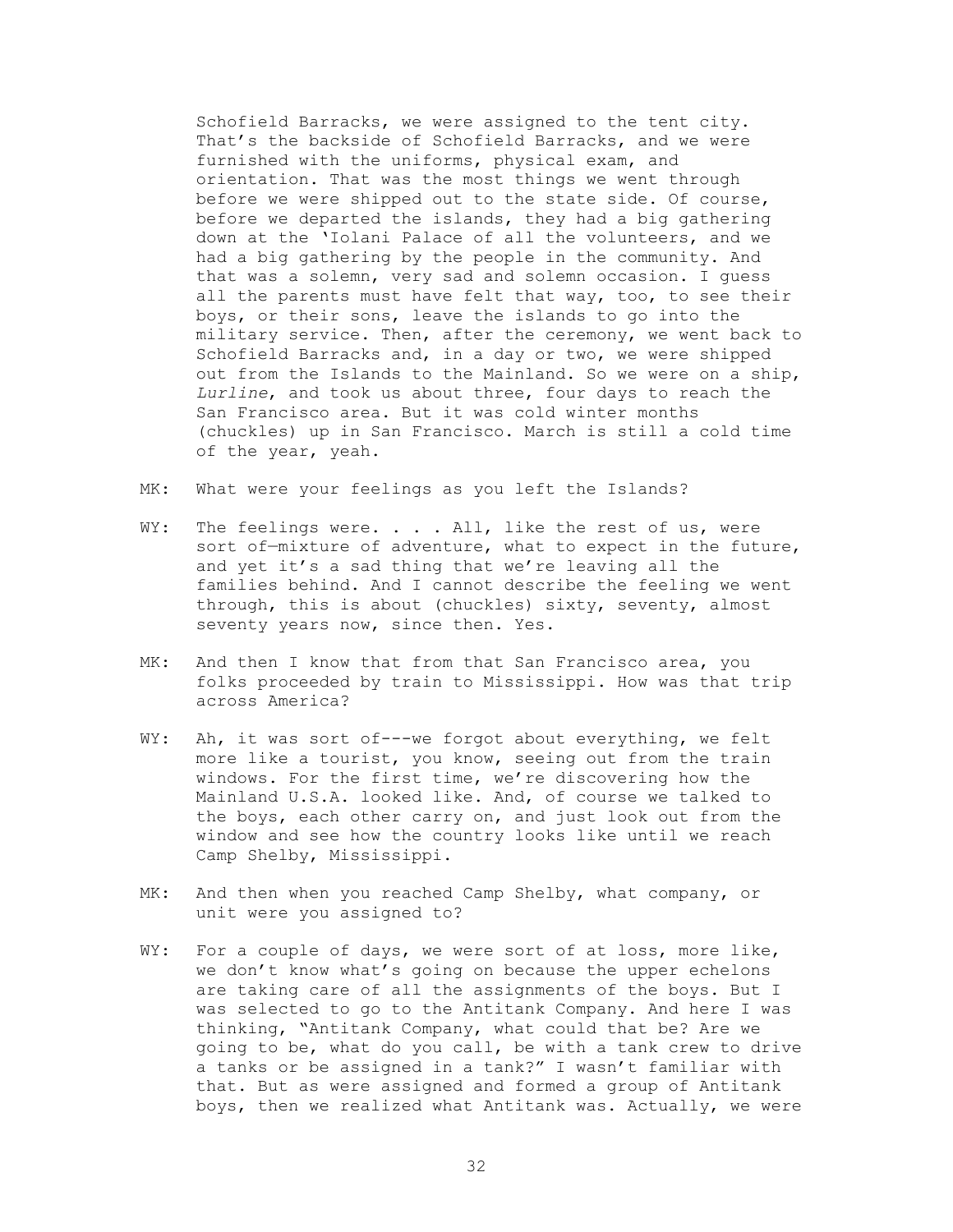assigned with the 37-mm antitank guns, and we were the mobile company. So, you know, we were very fortunate to think that we don't need to do any walking. More only riding around the places, yeah. So I was assigned to be a jeep driver, and the other boys were assigned to motor vehicle area. More like—not depot—but company vehicle area, to look after the vehicles, learn all the fundamentals of the trucks, and learn the mechanics of that vehicle so that in case of malfunction of the vehicles, or accidents, we know how to take care ourselves and the vehicles.

- MK: And when you assigned to be a jeep driver with the Antitank Company, how did you feel about that assignment?
- WY: Well, I thought, it cannot be any better. I was very happy (laughs). I could think to myself, "I am very fortunate, not walking." And looking at it, I can go places with the officers. So, in my assignment, I was assigned to the headquarters platoon of the Antitank Company. And we had three of us, which is Lieutenant Milner, he's the officer of the reconnaissance squad; and Toru Hirose, he's a Mainland boy, was a sergeant; and I was the PFC [private first class] driver. Very efficient driver (chuckles).
- MK: You know, you mentioned your fellow enlisted man, Toru Hirose, from the Mainland. People have told us about local boys and Mainland AJA [Americans of Japanese ancestry]. What's your feeling about that mix between the local guys and the Mainland guys?
- WY: I didn't have much of a discrimination between the Mainland boys and myself. I could get along with anybody. And, to me, he was just another person, likeable person he was, and we got along real fine. But the only difference was that, well, they spoke perfect English, (laughs) we were local boys, we talked more in pidgin. But we got used to one another, and they talked pidgin, carry on our way of conversation, and we, likewise, tried to better ourselves by talking better. But we had the advantage. From what I understand throughout the war, is that we communicated with pidgin English when the critical time comes around, so the enemy happen to tap in our line, then they would be confused and they would be at loss as to what we were talking about. But we knew all about it (chuckles). So, I suppose that's how we accomplished our mission, more so.
- MK: And you mentioned your officer, Officer Milner.
- WY: Yes.
- MK: How were your relations with the *haole* officers?
	- 33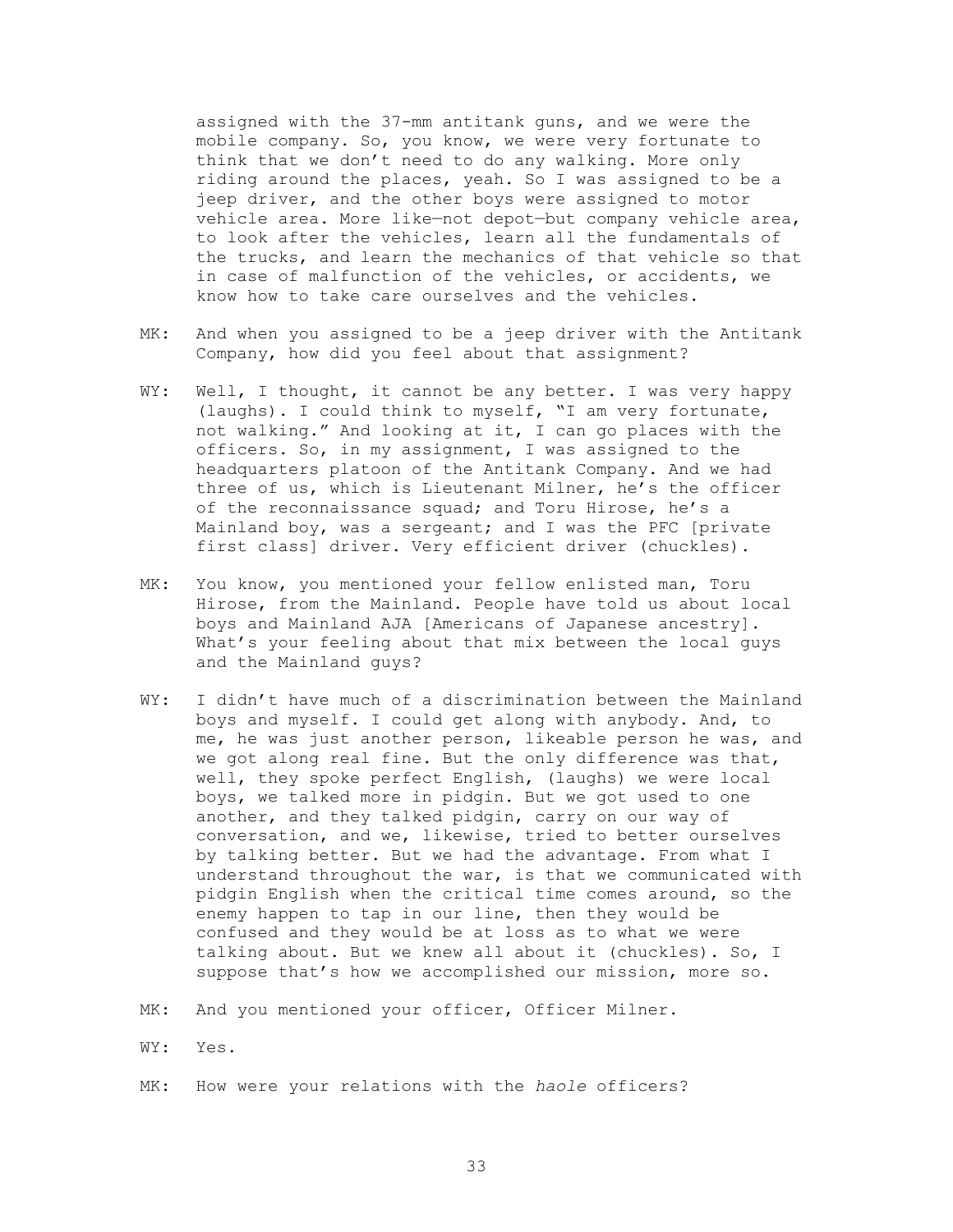WY: Well, we have to respect being an officer. And they had their position, and we understood that. But we got along real good. And, well, we had fun at times when we were up by ourselves, you know, three of us. So we go some of the places that we're not supposed to be cruising around and have pleasures, but strictly, business comes first. And we had some free time, then we would do some socializing, too. Or go for a cruise, sightseeing. Well, that is part of the training, I suppose.

(Laughter)

- WY: Okay.
- WN: Sightseeing where?
- WY: Oh, the countryside (chuckles). Whenever we're in the cities overseas, to get familiarized with the city, too. But of course, men are men, and we like to see some sceneries, which is a learning process, and enjoy the city of a foreign country, and see the value of it.
- MK: So from the time you were at Camp Shelby . . .
- WY: Yes.
- MK: . . . the three of you worked together throughout the war?
- WY: Yes, we were assigned throughout the war. Mm-hmm [yes].
- MK: And, in a sense you folks were together a long time. What did you learn about Hirose and Milner?
- WY: Well, each one of them talk about their families and part of their lives, too, but not in a broad way. But we were more concerned about what our mission is during the war. But we had our own things to talk about. Yes, thank you.
- MK: And then I know that when you folks were stationed at Camp Shelby, you were in the South, in Mississippi. What were your observations about African American and white relationships in that part of the country?
- WY: For my part, I didn't have too much of the outside contact with the local people. We were so busy with the training. And the only time we ever been out is during the basic time. We were assigned to take the German prisoners that were captured in North Africa. They were the cream of the German army, I suppose. And to them, the war is over. They were happy. And we were assigned to take these German prisoners over to Georgia and Alabama to harvest the peanuts from the farmers raising peanuts. And that was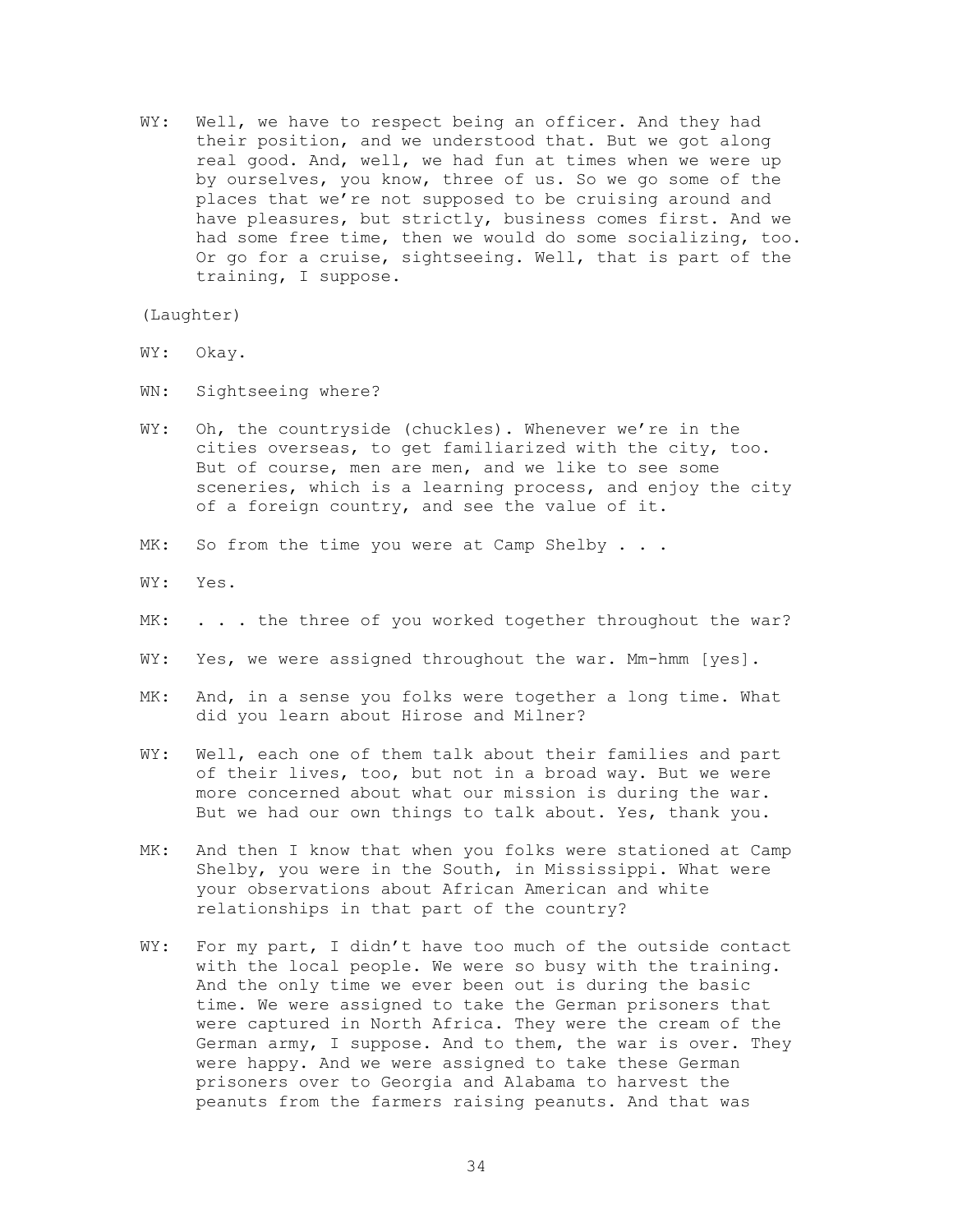quite an adventure because we didn't have to worry too much about being attacked by them. In fact, they were happy that we were able to take them out from the camps and assign them. So nearly about a whole month, we concentrated harvesting peanuts in Alabama and Georgia.

 And in the morning, we would take them out from the camps, assigned to the trucks, and we distributed those prisoners in different farmlands. And they would harvest the peanuts for about eight hours a day. I think they got paid twenty cents an hour by the farmers. But the farmers were very happy and they prepared good sandwich lunches for them, and they gave them cigarettes, and they feel so happy. (Chuckles) And after we take them to the individual farmlands, we become the guards, standby guards, to be sure that none of them will escape. And to them, they don't have time to escape because they have a good deal as in the war is over for them.

 And when we bring them back at the end of the day, into the camps, they have their own recreation. The prisons get together, and then they form a chorus, and they sing. And we would stand outside the stockade and just listen to them, and we clap our hands for what they sing, and likewise, they feel happy about it. And somehow, there's a warm relationship, and I think that helped a lot for the war cause. So after the war is over, they could go back, and then they think of Americans as very nice, hospitable people, I suppose. We treated them decently.

- MK: And were there opportunities for you to talk with these prisoners?
- WY: Causally, yes. We would talk. And for that matter (chuckles), the funny part is, they would ask us, "Hey, farmer, you standing up guarding us, he say, let me relieve you."

(Laughter)

 And of course we just kind of joke, but they were really nice. And we enjoyed it, and we understood, so we get along good. And when the time to go back to camp at the end of the day, they were ready to go. And so we drove back to the camp. That was the nice part about—during our basic training time.

MK: And then I was wondering, how did these farmers in Georgia and Alabama react to you guys? You know, AJA army men there?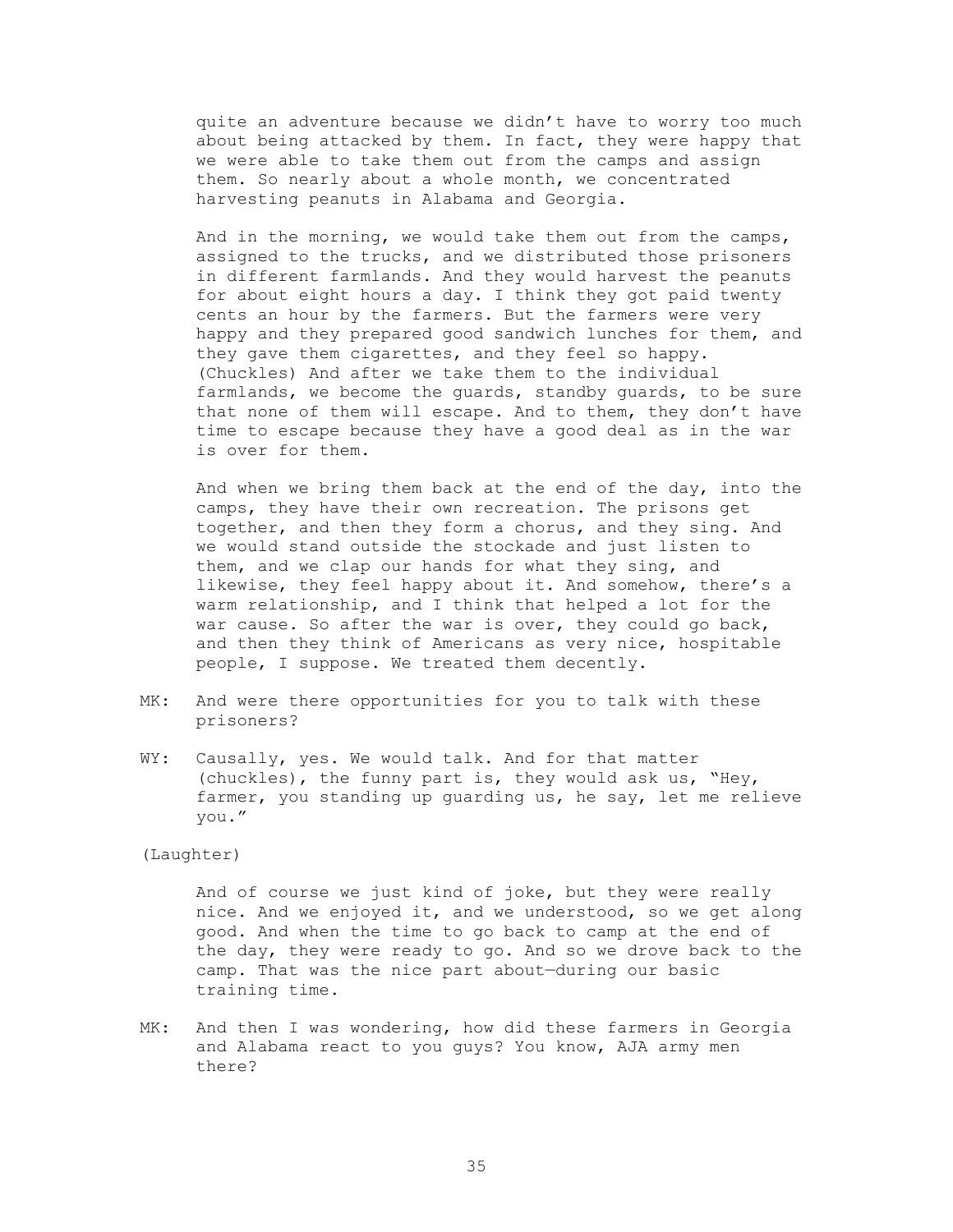- WY: We didn't carry on a conversation too much because we were, you know, supposed to be guarding the German prisoners working out in the peanut field. But they were nice, and they talked to us casually. But a long---not more than ten, fifteen minutes, because they, themselves, were busy with the farms. But they were nice people. In fact, I think the farmers are all nice. Country people.
- WN: So kind of a situation of distrust or suspicion, you know, these are prisoners of war. How heavily guarded were they?
- WY: It's just like if you were out in a field. It's not that heavily guarded, just—because in the group that's doing the harvesting, probably there's about half a dozen of them doing the harvesting, so it's very simple. And of course, there's no such thing because they don't have any weapons, they're stripped of weapons. And we are the only ones with the rifles. But in the rifle, we don't have any bullets in the rifle (laughs). They wouldn't know the difference. But just---but still, we get along real good.
- MK: Why is it that you folks have no bullets in the rifles? (Chuckles)
- WY: Well, probably we might---one of us might have misjudged and use it for special other purposes, we don't know. But we weren't—we didn't have any bullets in the rifles. But in case of emergency, we have the bullets on our waistline. Had the cartridge with bullets so we can load up the rifle with the bullets if we want to. But that wasn't necessary.
- MK: And I know that your guarding these German prisoners of war was part of your training. Tell me basically, what was training like at Camp Shelby for you folks?
- WY: Well, at that time, it was. . . . Since we were in the camps by the end of March, in April, started the basic training and all that, it was getting to be during the summer months. Hot summer months. So it was getting kind of uncomfortable. During the period of the height of the summer, ho, was hot and sweaty. A lot of chiggers, and a lot of perspiration, yeah. But, in my situation, and the other boys, drivers and mechanics, we were more comfortable. We had at least shady areas in the garage or so that we can relax and talk stories, and then talk about vehicles, mechanics of the vehicles, what to do in case of this and that. So we were not loafing or anything, or go to sleep. Probably we might take a short nap, that's all. But we're under the control of the pool's sergeants, motor pool's sergeants, and the lieutenants, you know, officers. So we were constantly working on the vehicles. Either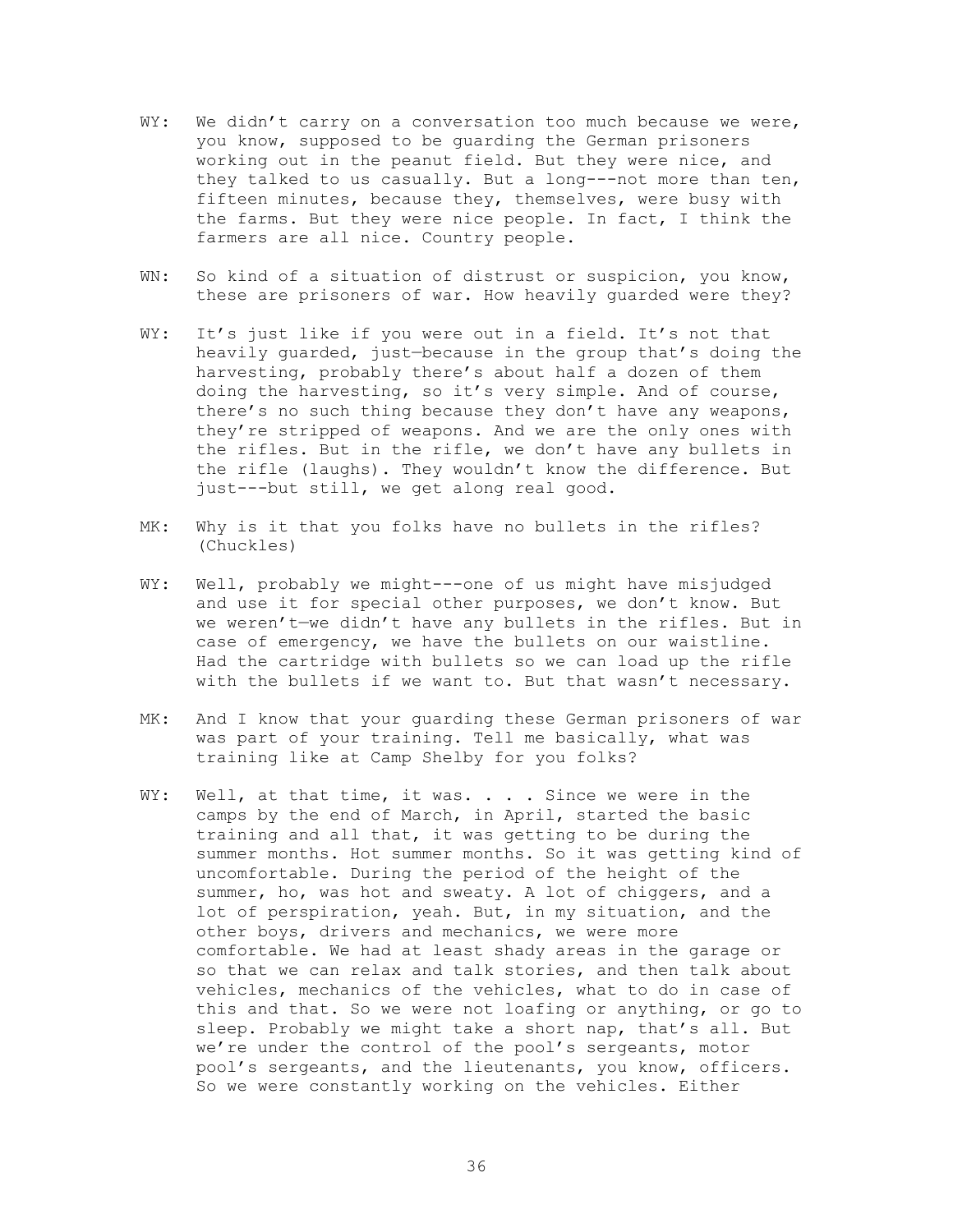polishing or other things that need to be taking care of, yeah.

- MK: And how were living conditions like for you folks at Camp Shelby?
- WY: Oh, was good, just like any other military people. Then winter months are different. It gets cold and we always have to take care of our own barracks. We had about ten, twelve men per barracks. So we had a potbelly stove to keep us warm. And the barracks were made of wood and tar paper on the outside. Big wooden windows that flaps out. You have all that clothes during the winter months, and we had two potbelly coal stoves. So each hut members take a turn to go out and get the coal from the coal bin, bring it into the hut, and then we have our assignment. Each one of us has an assignment to keep the potbelly stove going all the time so that we have enough heat to keep us warm. But mostly, we were in the bed covered up when we go to sleep. It's too cold (chuckles), yeah. But it's okay.
- MK: And how about the food?
- WY: Food is wonderful. Just GI food, but it's good food. Plenty to eat. (Chuckles) Thank you.
- MK: So it wasn't that much of and adjustment for you, coming from the islands then?
- WY: Ah, not that much. Except we kind of miss the rice pot yeah?

(Laughter)

 So the mess sergeants made sure that we had enough rice, from what I was told by the mess sergeants. Because in my platoon, in the headquarters platoon, the mess sergeant is doing all the cooking with two helpers. All the boys are taking turns being a KP [kitchen police]. And they'd make sure that when they go down to the quartermaster corps to pick up the food supplies, they try to get as much rice so we make an exchange with the white boys. If they want our potatoes, and we want their rice, and which they don't need, right? So we make an exchange, from what I was told by the mess sergeant. So it came out okay.

- WN: Was the mess sergeant a local guy?
- WY: Yes---well, at the beginning part at training in the camps, we had the Mainland boy. But during the war, we had Goro Inaba from Kona, was our mess sergeant. So they improvise,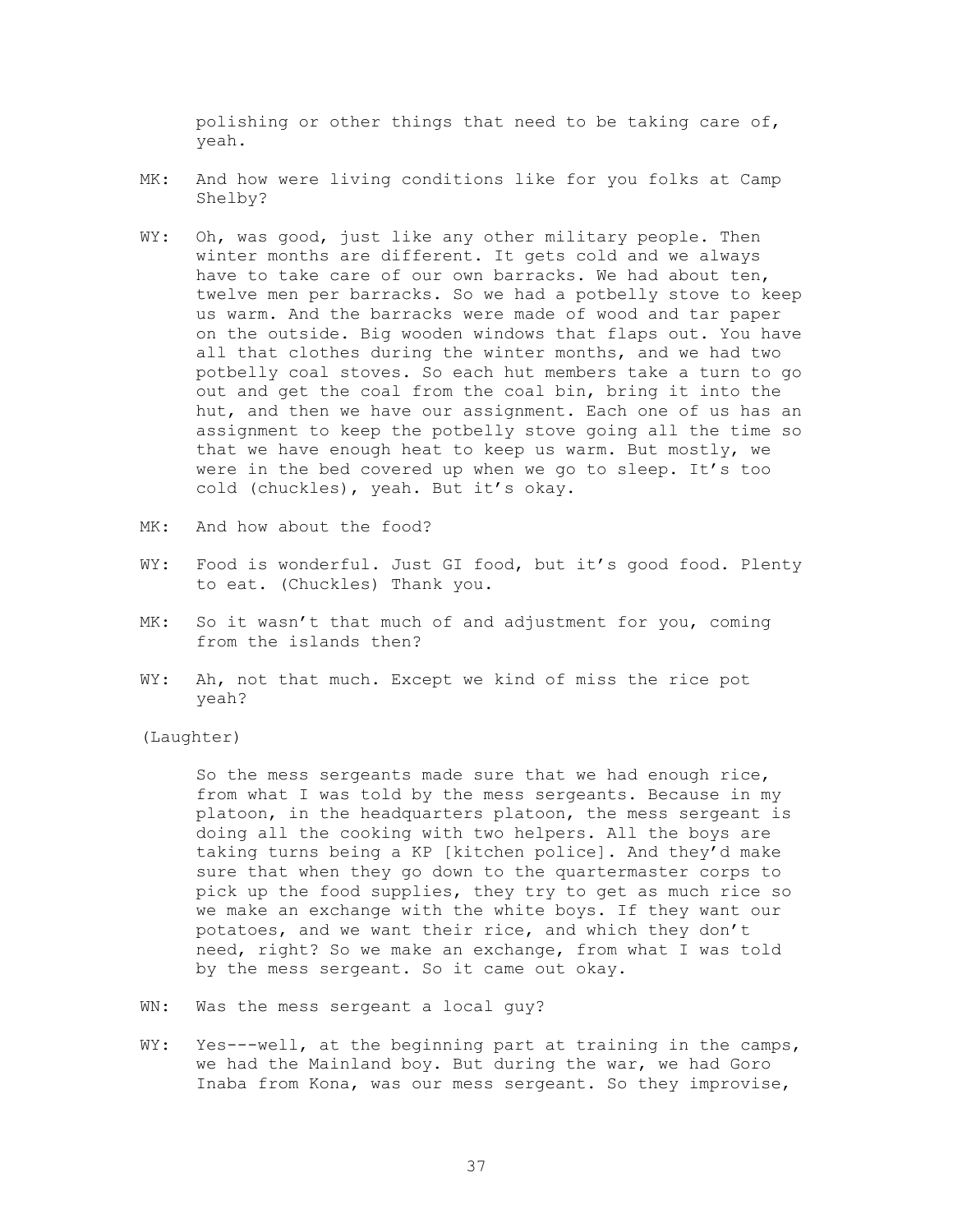like what we normally eat here in the islands, so that's. . . .

- WN: I noticed, because on the Mainland, they cook rice differently. I was just wondering, when you got the rice, did they cook it the local style, you know, the steamed . . .
- WY: Yes, the steamed, soft rice. Yeah, they cook it that way. I don't know how the Mainland people. . . . They do the same thing, too.
- WN: I thought they boiled it? So it comes out more-less sticky.
- WY: Oh, just like what we used to do, I suppose (laughs). But yeah eventually. . . . But no complaints about the way how the mess sergeant prepares the rice.
- MK: And, you mentioned that the mess sergeants would kind of improvise . . .
- WY: Yes.
- MK: . . . local style. What did they cook for you folks?
- WY: Oh gosh. . . . Well, let's see, they have chicken, probably they might add a lot of vegetables, more like chicken *hekka* for Hawai'i people. Well, Mainland people and Hawai'i people, no complaint about it because they have—like, we had a guy, part Mexican guy, Joe Cause, he was mess sergeant, too, regular cook. And we had another fella, Japanese guy. So three of them were more of the assigned cooks. And the rest of us that's assigned to do the KP duty, which is dishwashing, preparing the vegetables, or meat. So, well, we had a mixture of the Mainland style, but I'm not familiar with the Mainland style, but. . . .
- MK: And then, I was wondering, when you folks weren't drilling or training, what did you folks do in your free time at Shelby?
- WY: Well, the boys, at the end of the day, they go to the PX [post exchange], they would buy drinks. At the PX they have a place where they can consume whatever other soft drinks, and the *püpü*s that they sell. And they enjoying themselves. Some of the boys play music with the guitars or *'ukulele*s that they brought along. A lot of card playing, gambling going on. But myself, we stayed mostly in the hut house or we socialized with the other boys in the other barracks. So we have a social get-together. But I don't drink so I'm not up at the PX, drinking.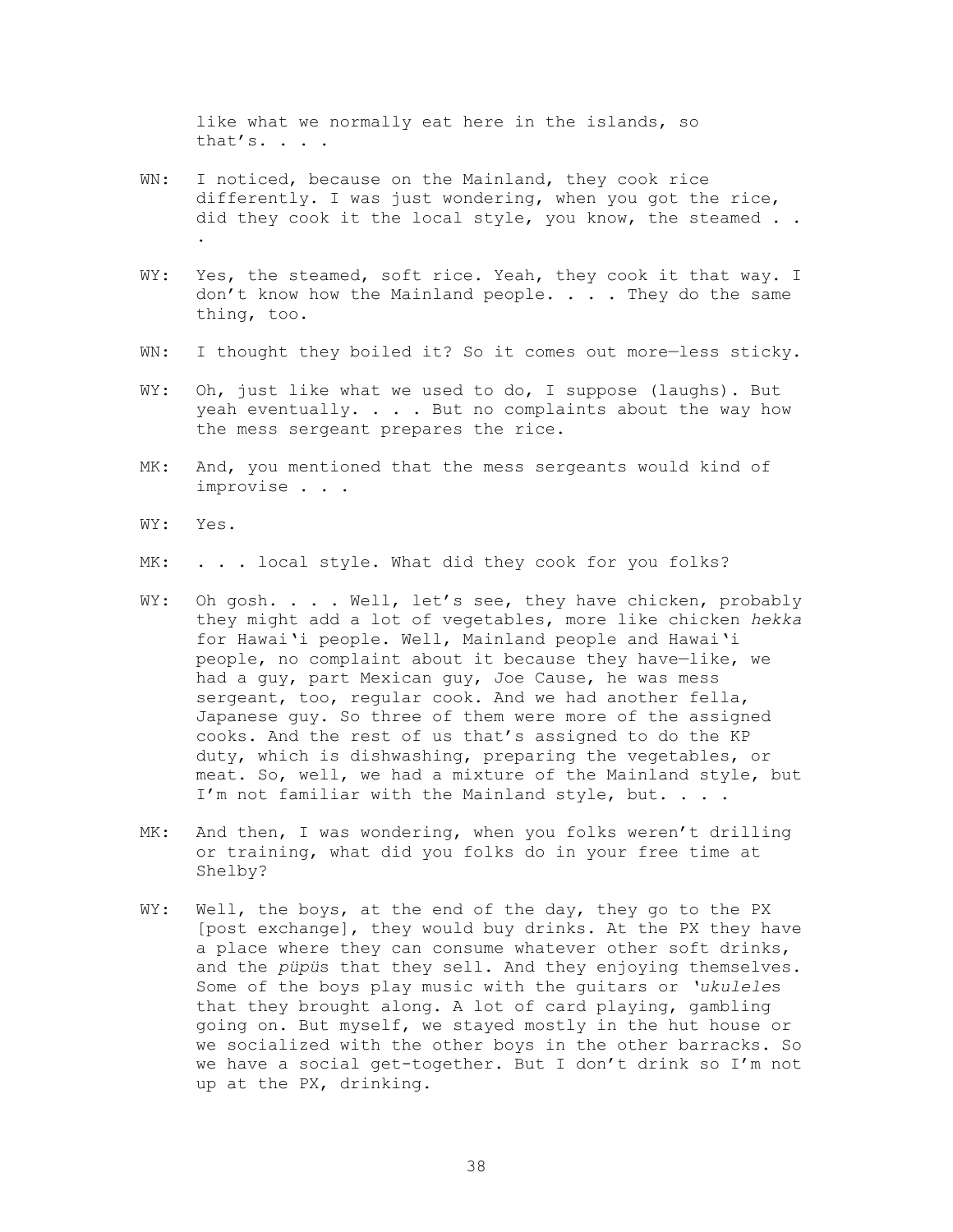MK: How about smoking?

- WY: No, I don't smoke so. . . . Well, if I do get---during the year, assignment overseas, I used to give my cigarettes to the other boys that needed. So I don't smoke at all. So I just give it away. So I don't touch any hard liquor and all that.
- WN: Were you sort of different, I mean, did most people smoke and drink? Most of the GI's?
- WY: Not necessarily. But very few non-smokers. But most of them would get involved in smoking. I suppose, to them, that's how they keep themselves occupied until, you know. . . . Well, boys love to drink, they're happy when they have enough liquor and they smoke, likewise, they enjoy, they're satisfied that way. Well I was satisfied not drinking or not smoking. I'm a good boy.

(Laughter)

Save money, too.

- MK: By the way, what was the pay like back then?
- WY: Gosh, I think we started off with about twenty-one dollars a month. Yeah, mm-hmm [yes].
- MK: What did you do with your money?
- WY: Oh gosh, what did I do? (Chuckles) I'm not familiar with what I done with it. I don't recollect. Probably we saved and-I'm not too sure-or send it back home. I'm not. . . . But usually, we saved to spend the money in case we go on a pass into town. Spend the money to buy camera films or other things, souvenirs, going to restaurants. So that's about all, it's pretty well spent. Doesn't go too far on twenty-one dollars. Of course, we had overseas compensation, though.
- MK: And I know that one time when I spoke with you, you mentioned that while at Camp Shelby, you had this one opportunity to visit an internment camp. You went to Rohwer, Arkansas.
- WY: Oh, yes, yeah. Okay.
- MK: Tell us about that.
- WY: Well, I found out one of my neighbors, Sadami Yada, and her brother, Sam Yada, and his family, were in camps at Rohwer Relocation Camps. So we went to visit at Rohwer Relocation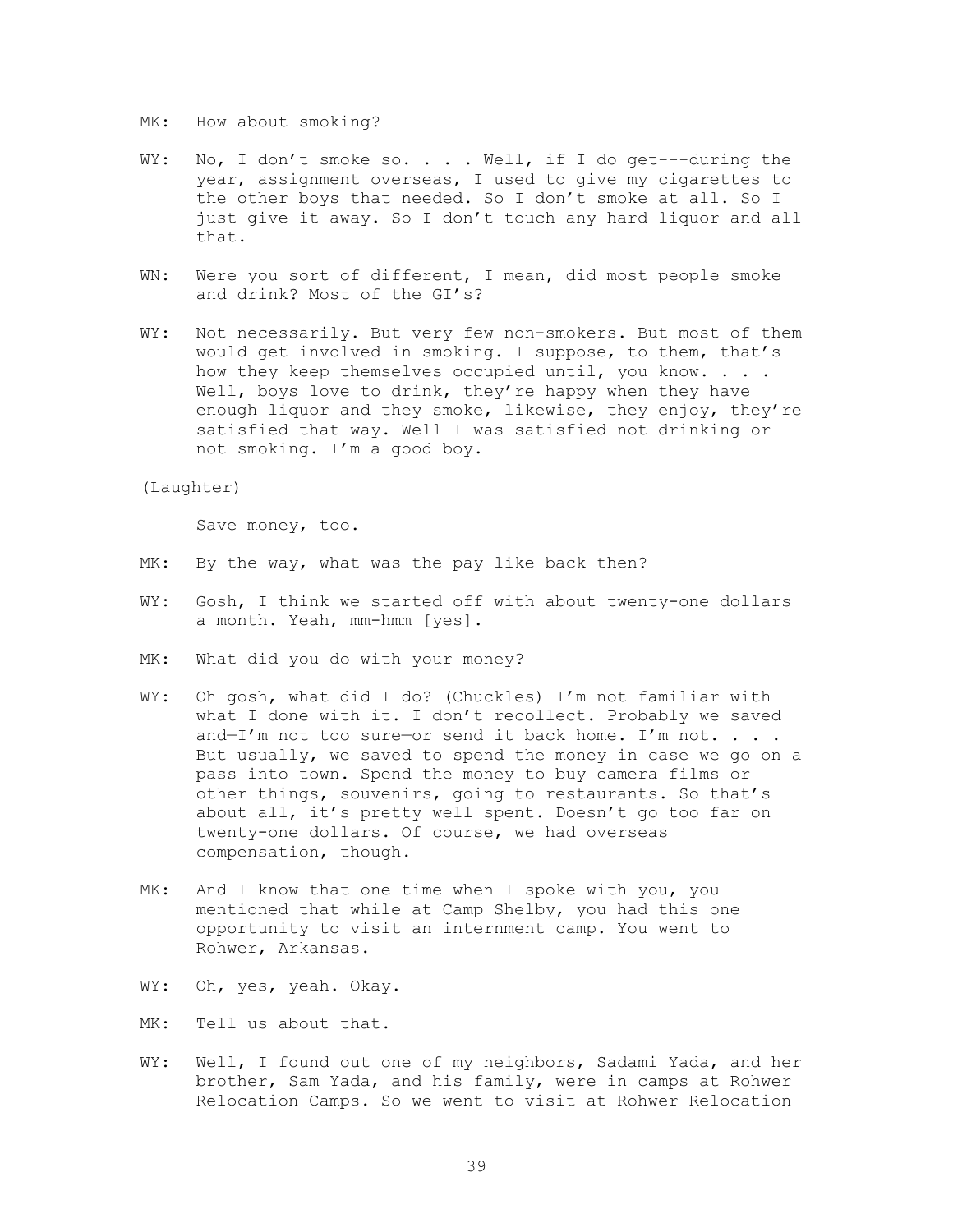Camps with four of us, and talk with them, entering the camps. But it's an experience itself, too, to see the relocation camps. It's a huge camp, it's all built, more like an army barracks, wooden barracks, with tar paper on the side. And they had this stockade fence, high fence, around the camp (clears throat), excuse me. And every here and then, along the camp, you have the high towers where the white boys, the GI's, being a guard and looking down in the camps to see that everything is normal. So it was a kind of experience that, here, we were in the uniform going to the camps to visit friends and relatives and the boys were up there on high towers. I was thinking, "*Chee,* I wonder what (chuckles), what their feelings, I would like to know about their feelings." But I wouldn't think nothing much about it because we were just visiting our friends.

 And that was quite a sobering thing because they were in the camps. And from what I understand, they had about three, four families in one barracks, and divided by just a plain sheet of cloth between them. So they can hear all the conversation going on between the families. I haven't been into the barracks, but from what they told us. So we socialized with the people outside the camps. Some of them who had relatives in the camps, of course, they were in the barracks with them. So we spent one day over there, and we left the Camp Shelby in the morning, took the bus, and then came back that evening, back to the army camp. So that was not too far from Camp Shelby, Mississippi. Just across the border.

- MK: At that time, what were your thoughts about, you know, your friend's family being in the camp?
- WY: It's kind of a mixture of feeling, to think that here, all our friends and relatives are in the camps, and they don't have the freedom that normally you can just go out and visit anybody outside. Well, to begin with, they hardly know anybody outside anyway. It's a strange area because they're so isolated out in the open country. So they were more comfortable in the camp, as opposed among themselves. But socializing with the outside people, I have no idea. But I can just think for myself, it's an awkward feeling to be confined in a camp for days and months or probably years, being isolated.

 And our thoughts was more like, when I think about it back then, it's just like the Jews in Europe, they were in that concentration camp. Of course, our relocation camps were not that severe. From what I've seen over in Dachau, about thirty-five miles northeast of Munich—I've been there two times-at Dachau, which the 522<sup>nd</sup> Field Artillery boys came across that when they were pushing real rapidly into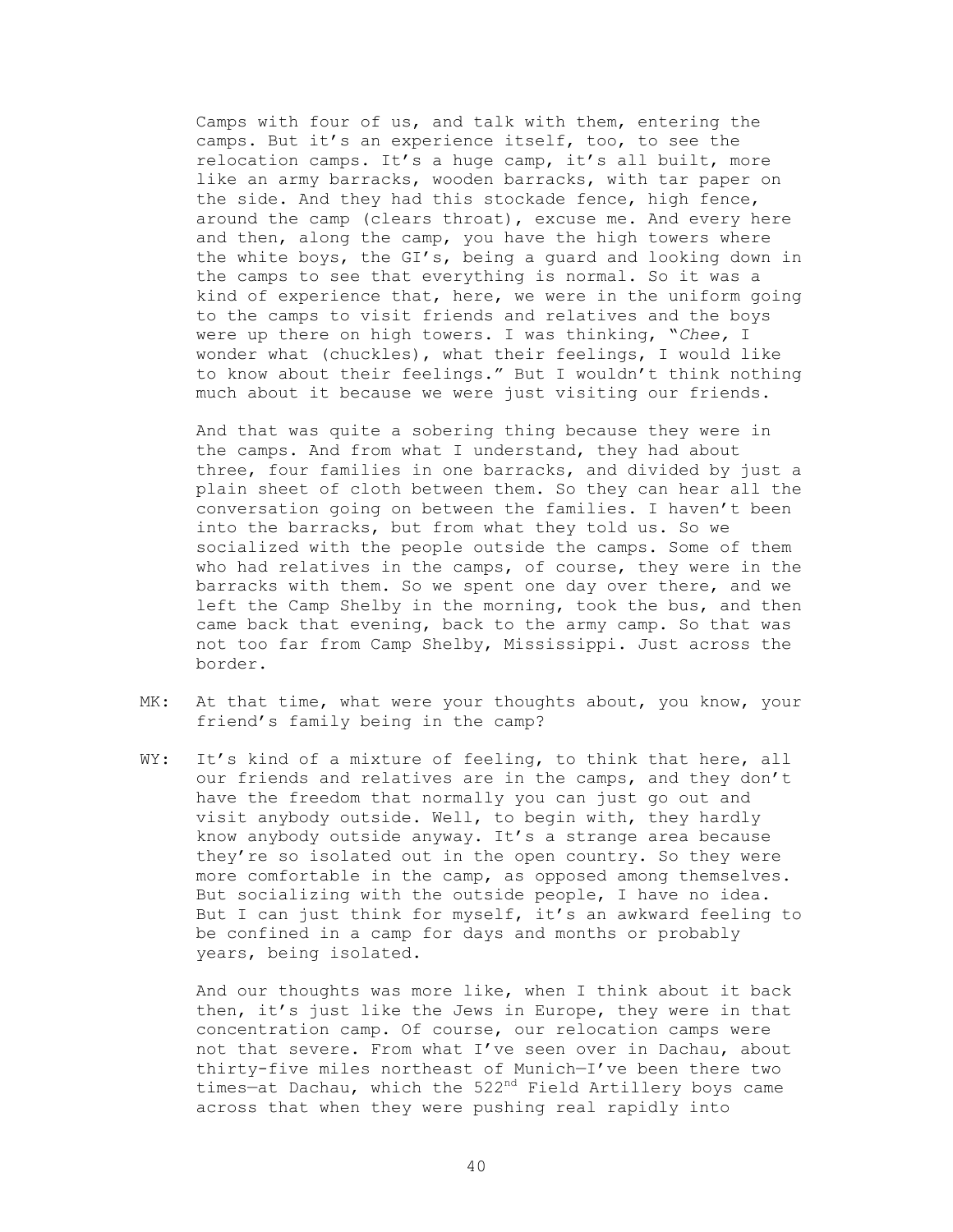Germany. I felt differently about our camps in the Mainland. Of course, the ones in Dachau, they had incinerators where all that Jewish people were exterminated in a big chamber. After they remove all their clothes, they were marched into the chambers, and then they were gassed, and they were exterminated. Then they put them in a big incinerator and then cremate those bodies, yeah. And then I don't know what they did with the bodies. But at least our relocation camps, they have a social get-together, and they go to school, they have recreations, and all that. And of course, my neighbor from the Big Island, Sadami Yada, was working in the dispensary, medical dispensary. And from what I understand, they got only eighteen dollars a month for that. So at least she was occupied in the camp.

- MK: And I was just curious, was it during the wartime that you visited Dachau or . . .
- WY: No, after the war. Way after the war when we visit Europe. Every year, we used to take a trip to Europe and that is one place that I thought I would like to see for myself and make comparison about our relocation camp and the Dachau concentration camp that was for the Jews. And that was a really sobering experience that we seen. I would never want to see that again to anybody—put in the camps and be exterminated. It was really sobering.
- MK: I'm just curious, too, about your opinion on whether you thought the incarceration of Japanese Americans in these camps. . . . Okay, not okay? What did you feel about it? About their being placed in camps?
- WY: Yeah, I felt very sorry for them, you know, because our own government picked those people up on the West Coast and elsewhere with not much of a day's—within twenty-four hours or forty-eight hours, that they have to leave their farm, their stores, their own business, and take whatever they can. And they had no time to make arrangements to have somebody to look after their property. If they have some good neighbors, white people, and there were a few white people that really went out to help those Japanese Americans. And it was pitiful that they lost everything. Of course, later on, they were compensated a small token of \$20,000 per person, which [Ronald] Reagan's time, I suppose, that they compensated for them. But that is not enough, because some of the people invested so much money on their farms and business, and they lost everything. It was a sad thing. And, of course, that is something that will hopefully that it never happens again to anybody in our county. So, in a way, I think we sacrificed that way by our families remaining back on the Mainland, while we sacrifice ourselves, our portion of it, overseas.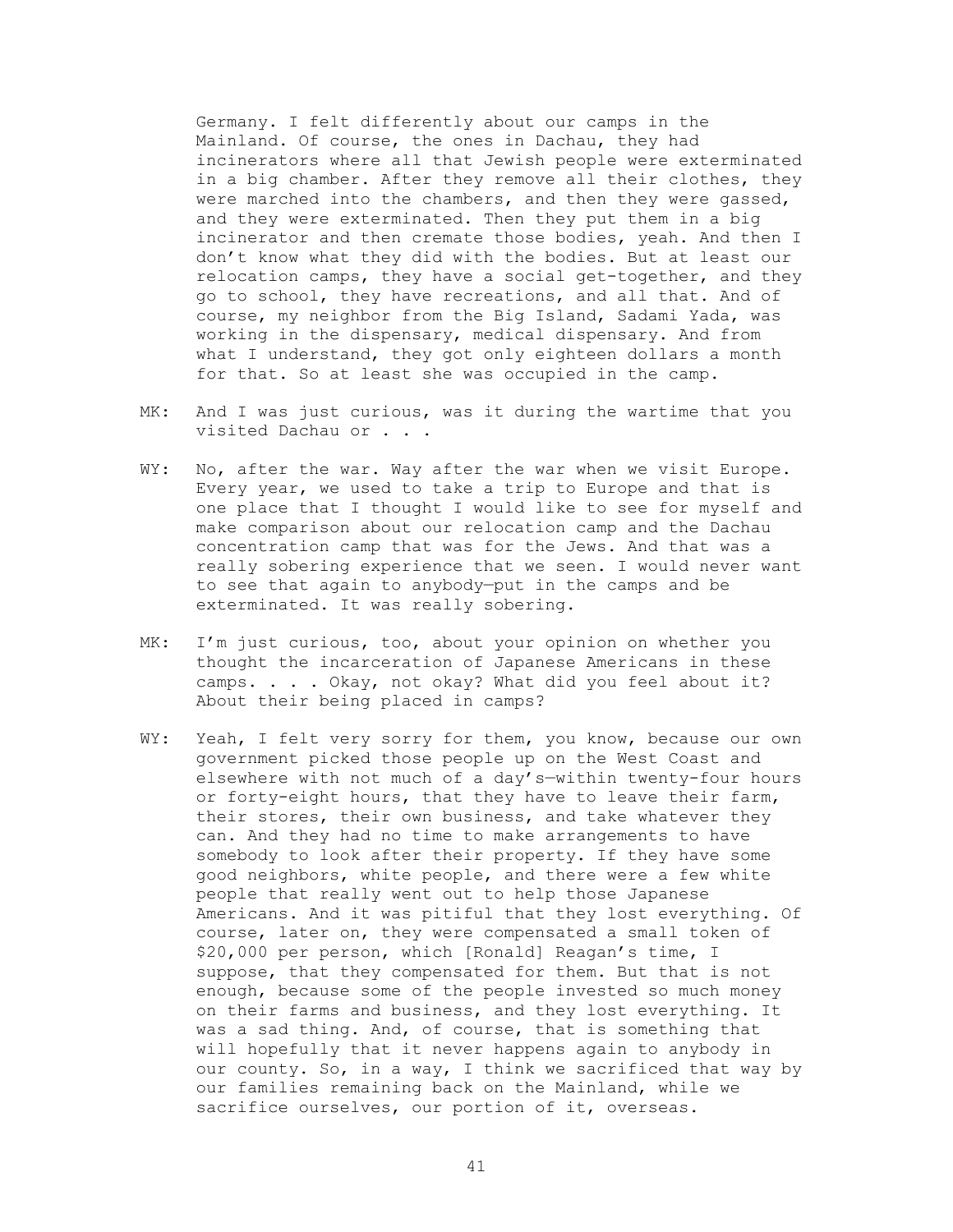- MK: And as you say that, when you folks were still training at Camp Shelby, the  $100^{\text{th}}$  Battalion had already gone overseas, yeah?
- WY: Yes.
- MK: And by that time, what had you heard about the 100<sup>th</sup> and their battles in Europe, or their . . .
- WY: Yes. When we arrived in Camp Shelby, the  $100^{th}$  were transferred from Camp McCoy down to Camp Shelby and they were going through light maneuvers. And during the summer months, they were on the major maneuvers with other outfits, preparing to go overseas. So, when they left for overseas, it was kind of a sad feeling, that here, the boys are going overseas, and one of these days, we'll be in that same position. So it was a mixed feeling. We thought and talked over very soberly that the day will come, and we have to be very well prepared and got good training. So, when they started off in Salerno, then we kept a close watch as to the casualty list, who that we might know. In fact, for that matter, as the  $100^{th}$  boys started to advance up north of Salerno, going through the battle, and our 442nd boys were called to be a replacement. And in my company, we had an officer by the name of Bun Takagi. He was part Irish, part Japanese. His mother was Irish and the father is Japanese, and he's from Attica, New York. And he was one of the replacement officers, and he went overseas to be with the  $100^{th}$ . But within three months, he was killed by the snipers, the German snipers got him. So that was a sad thing for us, at that time. So when you come across somebody that you know very intimately, like Bun Takagi, it's, you know, a really sobering experience that we went through, before we were shipped out. And the boys---we heard other boys that went overseas as the 100<sup>th</sup> Infantry replacement. Another person that was assigned to us before we went overseas was Lieutenant—oh gosh. But anyway—oh gosh, I can't think of it now (chuckles).
- MK: This lieutenant?
- WY: Yeah, but he got killed toward the end of the war, and that was another thing that was really, you know, hit us, too. Of course, our own boys, the  $4^{th}$  Platoon boys, got killed, too, overseas. But something like this, when we went through that basic training and maneuvers, it's just like one big family that kind of gets you. And I can---because like Bun Takagi, he's a big part Irish Japanese and he was executive officer. And Captain Damon was our company commander. And both of them were football players, and Damon from Texas, he's a football player. And boy, those two guys, (chuckles) they would come into the bathroom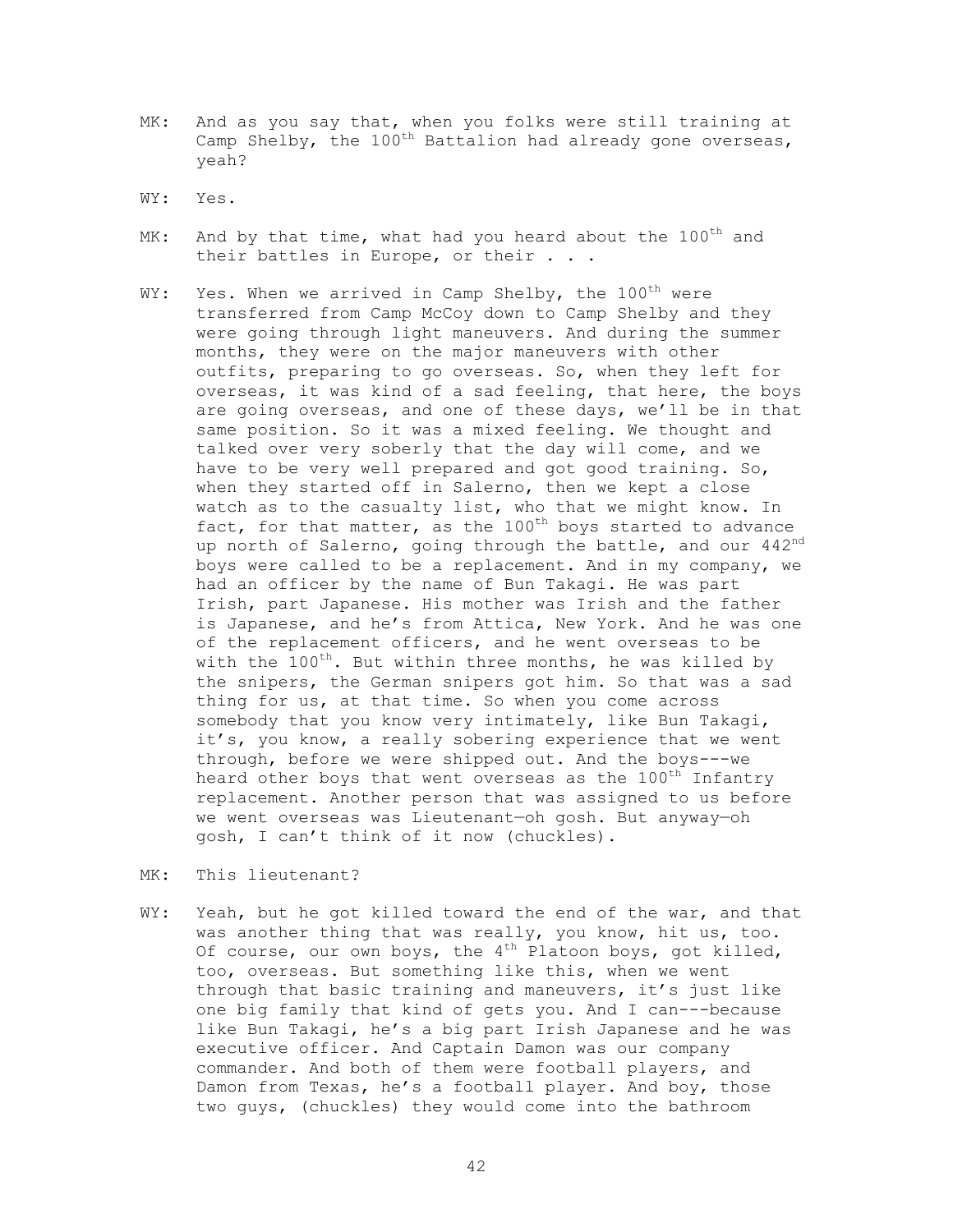house where we taking a shower and both of them would wet their towels, wrap around like this, and they would go after each other (chuckles), and we had to get away from them, oh god. Yeah, well, officers, but their . . . Yes?

- WN: How did you hear about casualties or, you know, the progress of the 100<sup>th</sup> while you were at Shelby? Was it like official notification, or was it more like talking amongst yourselves?
- WY: Yeah, we hear, because I quess the headquarters in the regiment would get all the casualty list. And down through the---by word of mouth, it comes down to us, so we got the news that way. At least that way, they may have published the casualty list in the headquarters of the regiment, but I guess by word of mouth, we heard that. So when we got through with our training in Mississippi, maneuvers and all that, then we were assigned to go overseas. So, that's that. So after the training at Camp Shelby, we were shipped out to go overseas from Camp—over in Virginia—Camp Patrick Henry or whatever, yeah, that's where we were shipped out.
- MK: And when you folks were shipped out, I heard it was like almost a month trip, zigzagging the Atlantic . . .
- WY: Yes, that was a long trip. Took us twenty-eight days to cross the Atlantic. And we had a convoy ship of, I'd say, oh gosh, almost, in my estimation, I would think almost a hundred ships on this big convoy and we were second from the outside on the Liberty Ship. Two companies of us on that ship. And we had great big huge, a metal net, hanging from the derricks on the ship, from the front to the back, lowered down so that in case of the enemy German submarines come and shoot the torpedoes, those nets will catch the torpedoes and we won't be destroyed. But the convoy, the inner part—we can see with the binoculars—they have passenger ships all loaded with soldiers, and a big mass of them are on that ship. And I understand they had some women service personnel on that ships, too. But when you look at the convoy, for miles, there's big mass of us crossing, zigzag crossing the Atlantic. That's why took us twentyeight days.

 So when we came to Rock of Gibraltar at the entrance to the Mediterranean Sea, it took us long days for each ship to go into Mediterranean. And our group, of course, went to Naples, by way of Salerno, not Salerno, but Corsica, down that way. And between Corsica, Island of Corsica, and the foot of Italy, the country of Italy has more like a boot, so cross between the Straits of [Bonafacio]—I don't remember. And we can see all these people from the island of Corsica and the foot of Italy, they come out with the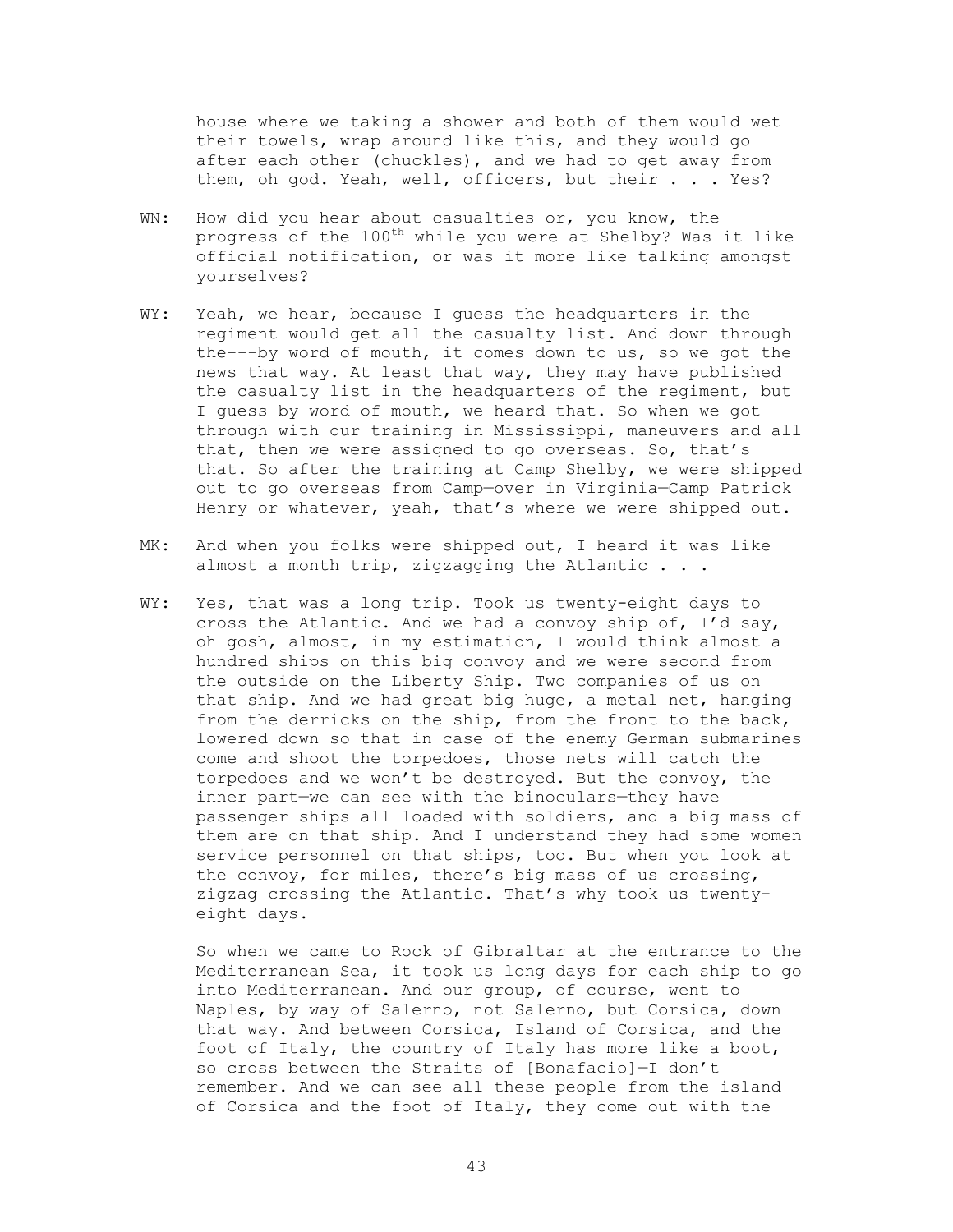rowboats, and they know that so many ally ships passing through the straits, and here we throw the cigarettes and they would throw oranges to us.

# (Laughter)

 So they getting the cigarettes, and cigarettes must be hard to get for those people. And the sailors was telling us, "Hey, save your cigarette, don't throw cigarettes, or any other thing, you know. Save it for yourself." And we had chocolates, too, we toss the chocolate, they would throw oranges on our ship.

### (Laughter)

So, that's it. And then we ended in Naples.

- MK: And then for yourself, how was that almost one month trip aboard a ship?
- WY: It's kind of monotonous. Every day you would go up on the deck and just talk stories. Boys that gamble, well, they had the fun gambling. A lot of gambling going on, (chuckles) throw dice, card playing, and all that. So, the trip wasn't so bad compared to coming back. Coming back from Europe after the war, that was a different kind of trip because the winter months in December was so rough. And on our ship—c*hee,* what was the name of the ship, I kind of forgot already. But we had some women service personnel coming back on our passenger ship. But they were in the cabins and we were down in the hold. I was assigned to the bottom in the hold where they had canvas bags. So that was that. But it was rough. And if you go up on the deck, you see the wave above your ship, and the next moment you see the wave below your ship. Was that big (chuckles).
- MK: But in comparison, the trip over was smoother?
- WY: Very calm, smoother, very calm.

(Discussion about changing tape.)

MK: So we'll stop here and change tape, and we're going to continue.

END OF SIDE ONE

TAPE NO. 44-7-2-05; SIDE ONE

MK: Okay, this is the second tape of the second session.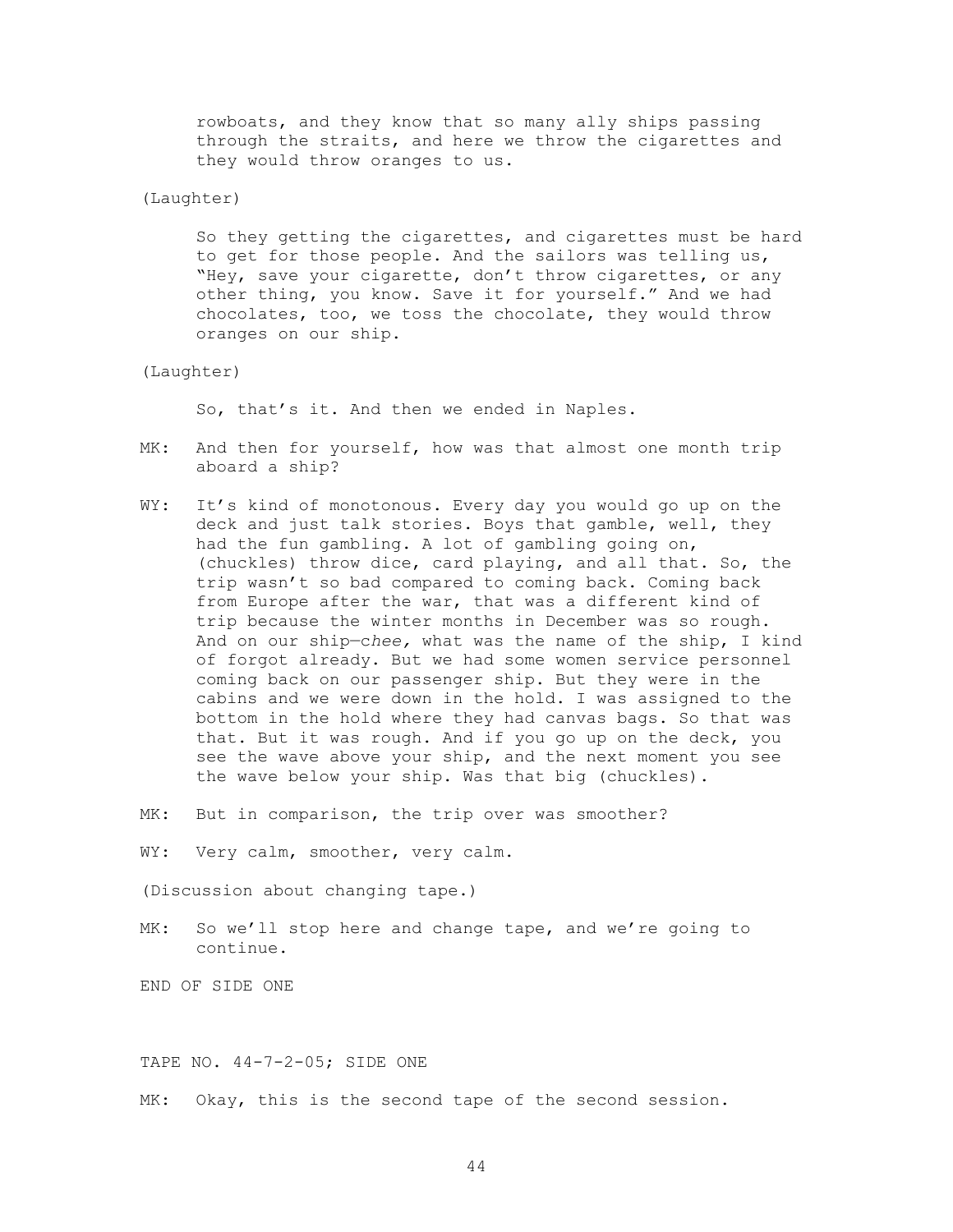And before we continue, we had another question about when you were guarding those German prisoners of war in the South.

- WY: Yeah, in Alabama.
- MK: How did you folks communicate?
- WY: We communicate like you and I. They can speak English, not perfect like we are. But from what they---they converse intelligently. They knew the English language easy because I think the Europeans are well-educated people. And these Germans, they're very intelligent people. So we can communicate easily, we understand each other nice. And we have our fun, we joke with one another. So made our day, every day, we looked forward to go out in the farm and then work, we do the guarding, guarding of the prisoners. And then they working. And it's not mandatory for the Germans to continuously work. They would get tired of it, stand up and relax, and during that period of time, they would talk to us and we talked to them. But then we keep our distance. Once in a while, (bell sound) we get close to each other, too. Okay, yes.
- MK: Since we're talking about communicating, before we continue with your story, I'm going to back up a little bit and, you know, I was wondering, when you were at Camp Shelby, how much communication did you get from home, from the Islands?
- WY: Oh, we had regular mail coming to us. So our friends and folks used to send the mail to us and we'd write back.
- MK: And in those days, what were your adopted mother and father writing to you about?
- WY: Just regular correspondence. About what they doing, and if they met up with some of their friends, they would mention about that, too. So it's just like ordinary family members, keep us informed. And I tell them what I'm doing, about my experience, and let them know everything is okay. So they were concerned about me, and they wrote letters all the time.
- MK: Now we'll proceed . . .
- WN: One more question. When you talked to the German prisoners, did they ever ask you, who are you, what your nationality is, or anything like that?
- WY: Oh, yes. Well, that's true, I never thought about that. They know---they find out that we were Japanese Americans and (chuckles) there was a kind of humorous event, too,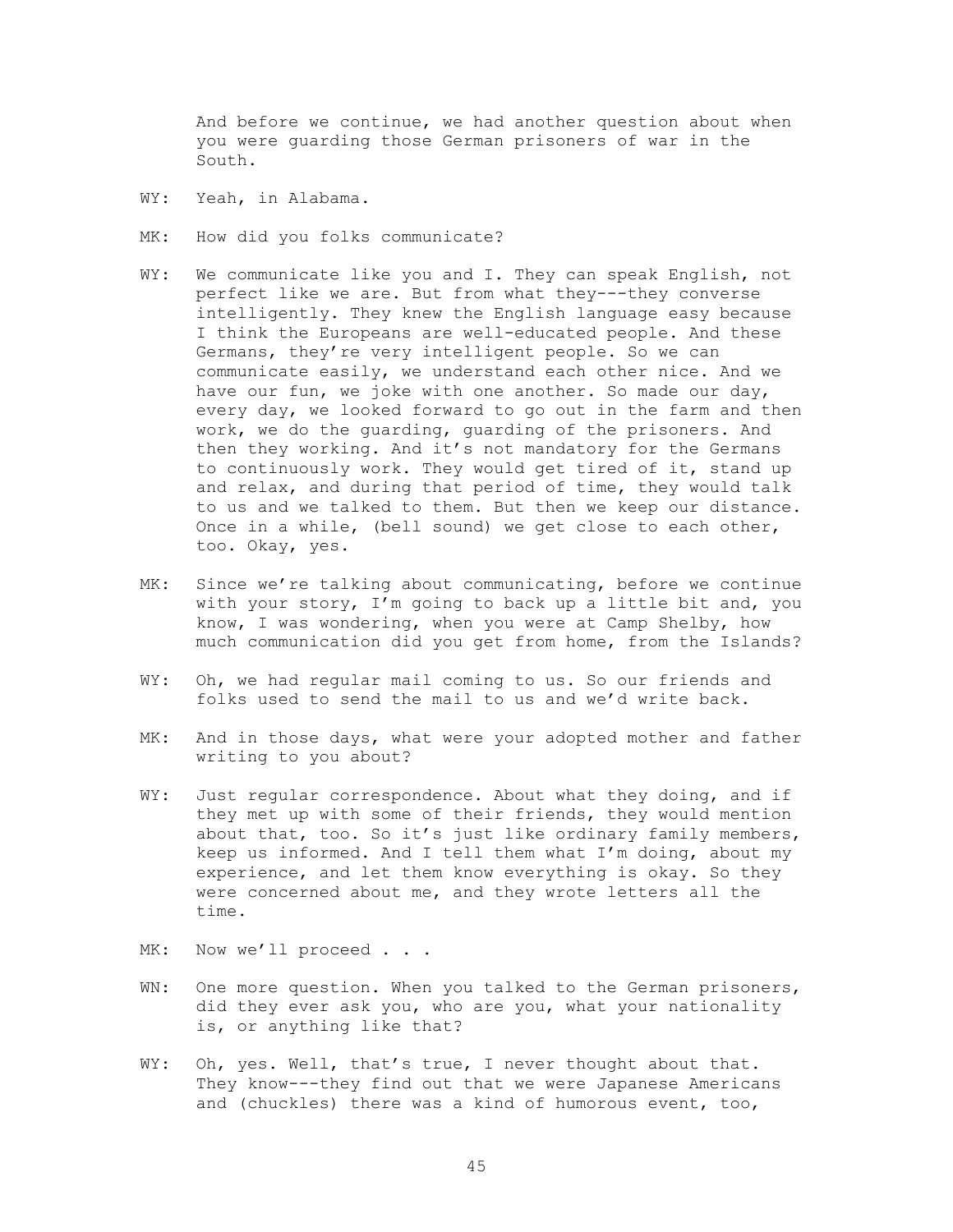that takes place. We said, "*Chee*, how come that you're German, and we're Japanese descendents, and we supposed to be allies" (chuckles) "but here we are, you're Germans, and we're Americans, even though we're Japanese Americans." But that's a light moment of humor that we enjoyed talking to them. But they understood, because they're, like I said, the Germans are well educated and they understand that America is made up of all different ethnic groups, and they know that they have German Americans, or any other ethnic group here in America. So they understand our position. So we kind of joke and say, "Hey, we supposed to be allies, and here we guarding you, and you working hard."

- WN: Seems like the Germans understood it better than the Americans.
- WY: I think so. Americans, that's us. Ah, we had our light moments, so like I mentioned to you, they were happy to be American prisoners of war because they were well treated by us.
- MK: Now we'll proceed.
- WY: Yes.
- MK: So you folks landed in Naples, and then, maybe about a month later or so, the  $442<sup>nd</sup>$  was attached to the  $5<sup>th</sup>$  Army, 34<sup>th</sup> Red Bull Division, and then the 100<sup>th</sup> Battalion became part of the  $442<sup>nd</sup>$ . How was it when the  $442<sup>nd</sup>$  and  $100<sup>th</sup>$  men were together again?
- WY: Well, c*hee,* for my feeling and information, it was more like two brothers get together. But we think of  $100^{th}$  as the older brother, and we're the younger brothers to them. Because they were formerly national guard boys and they went through training before we did. And, of course, not only training, but they're already regular soldiers with the national quard here in Hawai'i. The 25<sup>th</sup> Division, 298<sup>th</sup>, and  $299^{th}$ . So we considered them-and in fact, when we were in Camp Shelby, they were telling us about their training in Camp Savage. So they act more like a big brother advising us what to do, what not to do, and then tell us how should I say—"Do your duty, take it very seriously. Get your good training so you won't get into a foolish situation." So we learned the basic training real well, so is the maneuvering. So they acted like our big brothers.

So going back to Italy to join up with the  $100^{th}$  Infantry, after we landed in Naples, we got all our equipments, and clothing, then we got on the LST [landing ship] and we sailed up to Civitavecchia, that's above Rome, and we landed over there, and then caught up with the  $100^{th}$ . We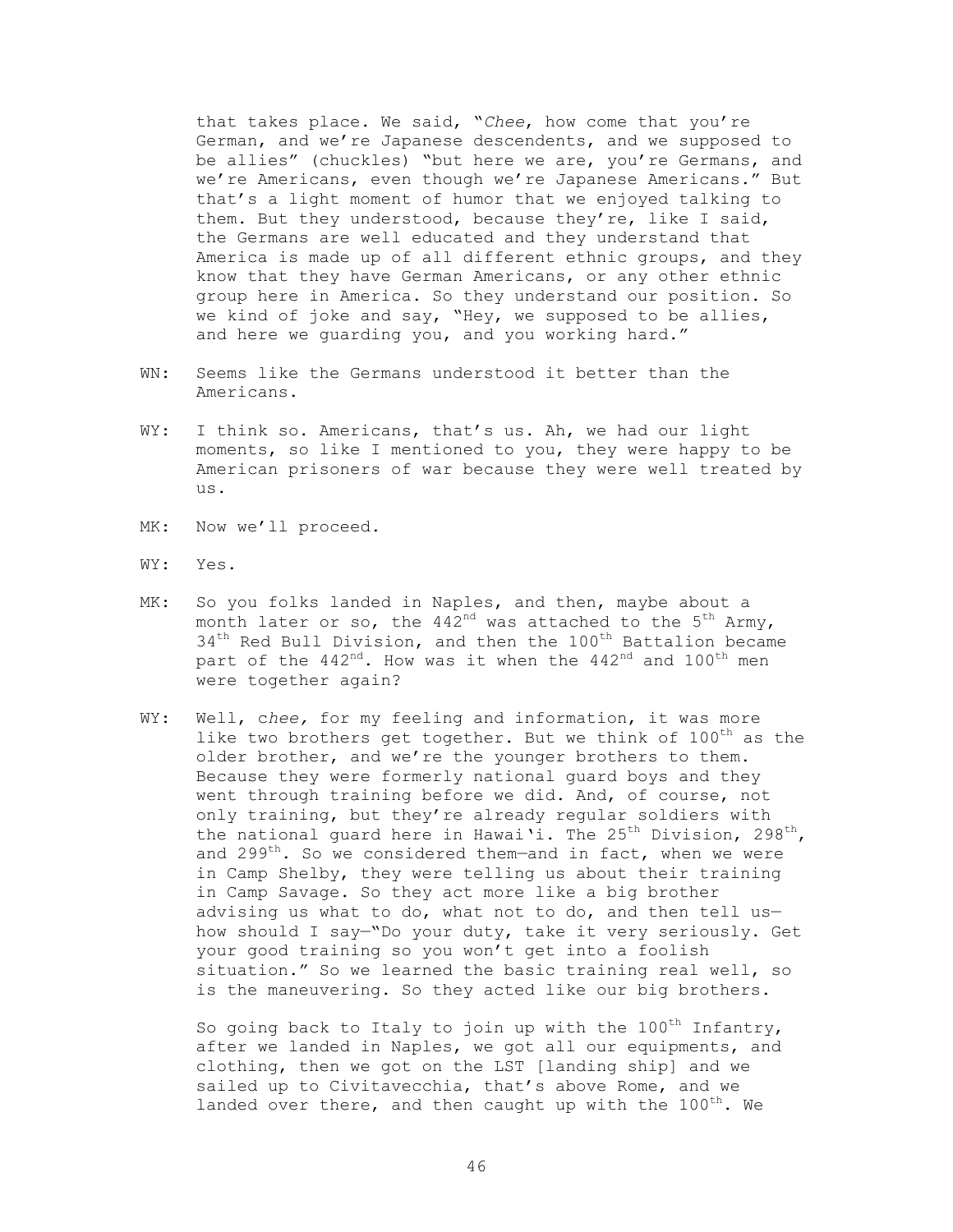formed a complete unit,  $100^{th}$  and the  $442^{nd}$  merged together. From then, we continue with the war going on in that part of the country.

 My first experience, after we landed in Civitavecchia, going up to where the  $100^{th}$  were located, we were assigned on the trucks, and here I've seen, my first experience about the war, is that I saw a dead German soldier on the roadside laying down, minus his shoes, and with his leg all swollen up, because this is during the summer already. And, gosh, that kind of hit you in a realistic way, hey, *chee,*  boy, are we going to be facing with this kind of situation fighting the war? And that kind of sobered everybody up, who saw that body. But we just continue on, going to join up with the 100<sup>th</sup>. So when we came to the area where the  $100^{\text{th}}$  were assigned, we joined up with them.

 Another incident, the funny part, is that once we settled down, and our first sergeant—we were getting organized and getting settled down—our first sergeant took a shovel and then went into the bushes area to relieve himself. And before you know it, he was coming back with a German prisoner.

# (Laughter)

 So we were all surprised. Here we were thinking, oh gosh, what's going on, and we didn't realize how close we were in the front. But I guess this young German soldier realized he's going to be overrun by the Allies, so he was isolated, I suppose, and he was hiding, not to be caught by the Allies, the Americans. But the first sergeant went into the bushes (chuckles), didn't realize it, I don't know what happened between them two, but here he comes out with a German prisoner (laughs), and all he had was a shovel.

#### (Laughter)

 Must have had a roll of toilet paper, you know, toilet tissue.

# (Laughter)

 Oh, that incident. But it was sort of comical, when you stop and think back again. (Laughs) Oh, boy. But I guess he was taken back somewhere—the German prisoner—he was taken back to the rear echelon, I suppose. But that was kind of a sobering incident to start the war on the front line. Here I saw a dead German prisoner that sobered you up, and here, (chuckles) the first sergeant comes back with a German prisoner, young boy. And he was kind of, the German prisoner, he was kind of concerned about himself, I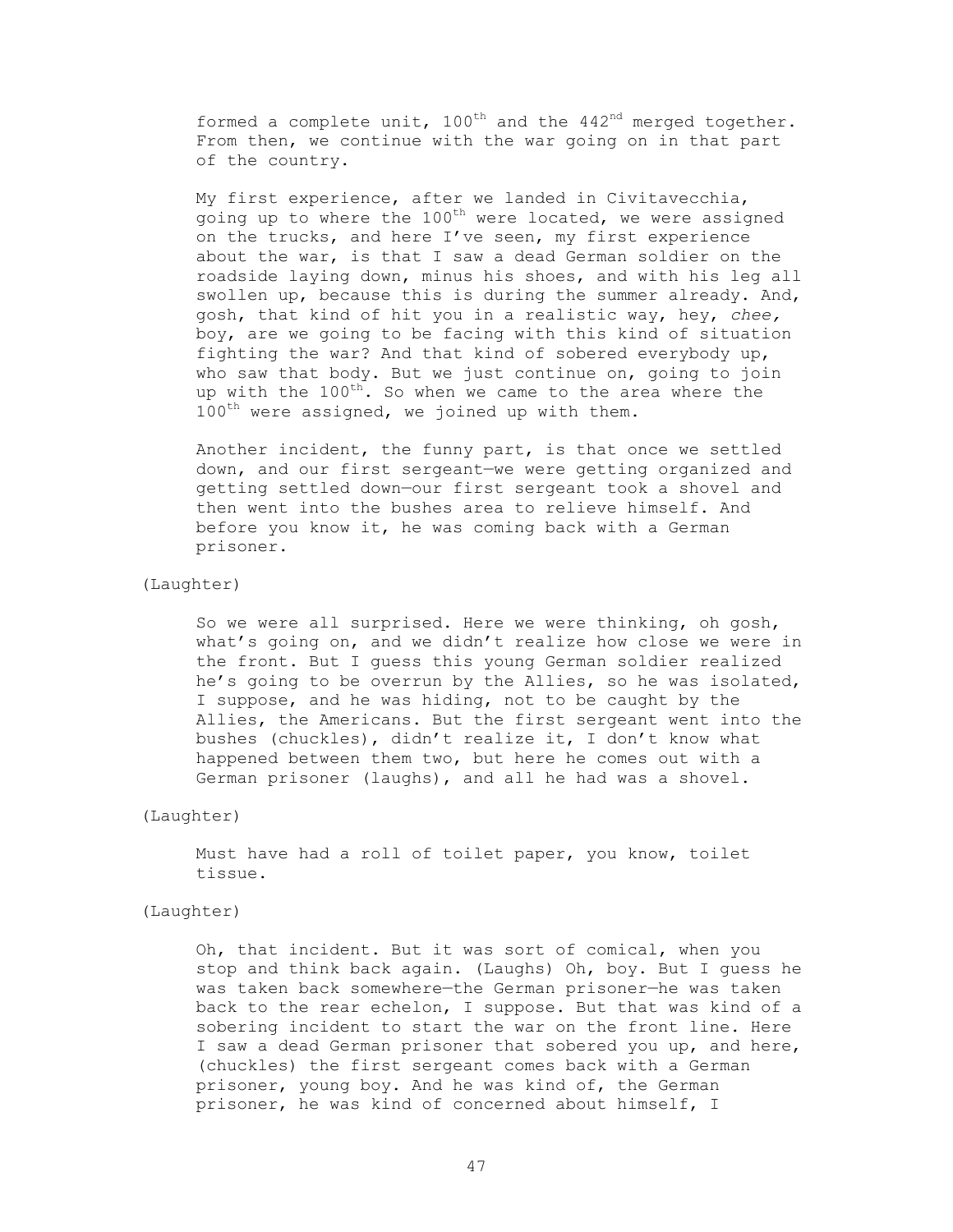suppose, to be captured by us. And I guess after he made the little adjustment for himself what he was facing, and I guess he felt more relaxed, I suppose, yeah. But (chuckles) that could happen within a couple of days, within a day or so.

- MK: And, as you mentioned, you folks caught up with the  $100^{th}$  at Civitavecchia, and you folks started moving more northward, yeah?
- WY: Yes.
- MK: And as you proceeded north of Italy, again, what was your work? What was your . . .
- WY: Now the actual, the work assigned us, fighting men. My position was to---being a jeep driver. The officer know what he's supposed to be doing, looking for gun emplacement of the platoon with the antitank gun. This time, we. . . . At Camp Shelby, we had the

 37-mm antitank gun, but when we went overseas, we were assigned with the 57-[mm] antitank gun. That's a little bit bigger and was pulled with the weapon carrier vehicle. So it's a little heavier gun. And my position with the lieutenant and Toru Hirose, the sergeant, was to drive around, and locate where the regiment is and where the  $1<sup>st</sup>$ Battalion,  $2^{nd}$  Battalion is located. To help set up the antitank gun so that the Germans won't infiltrate from either the left side or the right side of the flanks. So, and then we assigned the platoons to set up their guns, in that position, until we were asked to move out again, advance. As the regiment advanced, then we have to do the same thing, to find a new location. So it's a constant reconnaissance job for us to find a new position. And the terrain might be different, so it's not always on the flat ground. Some on the hillside, and all that.

- MK: And as you went out to reconnaissance, to what extent were you placing yourself in a dangerous situation?
- WY: Well, once we selected the position for the platoon, then the lieutenant would tell that platoon, and that officer for the platoon, the lieutenant, "This is where your position is to set up your gun," and it's up to the platoon leader, the lieutenant, to do the job for themselves. And then we go to the second platoon position, then the third platoon. And the fourth platoon is the mining, mine and heavy weapons platoon. So they would be assigned to other positions, that way. So it's always a constant reconnaissance that we do.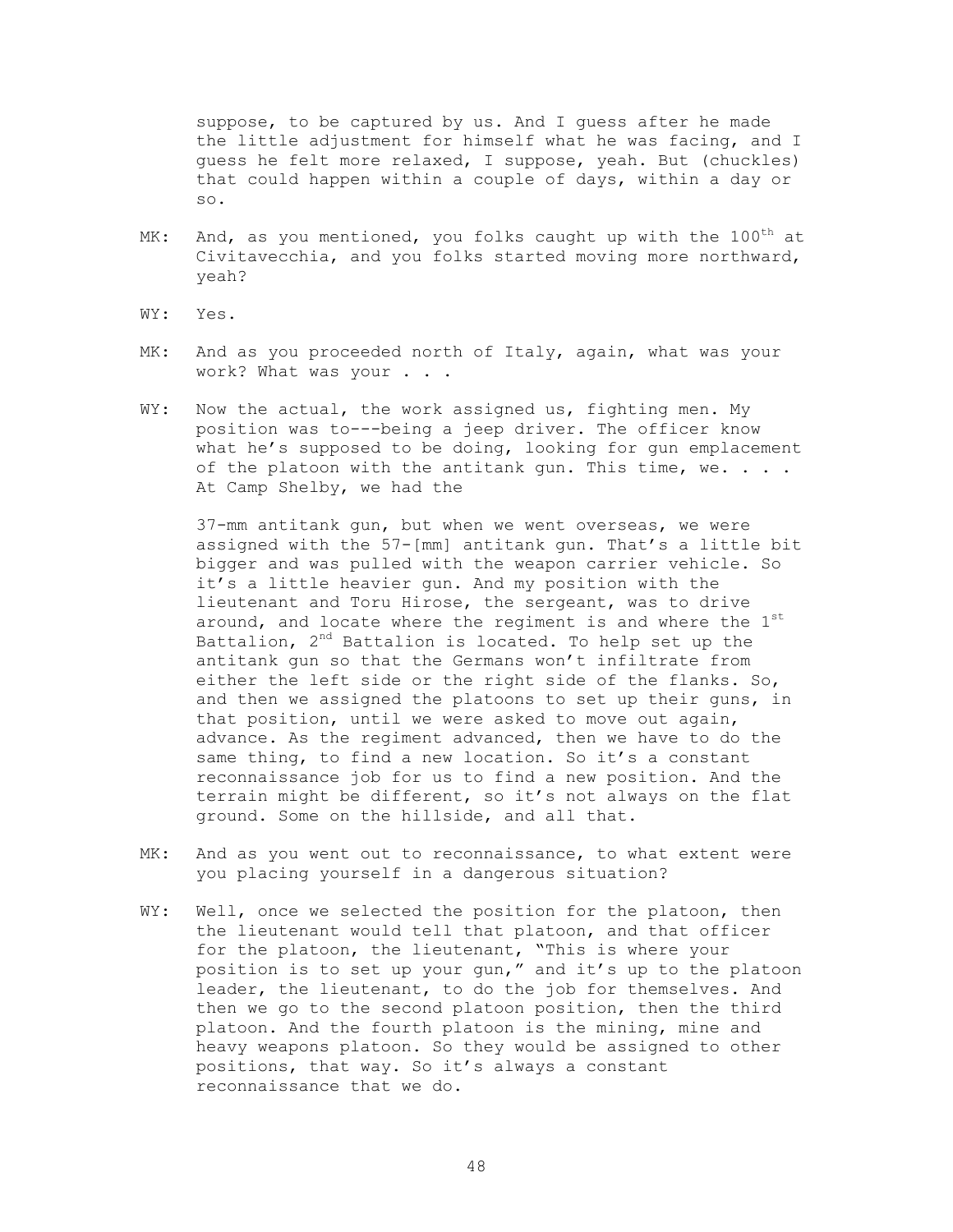- MK: And then as you folks are traveling into these areas, to what extent did you depend on the engineers? Were they going ahead of you, or making . . .
- WY: Oh, well, the army engineers, we had the  $232^{nd}$  [Combat] Engineer Company, they had their jobs where, depending if there's no roads on the front line and the vehicles have to approach the company, go to the company, well, they would establish a makeshift roadway, or trail, so the jeep or trucks can approach to their own company. So that was their job. So we go accordingly, yeah? So they would let us know where the roads are made so the vehicles can go use that road, it's a rough road.
- MK: And, I think you also told me that, in addition to doing that kind of work, you also had to deliver mail and hot meals sometimes in your jeep?
- WY: Yes, because the boys, when they out in the field, or in the position in the front line, they have C ration or K ration, but hot meals is very—we try to accommodate for the boys to have hot meals as much as possible. So, I was part of that transporting hot meals to the boys, to different platoons. And then do it during daylight hours if it's safe enough to deliver those hot meals. Otherwise, sometimes in a forest like that, at night, when we can make the trip, we would do it at night. But at night it's more difficult to deliver the hot meal because you don't know how the roads are, and hopefully we can find the road to get up to them. So we dropped them off, and then they would come in with a basket and collect all the food. Once that container is all taken out already, all the food is distributed among the boys, then we could come back and then we had the KP [kitchen patrol], our boys, we did that, we helped them out to clean the utensils and everything.
- WN: How many people would go on these trips to deliver foods?
- WY: Oh, depending on if the cooks want to go on that trip, they would go, but very seldom. We would---I would do that job, or another jeep driver in a company. The captain has another jeep driver because the captain of the company have to go here and there, too. So when he's available, he and I would deliver those meals to the boys.
- WN: What was considered the more dangerous time: nighttime or daytime?
- WY: I would say nighttime because you have to be very careful as to where you driving into. But if it's daylight, it makes it easier. But at night it's difficult. But daylight, the enemies can spot you, watching your movement. So we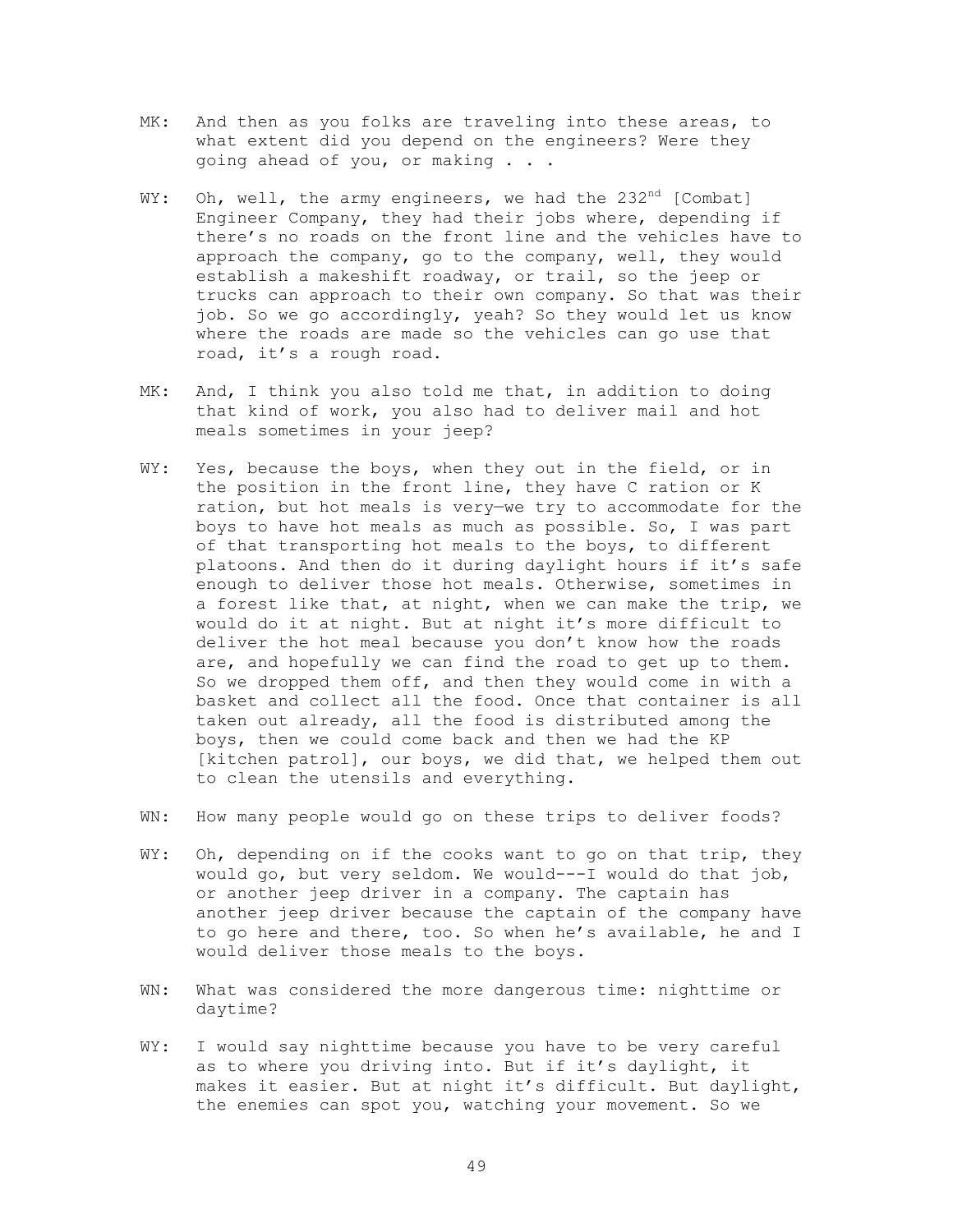have to be careful, try to conceal ourselves as much as possible.

- WN: But at night, did you put on headlights?
- WY: That is no-no. You giving your position.

WN: Yeah, that's what I was thinking.

#### (Laughter)

WY: So we have a small light on the headlight, but even at that, that won't help anyway, to find your way to get to the boys, yeah. So we don't use it. And usually when we go, we'd drop our windshield down and put the canvas over it. And, well, if you have your windshield down, you don't want any reflection on the windshield to give away your position, so you drop it down and camouflage as much as possible.

 Oh, another thing about our jeeps, when we got down in Naples, where we got our jeeps, we had the welders at the depot put up angled iron on the front bumper. One straight up and down and two support beams to retain its upright, vertical position, so that it's above the windshield. And this angled iron has a slot that it can cut up, because the Germans are not dumb, they're smart. They may string a piano wire across a trail, or street, or road, and then if you driving, it may, if you get involved, they cut your throat, and your head might fall in the back, and you're gone. So these poles that was welded on to the front bumper—when we come across a German piano wire or so—that will cut the German piano wire, so that would save us from getting decapitated. I forgot to mention that. So that was one of them. So you hear, you see all the jeeps are going around with that poles in the front of your vehicle.

- WN: I was wondering, too, how fast did those jeeps go?
- WY: Oh, on a normal road, they go pretty fast, like any other cars. Can go thirty-five, forty miles, fifty miles an hour. But that's way---you were in the back already, where you safe. But on the front line, no, it's a different story. You have to be very careful.
- MK: You know, other than that piece of iron, what other protective gear did you folks have in the jeep? Either carried on yourselves or in the jeep?
- WY: Oh, we always had the M1 rifle with us. We had our holsters for that. And then we carry our bags in the back of the vehicle, too. Just a small knapsack. But all our main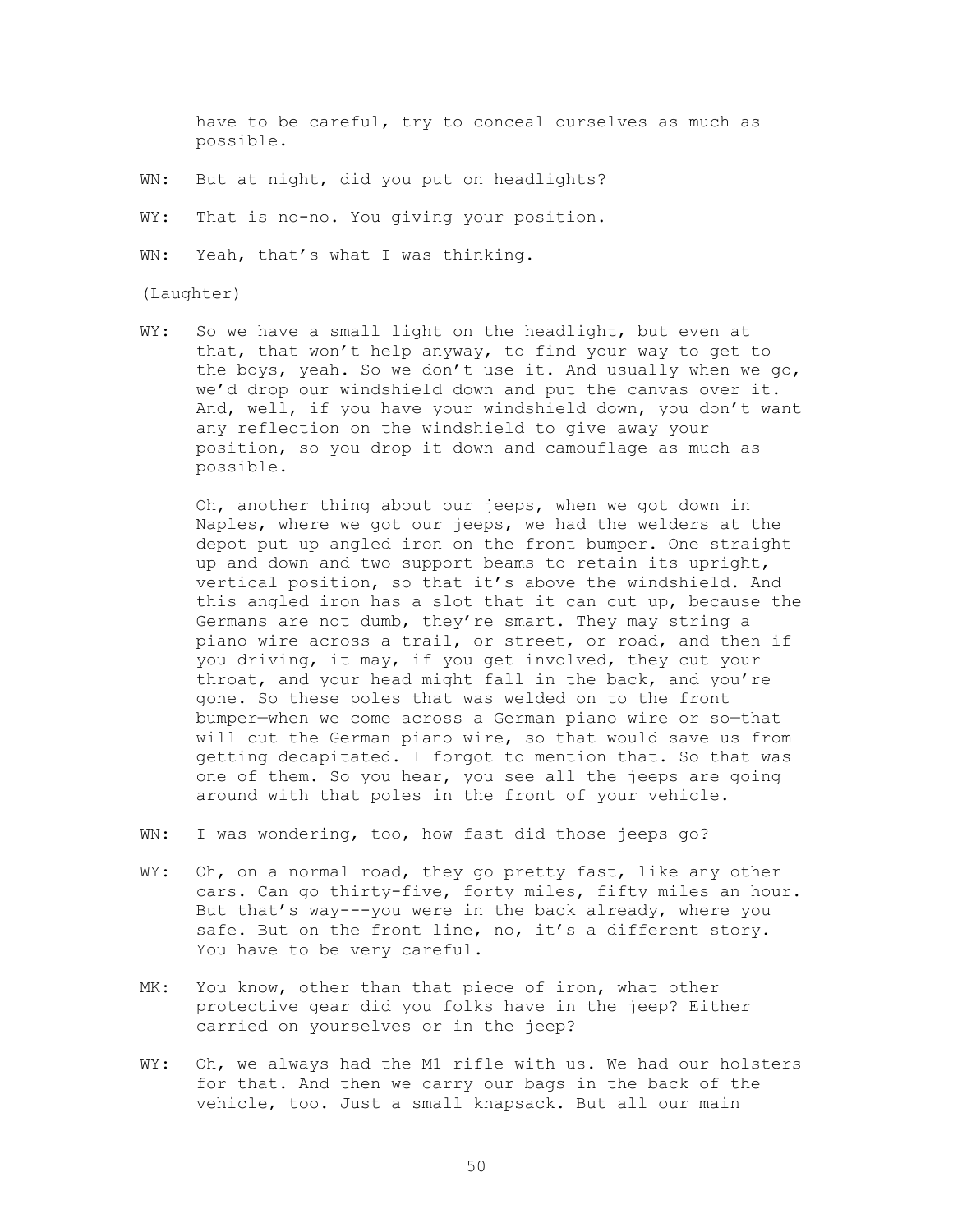personal possessions were always on the rear. So as we advanced, the boys would load up the duffle bags and everything and move forward. But once we were engaged in the front line—we engaged for about two weeks or so—then we would pull back for a week to get a hot shower, change of clothing, hot meals, and write letters. Or some of the boys would go on a path to visit in the cities or down in the village.

- MK: And, you know, like when you folks were moving north along the Italian coast, you know, you going up Leghorn, Arno River, Florence . . .
- WY: Yes.
- MK: Like, you mentioned that sometimes you folks, at that time, would you folks have passes to . . .
- WY: Oh, yes, depending. If we come to a position where there's no advancement of the troops, kind of stalled because you have a strong resistance by the enemy, then we're in the sitting position and we're not asked to advance. Then, if it's about two weeks or so, probably some of the boys may have a pass to go to a small village like that. But, you have to be back at a certain time. Probably one or two days.
- MK: And then in those days, when you were going up northernmoving northward through Italy—what did you think of the conditions?
- WY: Well, toward the end of the war. . . . Well, let's see, our company, we didn't spend too much time—I'm putting two and two together between France and Italy—I think our company, we spent more time over in France. The rest of the 442<sup>nd</sup> spent more time fighting in Italy. And when they came to France, we fought up in the Bruyeres, that's southeast of France, close to Germany. I'd say only a couple of months up there in Bruyeres and Biffontaine, then we pulled back down to southern France because we were so heavily devastated, and we were low on manpower. So to get the replacements from the Mainland, it took us about a couple of months. So we were down back to France, southern France, defending the Italian-French border. And once we built up the strength, then General Mark Clark called us back to Italy. So then we went back to Italy. So the reason why I said our company, we spent more time over in France, because we made.  $\ldots$  . The 442<sup>nd</sup> Antitank Company was detached from the  $442<sup>nd</sup>$  after about two months of the battle, at the beginning. And we were pulled back down to Rome to go through the glider training for the southern French invasion which we took part, August 15. And we flew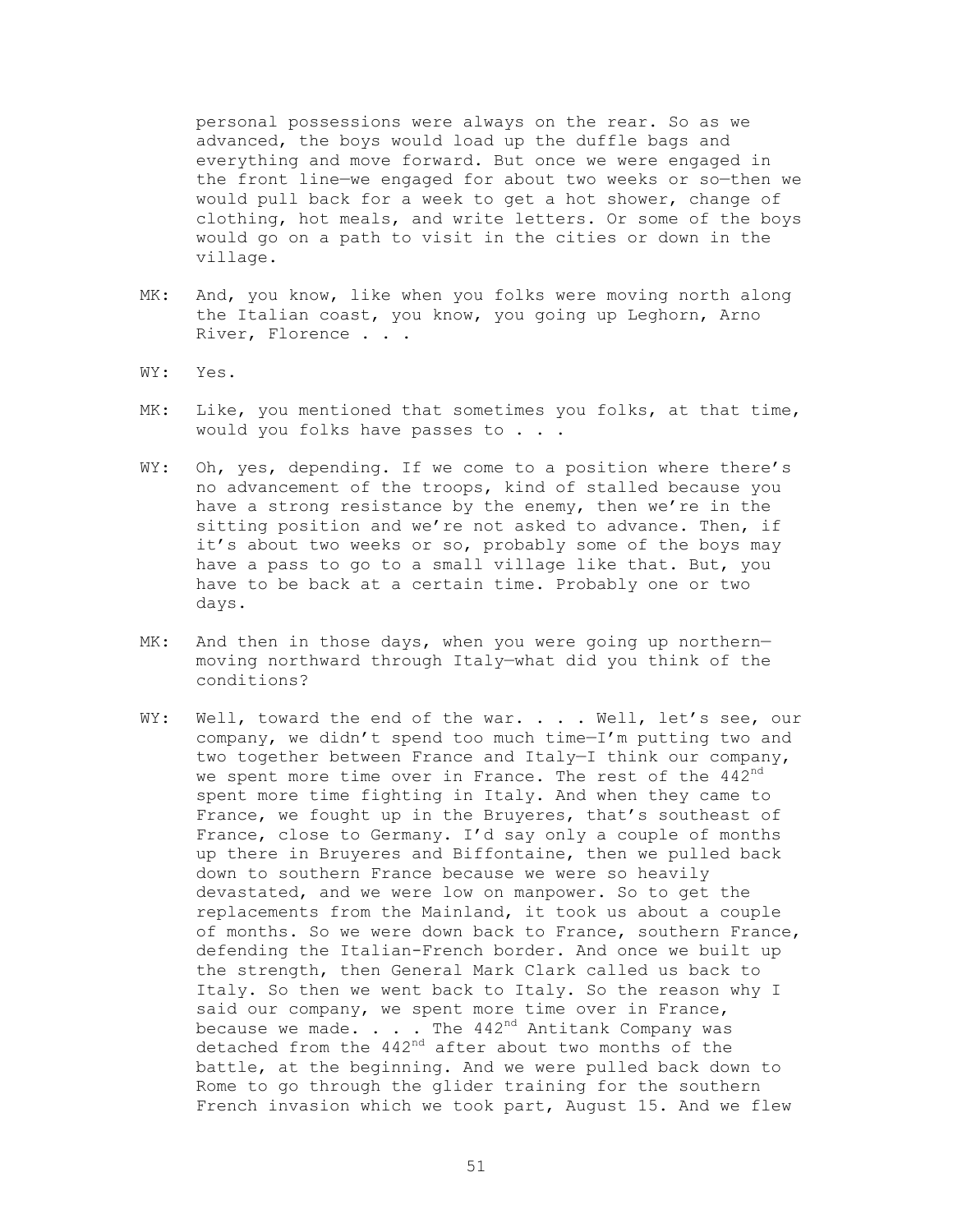into southern France, landed in Le Muy, and then we were attached to the  $517^{\text{th}}$  Paratroopers Airborne Group [ $517^{\text{th}}$ Parachute Infantry Regiment].

- MK: And you talked about being deployed as the glider unit, yeah?
- WY: Yes.
- MK: What did that involve? See, I don't know what a glider unit is.
- WY: Yes, well, glider is just a one-time mission. It's made up, from my observation of the equipment, it's just like a motorless aircraft. It's made of canvas, aluminum tubing, and light wood materials. So when that one mission is done, that glider is useless. Of course, it's all damaged already. And, from what I was told, one glider at that time cost \$18,000 a piece (chuckles). And for that one mission. So . . .
- MK: How was the glider directed in flight and how was it propelled? How did it work?
- WY: Oh, okay. So we had the two or three weeks training down at the outskirts of Rome in the field. So we learned how to load the glider. The glider is just like a regular—almost like a small plane, but it's big and bulky, square-shaped, motorless aircraft. The front portion, where you load—the cabin portion, where the glider pilot and co-pilot—that portion, the cabin of that, comes up and you can load your 57-[mm] British antitank gun on that, or a trailer full of ammunition, or you can load up a jeep, which is my case was jeep, and then a trailer with the supplies, you know. So each glider carries only one wagon with ammunition, a jeep, or that British pounder.

 So we had forty-four gliders crossing over for that southern France invasion. And we had DC-3 aircraft, or the Douglas DC-3 aircraft, or I may call it C-47—and that aircraft will pull two gliders. And the linkage between the aircraft, C-47, is hooked on to the tail end of that ship. And our glider is attached to the cabin overhead—what you call that?—catch. So the C-47 will pull the two gliders across the ocean to Le Muy where we were released. And to release the glider from the C-47, the pilot or the co-pilot would reach overhead and would pull that lever, and that releases the cable. Of course, the cable is not cable, it's nylon rope. It's just about this round. Nylon rope is very strong. And it stretches. So when the plane takes off, it stretches, and when it comes to the end of the stretch, then it pulls up in the air. And when we cross over to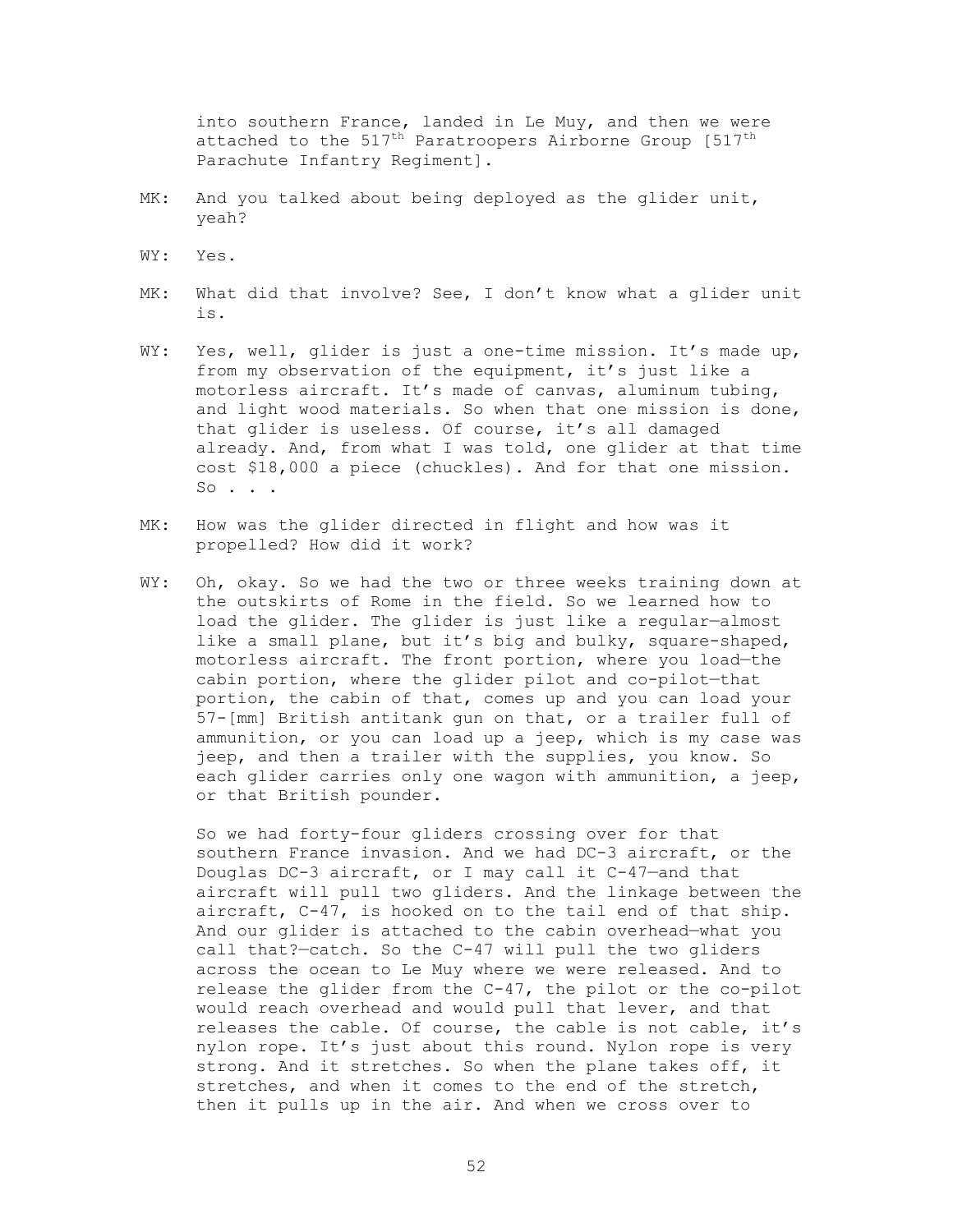southern France, Le Muy, that's close by Marseilles, then the pilot or the co-pilot releases that catch and the C-47 aircraft will be gone, and we have to come down on the ground on our own. So whoever comes down first, he gets the chance to land wherever he wants to land, and the rest of them, I guess, no choice, (chuckles) you have to go in, because aircraft not going to be up there, it's going to be coming down, right?

 And the Germans were smart, too, they had about ten-foot pole, or about fifteen-foot pole, with cables holding up the poles. And they knew just about where we were going to land, and they must have studied, that's what's going to happen. But, I guess—you see, Normandy had taken place about, what, month and a half or two months ago prior to our mission, so we came on the southern side of France about a month and a half or two later, to make that mission. But at the same time, as we looked down from the glider, we can see all the ships ready to come in for the land invasion. So after we landed and held our position, and then they would come in, they would invade southern France, and once they established themselves on the position, then we started to move toward Italy. And we were on southern France, going through all the different cities and towns, like Cannes; Nice; Monte Carlo, the gambling famous Monte Carlo; and then on to the French-Italian border, and we stopped. And that's how our mission was. And then the  $7<sup>th</sup>$  Army came in and they headed up north and east, and eventually met up with the Normandy group.

 While we were in southern France after we stopped, then the 442<sup>nd</sup>, they were assigned and detached from the  $5<sup>th</sup>$  Army, and then they came to Marseilles and went up north to Bruyeres and they started to have their campaign to liberate the town of Bruyeres. Meantime, the Antitank was down, we were attached to the  $517<sup>th</sup>$  Paratroopers. So once that was accomplished, they released us, then we joined up with the  $442<sup>nd</sup>$  up in Bruyeres. But by the time when we joined them, Bruyeres were already liberated and they were involved in the Lost Battalion, a rescue mission. Of course, Biffontaine was already liberated, and that Texas battalion was lost. The Germans had surrounded them.

So after, from what we were told, the  $442<sup>nd</sup>$  was pulled back after the battle, and we were supposed to have one recuperation before we were assigned back to the front. But after two days, they assigned the  $442<sup>nd</sup>$  to go on that mission to rescue the Lost Battalion. After General [John] Dahlquist put two of their battalions simultaneously, but they couldn't reach the Lost Battalion. So they assign us. And of course we were, of course, low on casualties, too. We didn't have the full power of the whole full regiment,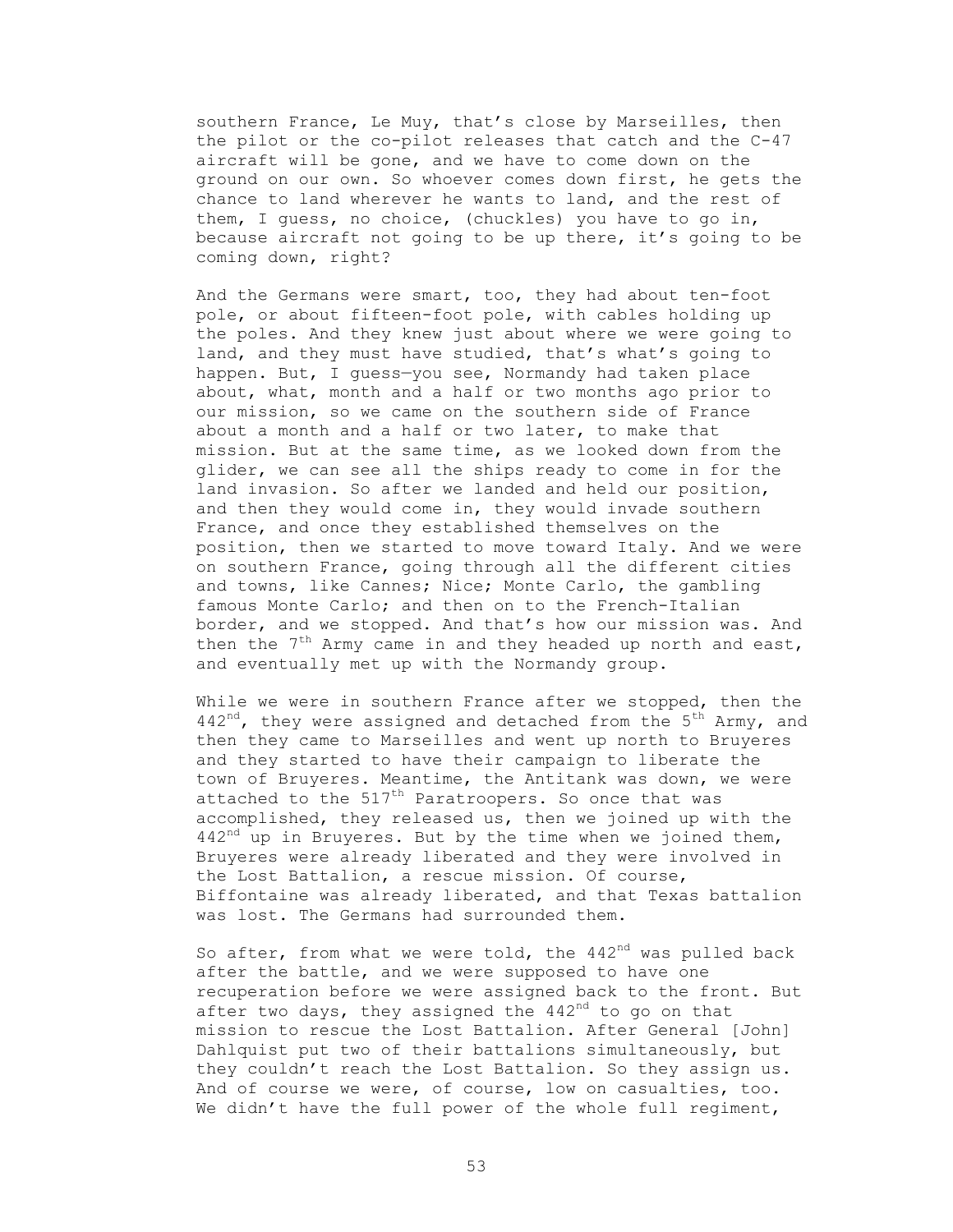but we were told to rescue them, regardless what it is, at all costs. So that's what our mission was. So we joined up with the 442<sup>nd</sup> when they started to go on that mission to rescue the Lost Battalion. So we were assigned—and that company was a full company—so we had all the manpower for one company, while the other rifle company, going through the campaign of Bruyeres and Biffontaine, they had about two hundred casualties. The manpower was down, so Antitank had all the manpower so we were assigned to take part in that Lost Battalion campaign.

- WN: Did you ever know why you, the Antitank Company, was assigned to the glider unit? Did they give you any reasons?
- WY: Yeah, because we were the Antitank. Paratroopers would go down, they don't have heavy equipment, they have strictly rifles, paratroopers. So they would go down and establish, so that we could come in, because we were heavy equipment, like the 57-mm British antitank guns. So we would be able to take care of any advance of the German tanks that come toward us. So we were sent over for that particular mission, is to have that antitank guns available, in case the enemy sends in the tanks, and we would be able to be in position to repel the tanks' advances.
- WN: And how did you feel about leaving the larger group?
- WY: Oh, in Italy?
- WN: Yeah.
- WY: I didn't feel anything too much. More of a relief that we're going to go into another different kind of mission. So, we didn't know what we were going to get involved in when they pulled us out of the  $442<sup>nd</sup>$ . And when we got down to Rome, then they told us what we were going to get involved. So that's what it was, glider training, and then we take part in the southern France invasion. So only two months after we started to get into the campaign with the 100<sup>th</sup>, they pulled us out. So that was sort of a secret mission. Because we didn't know what we were going to be doing. We were taken out, hey, we have to go down toward Rome. And then when we got down to Rome, then they told us what we were going to get involved in.
- MK: I have a question about Rome.
- WY: Yeah?
- MK: When your jeep was placed into a glider, and put into the air, and it was time to land, how did you feel?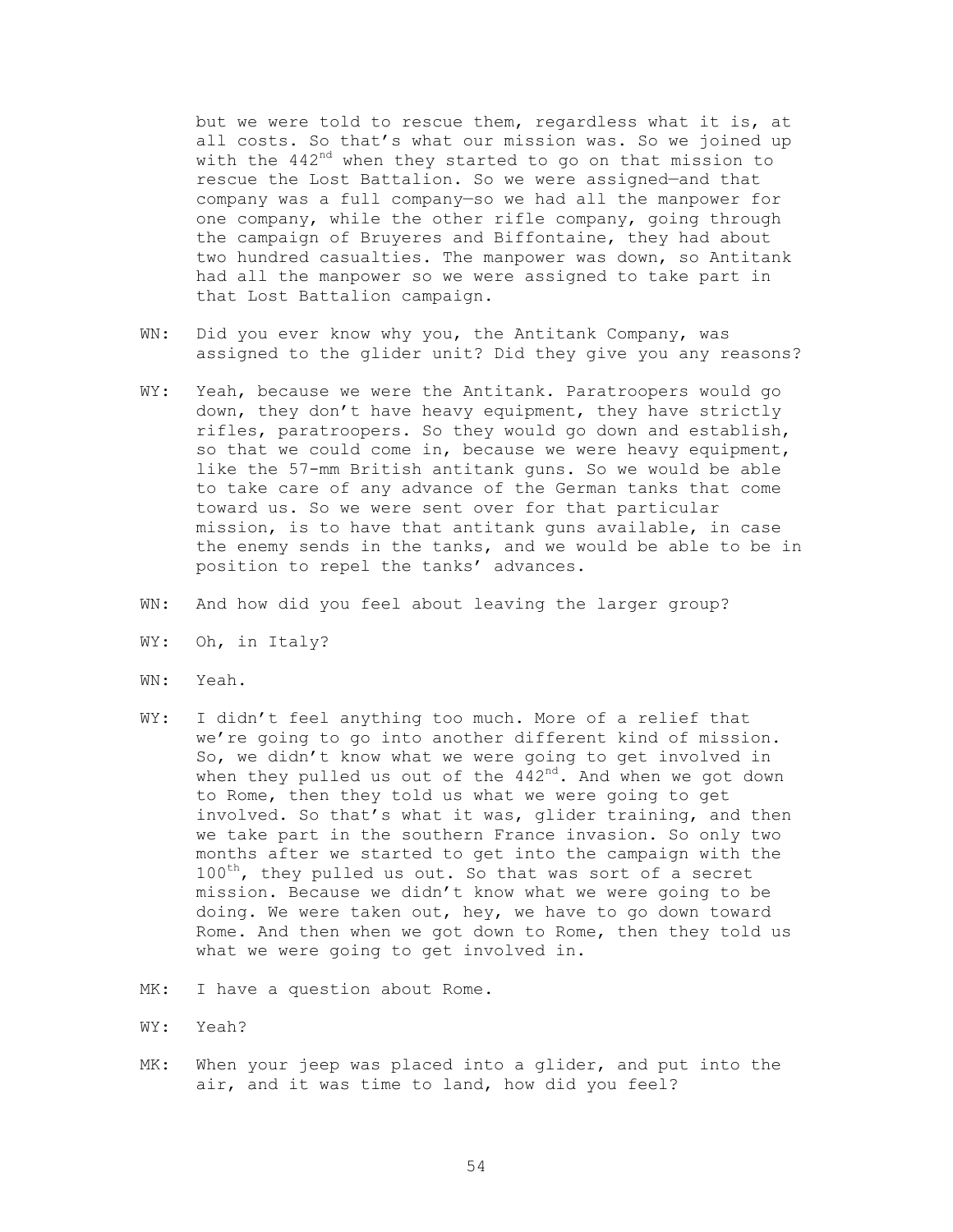(Laughter)

- WY: Well, like the rest of the group in the company, they felt the same way too, yeah. 'Cause I hope—looking down—I hope we'll be in a safe position, that we won't get killed or anything like that (chuckles). But it's kind of . . .
- WN: Were you worried that it was going to crash? No motor, right?
- WY: Yeah, no motor, (chuckles) and then hopefully, the pilot will be able to find a little space that can be safe enough to land safely. But all of us, we got involved, all of—some of the guys are not that bad, but others landed on the tree, and couple of them got killed, especially the glider pilot. Yeah, because one of them, well, they couldn't just push forward, it wasn't fully secured. So coming down, naturally, sloping down, I guess he's trying to avoid the enemy, probably have the opportunity to shoot us down, right? Because we're all coming in. So they landed on the tree and then I guess the pilots were crushed from the equipment that was on the backside. So that's what happened. And a couple of boys became casualties, too.

 So once we landed, then able to try and get that front cabinet up so that we can unload the equipment, so we were fortunate that way. So the jeeps had quite a bit of work to do, and so is the. . . . Because when we went across, we left all our heavy equipment, like the weapon carrier vehicles, in Italy, and we have only nothing but jeeps and the wagon trailer with the ammunitions and all that. So it was strictly wagon, the 57-[mm] gun, and the jeeps that went across.

- MK: And how many of you were there? How many gliders came down?
- WY: Well, all forty-four came down. But not in the same spot, all scattered around the ground. Some in the crevices, some. . . . But they are all mostly damaged, yeah? And the others, well, landed on the tree.
- MK: And then earlier, you know, we were talking about you folks came down to France and you were involved in the rescue of the Lost Battalion.
- WY: Yes.
- MK: What was your involvement in that?
- WY: My position was to. . . . Oh gosh. Looking for position, but most of our boys were part of the Rifle Company. Because the Rifle Company, their manpower is way down,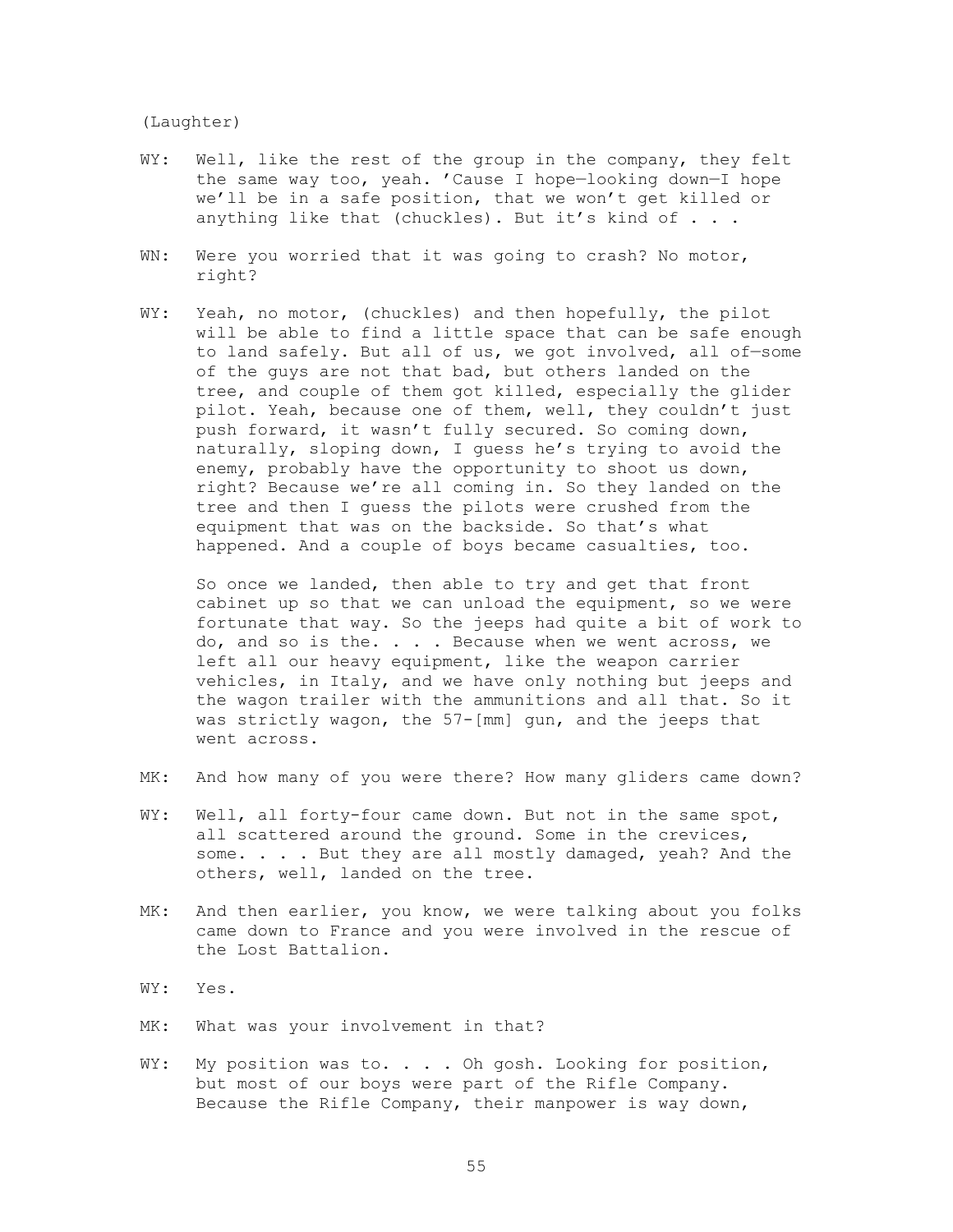because they lost about two hundred people, yeah? So we have to kind of fill in because the Antitank Company can't do too much because that was all forest—pine trees, and forest like that. And we cannot set up the gun effectively, but they needed the manpower, so we joined up, and they assigned us as a Rifle Company. But in my position, I wasn't assigned to the Rifle Company because being a jeep driver. But the other boys that was assigned to the 57-[mm] guns, or the mine platoons, they were all assigned to that Rifle Company. So they became Rifle Company. Or litter bearers. Bring out the injured people, yeah.

- MK: You mentioned litter bearers and in that rescue of the Lost Battalion, there were many lives lost, huge casualties.
- WY: Casualties, yeah.
- MK: What kind of personal losses did you experience? You know, among your friends or enlisted men that you knew.
- WY: Not very much on my part because the only time I ever went up to the front is when I would deliver hot meals or mail. But that was mostly all in the forest. And, in my case, being in the Headquarters Platoon, I was more in the rear portion of it. Fortunately I was in that Headquarters Platoon. So I hate to say it, but I was very fortunate that way, assigned to the Rear Headquarters Platoon.

 And just like General Dahlquist, you know, (chuckles) he would come and check on the boys up in the forest, and he would tell—being a general—he would stand behind the pine trees and said, "Hey, get up and move on to the other rifle company." This is what I was told. And, from what I was told, even his aide was kind of—got involved with a shell that's coming in. And the general said, "Hey, we better get out of here." So, they would get out, but the boys are still remaining over there, and advancing. But the highranking officers, (chuckles) when they see that they're in a danger zone, they would pull back. And here my thinking is, if you're a leader or general, you're supposed to be at the head of it, leading the men, tell the men, "Hey, follow me, and go up there" and then lead the way. But no, they would say, gosh, you know, when they feel they're in danger, they'd pull back, get away from it.

 So if I, today, when I'm thinking about what we went through, and we lost with that many men, the casualties of eight hundred, just to rescue two hundred twenty-one boys of Texas Division, gosh, I would have called General [Dwight] Eisenhower and tell him, "Hey, this general is taking advantage of the manpower. Sacrificing all the men over here just to rescue that many. Let those boys fight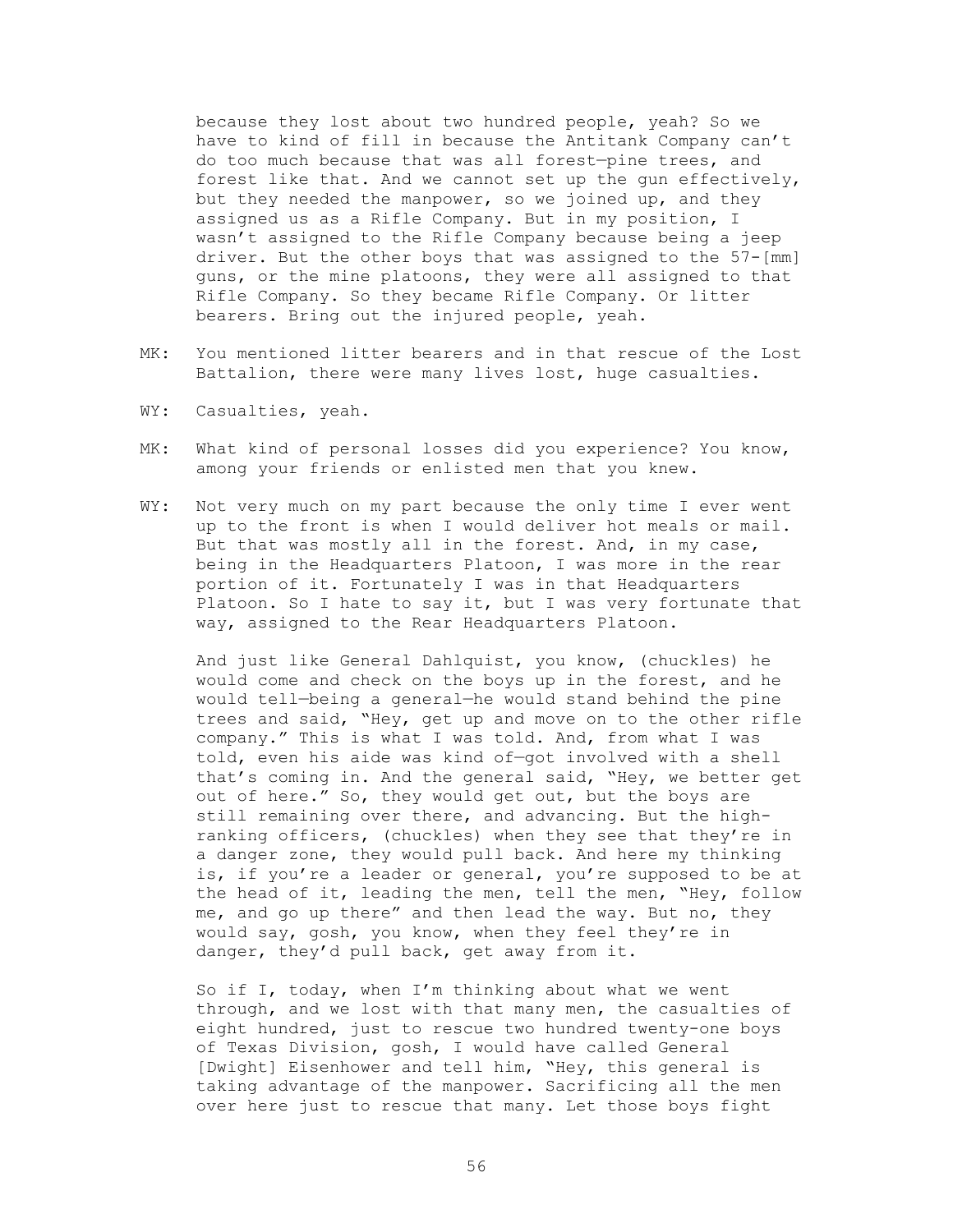their way out." But of course they don't have anything to fight out, and they're separated, yeah? But that was a big loss for the  $442^{nd}$ . So soon after that, we were sent down to southern France, licking our wounds and everything, and then get the replacements from Camp Shelby to build up the manpower because you cannot use any other men from the white outfit to build our regiment. Got to be all strictly Japanese American. So you ladies back home not producing enough manpower.

(Laughter)

END OF SIDE ONE

TAPE NO. 44-8-2-05; SIDE ONE

- MK: Okay, we were talking about the Lost Battalion, and if you can repeat for us the things we just had you discuss.
- WY: Yes. Like I was mentioning to you, that general of the  $36<sup>th</sup>$ Division, Texas division, would be up on the front line observing to see how we are doing on the rescue mission of the Texas battalion. He would be up on the front line standing behind the pine trees, because this is all pine forest, and observing his accomplishment with the  $442^{nd}$ . And, it's cold, and the boys, some of them of are in the foxhole, and, of course, trying to advance as much as they can. And he would, from what I understand, from what I was told, is that he would point to the boys in the foxhole, "Hey, get up and make a move on it." And actually, I suppose, the boys would follow the orders and just crawl up and advance little by little to rescue the Lost Battalion. And, from what I was told, is that because there's a lot of shells being thrown at the  $442<sup>nd</sup>$  in the forest, and some of the shell fragments would get close to the general or the general's aide that's behind him, and they get kind of cold feet, too, and they would retreat themselves and get away from that area.

 My interpretation as of what I think today, if you're a general or a leader, you're supposed to be in front of the group of the boys and direct the boys to, "Hey, come on follow me and move on." But looks like it's not, and all the boys are taking, you know, all their casualties. And my opinion is that if I was an outspoken guy, if I had a phone and communication with the supreme commander of European theater, General Eisenhower, I would have called him up and said, "Hey, what's wrong with this? Here, we have taken a lot of casualties, and the leader is supposed to be leading the front, but no, he's retreating and trying to get away from it." Gosh, I don't know what kind of leaders we have, that's my opinion. Because here, the boys are taking their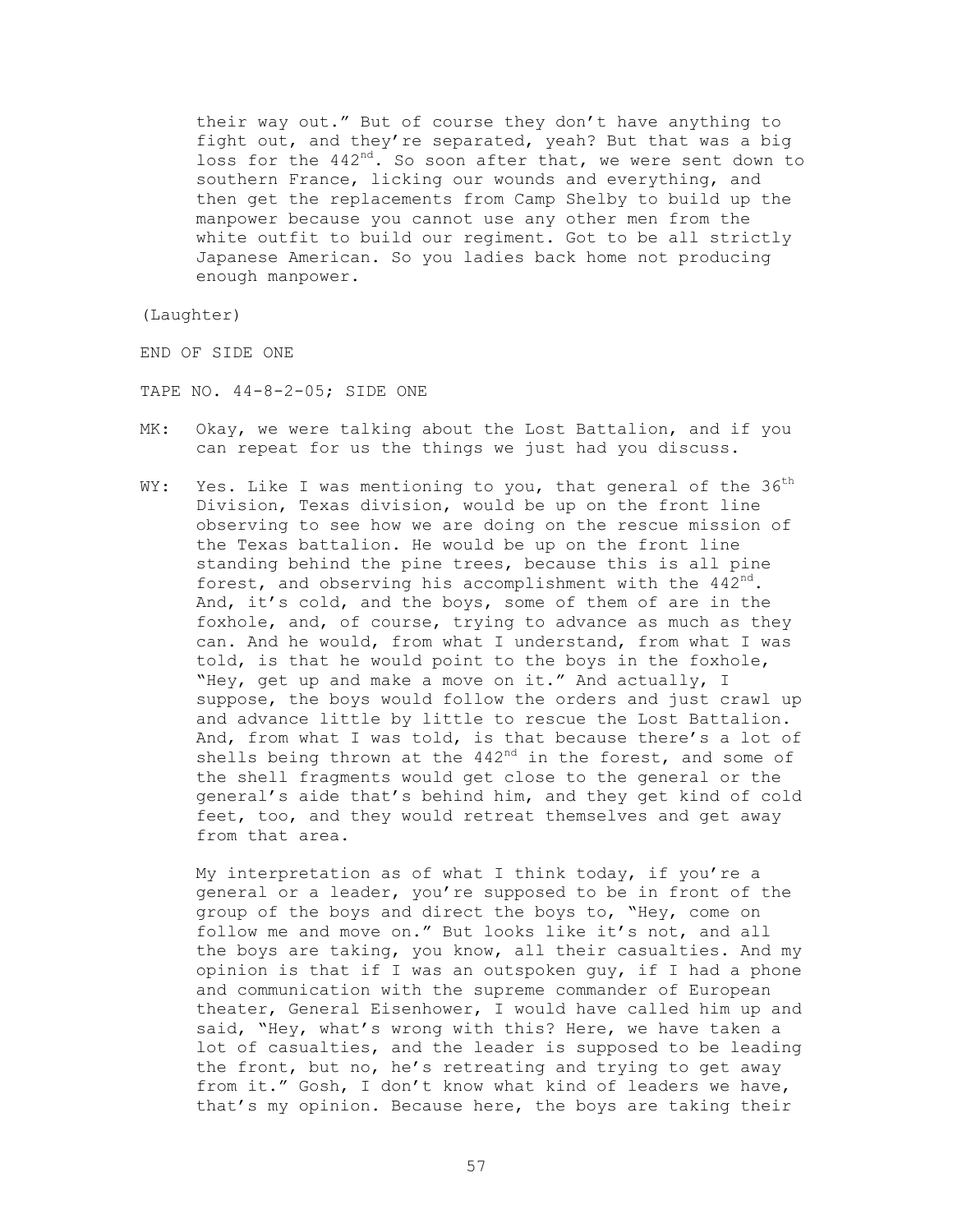own initiative to advance, and try to get the enemy and knock 'em down so we can progress to rescue the Texas boys, and here we ended up with almost two or three times as many casualties as compared to the two hundred twenty-one Texas boys that we rescued. So that's a heavy casualty. And I think that---probably the general thought that we were expendable, but we're not that expendable because we cannot have any other white boys to replace the lost ones that we have. And another thing too, for humor, probably the ladies back home should have (chuckles) produced manpower, but they can't keep up with it. That's a long way to go. But that's my opinion about what I think today. Yeah, our leader should be up front and lead the men or put up an example.

- MK: And then I think you mentioned something about, you know, your upbringing and what you were taught to do in this kind of situation.
- WY: Yes.
- MK: What do you think influenced you folks to keep on fighting?
- WY: Yes, because, you see, like the way we were brought up, our folks, from the Orients, they came to Hawai'i, tried to make a living for themselves, and we were brought up properly. Not to bring shame or disgrace to our family, or to the neighbors, or even for the community. So, if you do go to the front, I know you have a mission where you cannot back out. It's a tight mission that you're going, so I think that's the reason why we were so much in demand by General Mark Clark from the 5<sup>th</sup> Army. He always thought about us, and he wanted us to come back to his outfit back in Italy because we can accomplish the mission. And some of them made a comment saying that the  $100<sup>th</sup>$  and the  $442<sup>nd</sup>$  never stepped back, always go forward and accomplish the mission, regardless of how hard it was.

 So, we had no choice, but we were "brainwashed," shall I put it that way? Well, on our upbringing, that when you start something, accomplish it, no matter how difficult it is. You know, go to school, learn as much as you can, don't play around, and then that is something nobody can take away with you if you have a good education. So that was part of our upbringing, do as you were told, don't talk back to my parents (chuckles), and then do the job, and do it—use your own common sense—and then accomplish the job.

MK: So that carried over into your wartime . . .

WY: Yeah, carried over to. . . . Yes.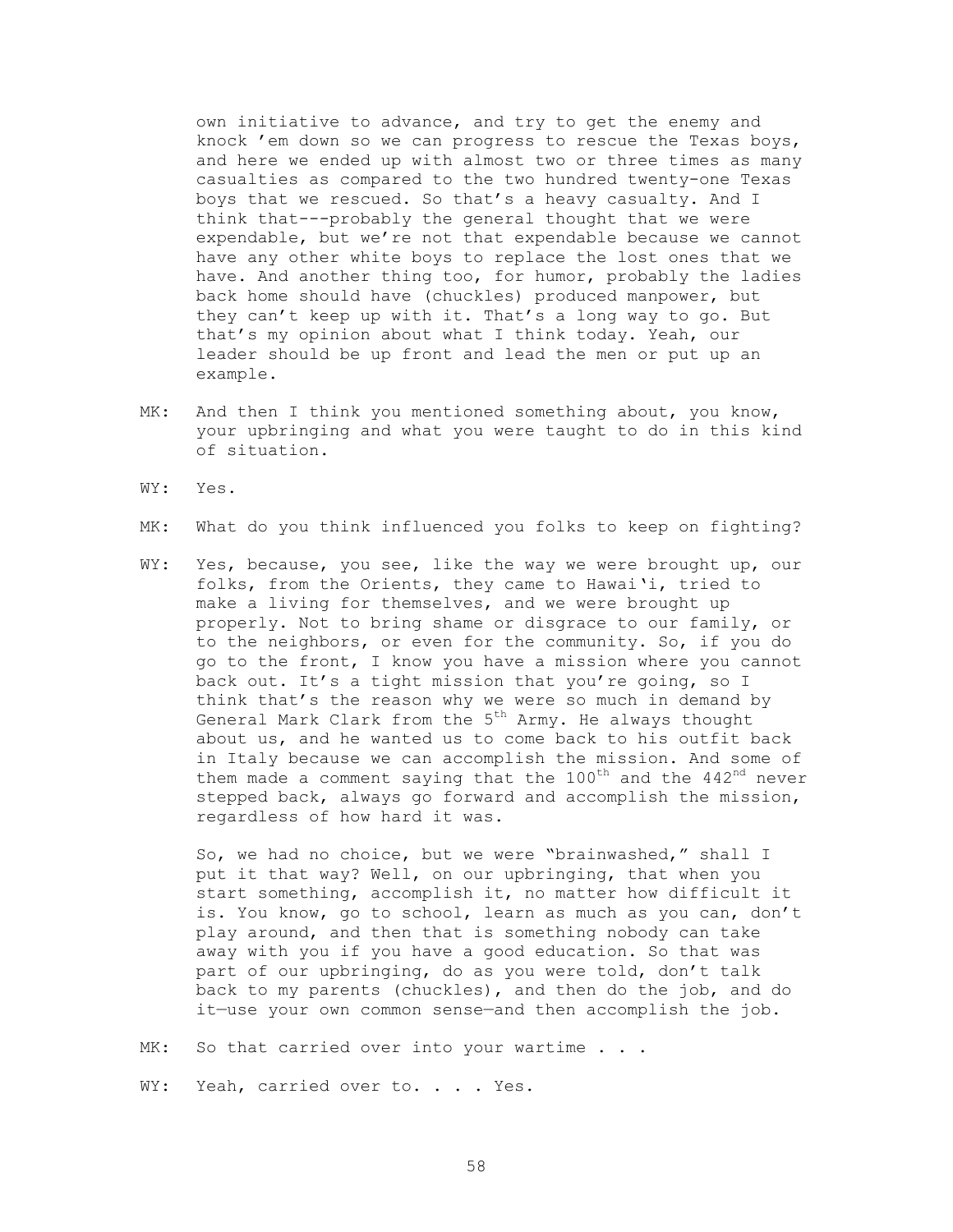WN: When you said earlier that you were on the back line . . .

WY: Yes.

- WN: . . . and then you said that, "Oh I'm ashamed to say that I was in the back line," but what made you say that?
- WY: Well, you see, I'm fortunate, looking at the standpoint where the frontline boys are always facing the enemy, and they get shot at, and they're out in the cold, always digging a foxhole to protect themselves. And here, I'm in the rear end, in other words, I'm connected with the Antitank Headquarters Platoon, and with the CO [commanding officer] in that group, with the mess sergeants, mail carriers, and a comfortable location where we don't need to be facing the enemy or anything like that. But we can hear the artillery shells coming over. But still, we were much safer than the frontline boys. And because the frontline boys—they're probably about five yards or ten yards away from the enemy, which you don't see at times, and you get shot at if you're not on the alert. So they were always in a precautionary situation. But us, we're aware of that front line, too, but we have enough time to protect ourselves, or get in a protective position. So, I'd say, I was fortunate that way.
- WN: Would you have wanted to go up to the front line?
- WY: If we were ordered to go, I guess no choice but we have to, because the other boys are up there too, and we don't want to let them down. So I would go up front.
- WN: The reason why I asked, I don't think you should feel ashamed that you were in the back as opposed to the other boys in the front.
- WY: Yes, but it is, when I say I was fortunate to be on the rear, I feel kind of a little bit—faced to a person that I know that was on the front line all the time. So, I don't want to brag myself that I was in the  $442<sup>nd</sup>$  or any outfit, and they are the ones that I take my hat off. The ones that were directly facing the enemies. So they are the ones that they really fought. They suffered the most. Yeah.
- MK: And, you know, as you mentioned, the  $442<sup>nd</sup>$  rescued the Lost Battalion. And then after that, went out to. . . . Well, they have what they called the Champagne Campaign . . .
- WY: Yes.
- MK: French Riviera, Nice, Menton, what do you remember about that part of the 442<sup>nd</sup> in Europe?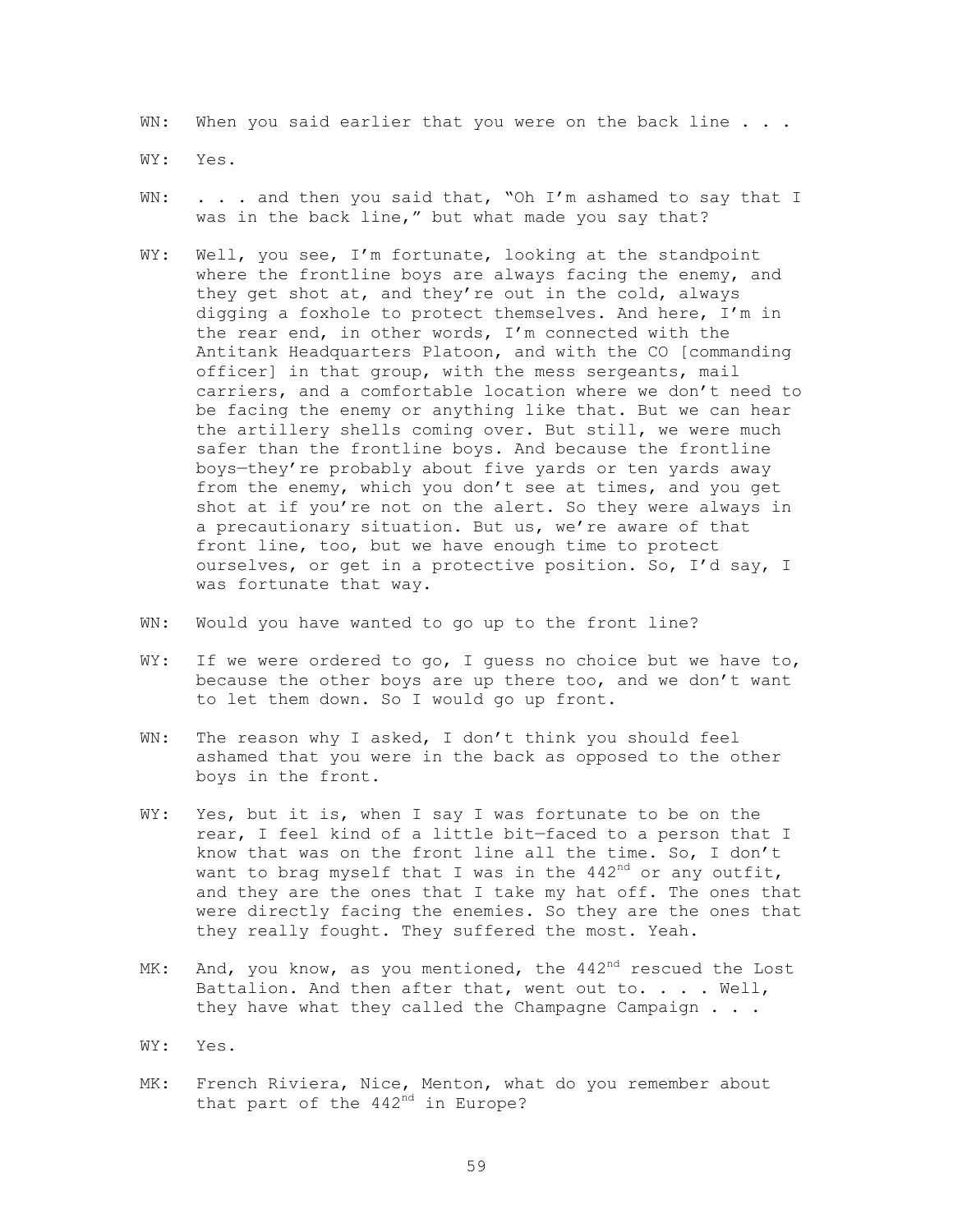- WY: Well, for our company boys, the Antitank boys, we felt really happy that we were going-back-home like feeling, when we went back down to southern France. Because we were attached to the  $517<sup>th</sup>$  Paratroopers, and we knew the boys in  $517<sup>th</sup>$  and familiarized with like Nice, Cannes, Monte Carlo, and Menton, so we felt relieved to be happy that we're going back down again, whereas we don't have to be on the front line anymore just waiting for the replacements to come in to build up the strength. And we had a lot of occasions where we can visit the towns and all that from the past. So more of a recuperation like, for the outfit.
- MK: And how were your relations with the civilians? I never asked you about your observations on the civilians in France.
- WY: Yes, the civilians were---the French people are very nice. In fact, I got to know this one family, the Millo family in Nice, and they had a photography shop over there. And the family members, they're last name is Millo, and Charlotte. Charlotte was the owner of the photography shop. Of course carried, I had a photography camera, and picked up the films from them, or had the films developed by that family. And we became fairly good, close friends. And the father and mother is elderly people, and the mother, she was handicapped, she had problems with her foot. And then they invited me to have dinners in the house about two or three times. But every time I go down, in Nice, I make sure that my—every vehicle carries a five-gallon container of gasoline. All right. So I had that thing filled up before I leave because the officers and other people go down to the city for the get-together, or their regimental headquarters are down there. Okay. So while I'm waiting for the officers to get through with their meeting—it takes about an hour, hour half, or probably longer—I would drive over to their house. Their house is behind—this is in the city—so I would go over there and then give them the five-gallon can of gasoline, tell them, "Hey, do you have any empty containers? Fill 'em up." Because hard to get petroleum or gas for their cooking utensils. And then we'd stop and talk, converse with the family members. And then I would go. Or if I had some rations that I think that they can use, like cigarettes, or chocolate, or some other things, I would get a bag, pile it inside my bag, and give all to them so they'd be happy. So, I have pictures of that family, too. Very nice. So we got to be close friends.
- MK: And then I think you shared with me some of your Antitank buddies somehow capturing a submarine in the . . .
- WY: Oh, yes, yes. Well, this happened over in Menton. Menton has a little yacht harbor and, of course, a little portion—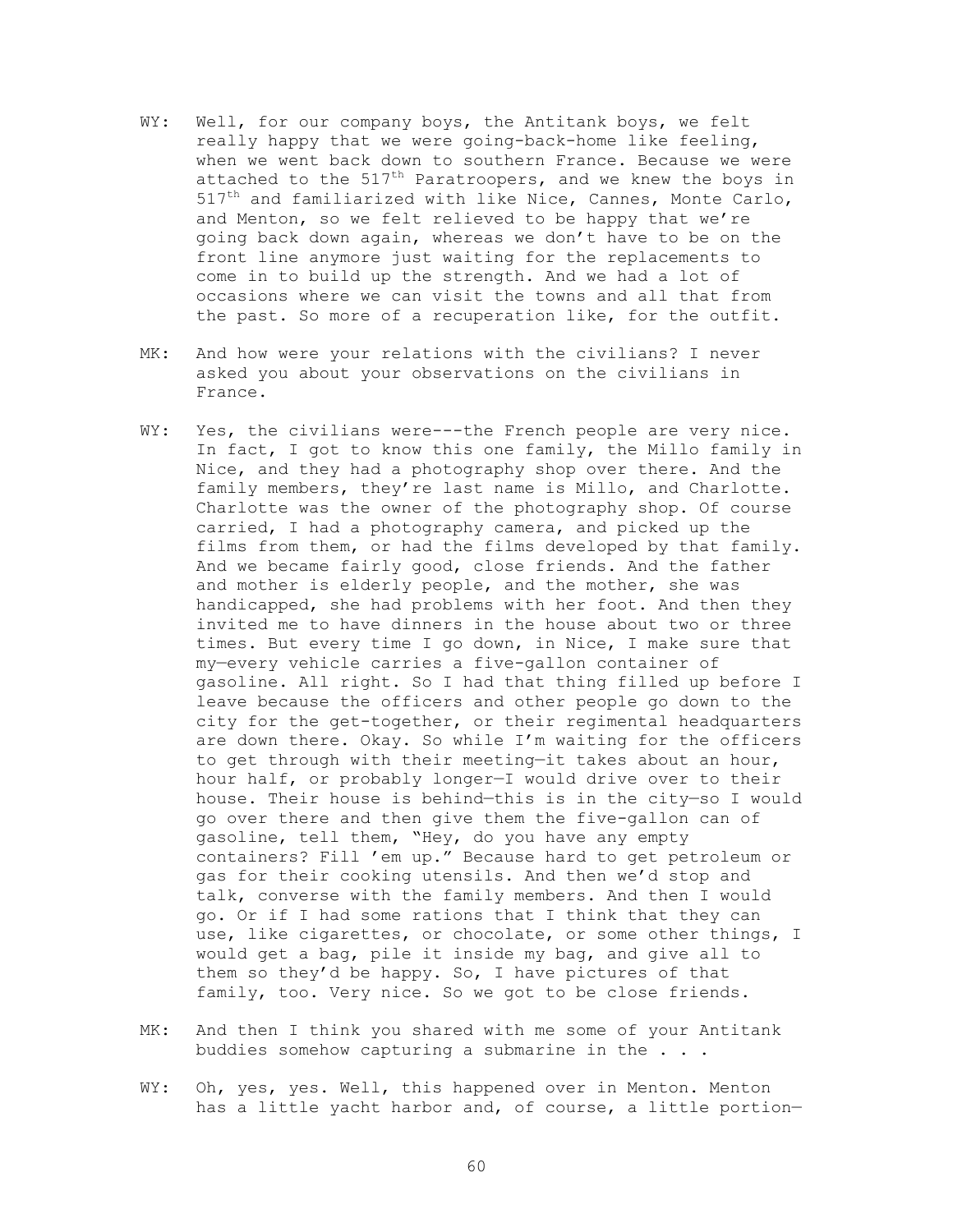sand banks, too. And one day, the  $4^{th}$  Platoon was assigned down in Menton guarding that harbor, and I think the  $1^{st}$ Squad was the group of men assigned where that harbor light is, at the entrance of that small harbor. So, they call up the Platoon Headquarters, 4<sup>th</sup> Platoon, Lieutenant Rogers's platoon, said, "Hey, there's a submarine coming in the harbor." Just curiosity, all they saw was this plastic dome just above the water surface, and they could see an outline of the small submarine. In my interpretation, I think that was a long torpedo suicide submarine, I think. And from what we gathered, is that there was a light American cruiser assigned offshore, about two or three miles offshore, and every day they would shell the German position on the Italian side. So they must have gotten the idea, "We'll get that light cruiser, American light cruiser," and they go out and try and destroy that cruiser. I think something must have happened to his navigation instruments. (MK chuckles.) So instead of going over to get the cruiser, no, he came back. Probably his mission was before the sunrise, and then he won't be caught coming toward the cruiser. So he returned, but he returned to our harbor at Menton instead of his base in the Italian side. And so I went down to deliver the mail with the mail clerk, they told us what's going on. So we drove up to a certain point and then we stopped and looked at what it was, and, of course, part of the submarine was stuck on the sand dune, and they got the boy out, was a young German fella. But to get the dome dislodged, they had to look for some sort of a tool to get the screws around the dome. Then once that was accomplished, they got the German sailor out from that submarine and then they took him in as prisoner. But we saw that submarine over there, and we hopefully be careful so that Germans cannot see us from the hills. So that was kind of exciting. We were about the only (chuckles) army that ever captured a navy submarine.

### (Laughter)

But it's a small boat, I have pictures of that.

- MK: That's an event to remember.
- WY: Yes, and so the  $442<sup>nd</sup>$  captures one submarine (chuckles). But that wasn't publicized too much, but it came out on the *Stars and Stripes* army newspaper.
- MK: And then after that, you folks went to France, again, to northern Italy, . . .
- WY: Yes.
- MK: . . . what do you remember most about that part of the war?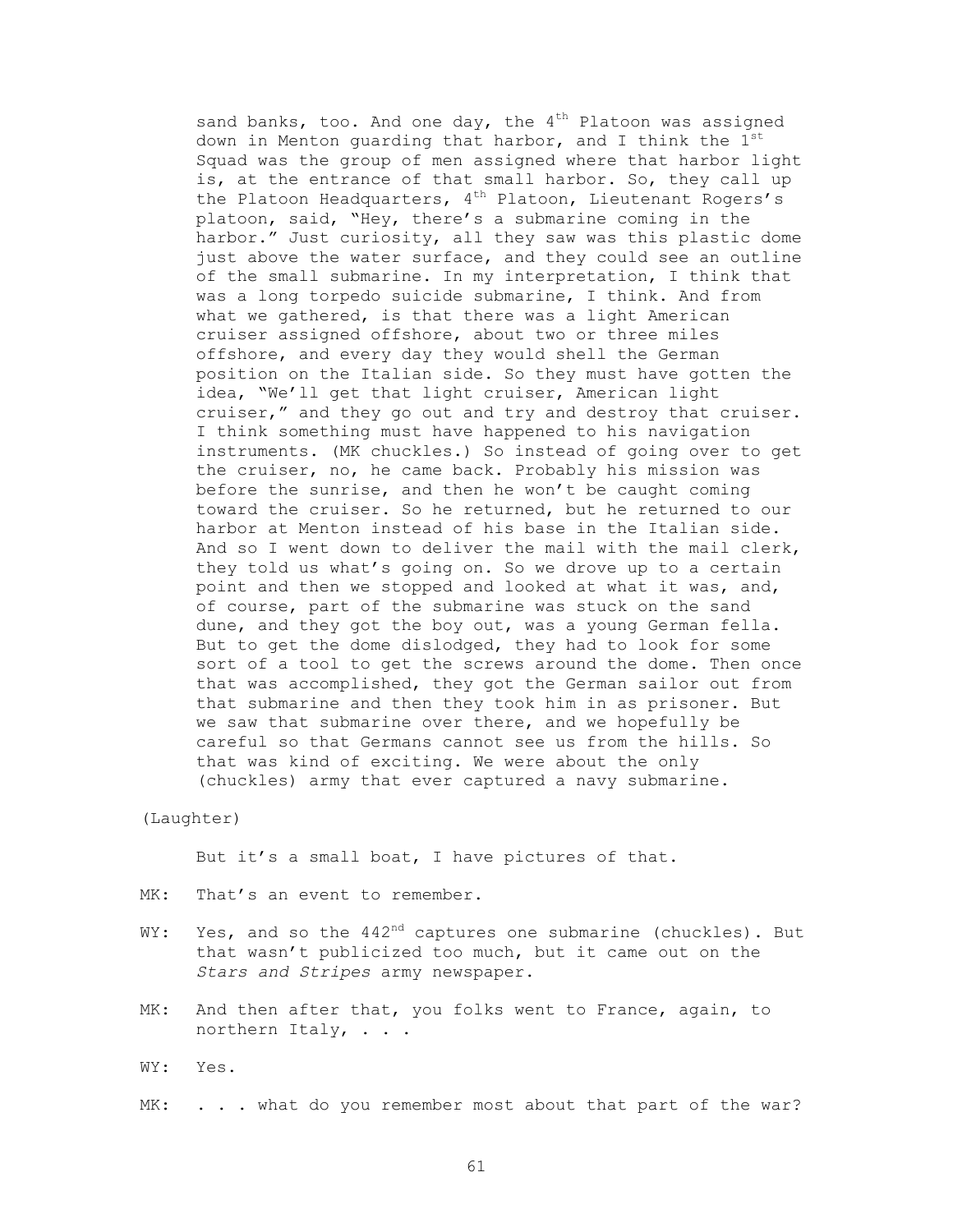- WY: Well, once the regiment was built up to its full strength in southern France, all the replacements came from the Mainland. Because when we left Camp Shelby after the basic training and the full training, we left the  $1^{st}$  Battalion back in Camp Shelby to be used as replacements. And just like when we were having training and the 100<sup>th</sup> was in battle in Italy, at the beginning part of the war, their battle, they have a few casualties, and naturally, you need to have manpower, so they would call back for the boys whoever want to go over to Italy as a replacement. And like I mentioned about Lieutenant [B.] Takagi, so he went over. Oh, the other person was Lieutenant [Saburo] Maehara that was assigned to our company. And he was killed towards the end of the war. But anyway, so, the  $1^{st}$  Battalion was a replacement group, and I think they were assigned with the number, what? Battalion 171, I think, that's what . . .
- MK: We can check.
- WY: Yeah. Something like that.

 So, after we were back to strength, General Mark Clark requested us to come back to Italy. I guess he must have called Eisenhower to have the  $442<sup>nd</sup>$  back to Italy again, to join up with the  $5^{th}$  Army. So, we pulled everything up from the south of France, went to Marseilles, got on the troop ships with all our equipment, vehicles, and everything. Then we went back to Italy and landed in Leghorn, and then we went up north to assign the 92<sup>nd</sup> Division. Come to think of it, 92<sup>nd</sup> Division was at Leghorn, too. And that was a colored division, so they assigned us to that division. And then assigned to break open the Gothic Line. That has been established for about half a year, and the  $5<sup>th</sup>$  Army never did advance after that, since they established. But they asked the 442<sup>nd</sup> to sneak behind the enemy line on the west coast of the Gothic Line. And they climbed up that long, steep, vertical mountain at night, and by morning, they were up there. And then they were asked to start off the campaign. So that broke the back of the Gothic Line. Within an hour, and then everything started to fall apart on the German side. So within two days, they break loose, the Germans gave up and they started to retreat.

 So, as far as I can remember, we advanced, our company were advancing toward the Po Valley. So as we were going into the Po Valley, northwest of Italy, that's all farming country, lowlands, flatlands. Then the war was, on that part of the country, northern Italy, Austria. The Germans surrounded. For us, that was the end of the war over there.

 And we kind of settled down a little bit until they assigned us to Ghedi Airport, northern part of Italy. The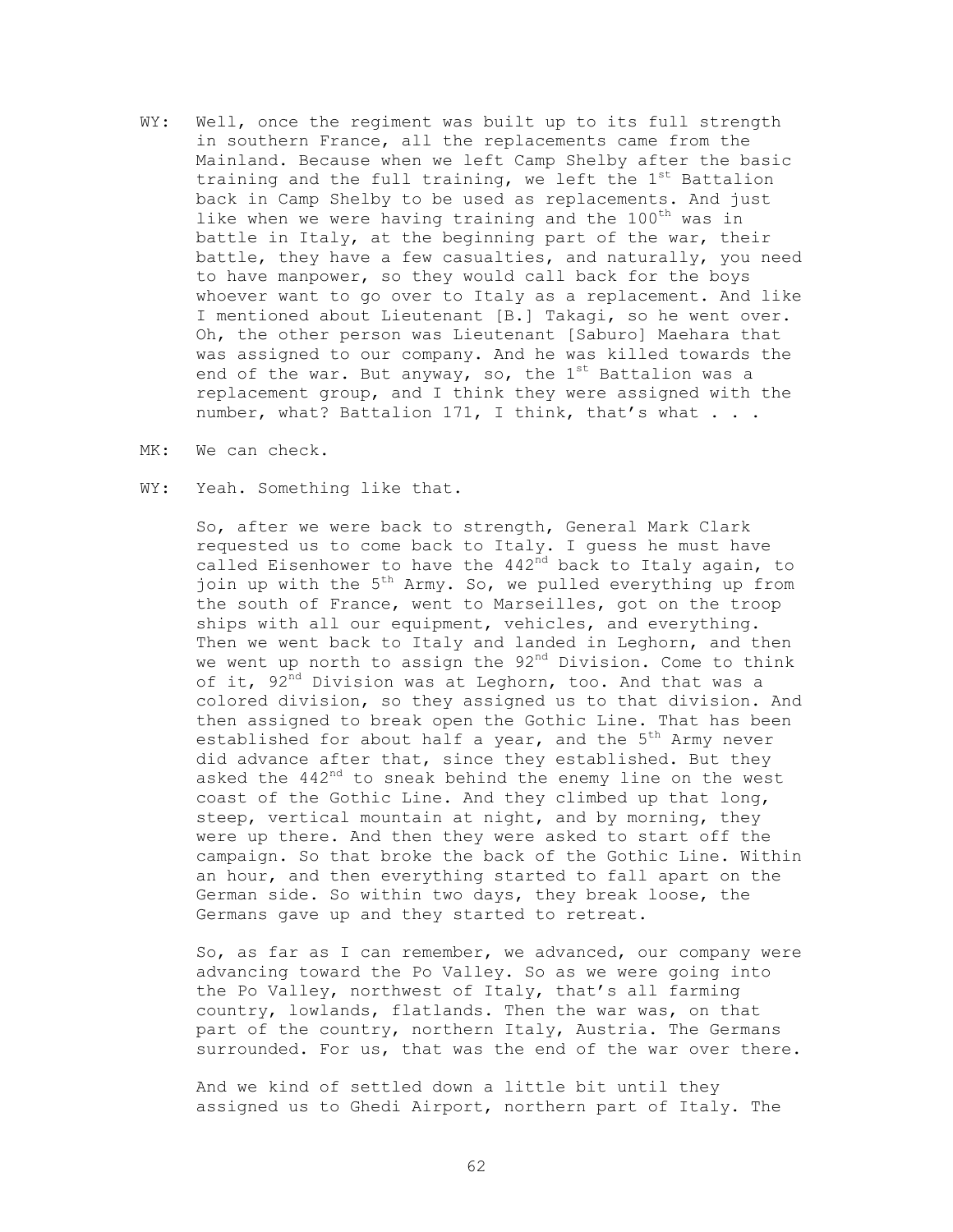$5<sup>th</sup>$  Army assigned us to take in all the German prisoners or equipments because they were told to surrender and come down to Ghedi Airport, part of Austria, they were in that area, and part of northern Italy. So we processed the Germans. So we collected all their weapons and equipments, the horses and mules, and their trucks, tanks, medical supplies, communication equipments, and all that at Ghedi Airport, and they were stockpiled out in the field in the hangars like that. So we were in the pup tents next to the Ghedi Airfield, and the boys were assigned to do all that. Because, after all, that's a big German army coming in to Ghedi Airfield to give up all those equipments.

 So after that was done, then we were transferred up to the northern part of Italy in Lake Como area. Lecco and Lake Como area. That's a beautiful country. Northern Italy is beautiful. It's a big lake, and the people are different, too. My thinking of Italians were all from (chuckles) Italian Mafia, gangsters, and everything. But northern Italy is more—the people up there are more white people. Upper-class people. And the homes are all nice, too. Beautiful country, I love that part of Italy. (Phone rings.) Excuse me.

(Telephone rings. Taping interrupted, then resumes.)

- MK: And so you're up in northern Italy and then the war came to an end?
- WY: Yes.
- MK: As the war came to an end, what were your immediate thoughts about the war ending?
- WY: Well, all of us, we felt good that the war has ended in Europe. So we said, "Well, I guess we don't have to go over to the Pacific side," because (chuckles) oh boy, that would be a terrible thing. But we felt so relaxed now that the war has ended in Europe. So we can relax and all that. But while we were resting in the northern part of Italy, in Lake Como area, the group from Camp Savage, the military MIS [Military Intelligence Service] group, they came over and they wanted to recruit the boys who were capable of speaking Japanese, read and write Japanese language, they wanted to recruit us. And made a proposition: whoever is going to volunteer to go and join up on the MIS side because the war was still going on in the Pacific with Japan—and the proposition was that whoever volunteered to go into MIS, they would give the Island boys a thirty-day furlough back to Hawai'i. And then after the thirty-day furlough, go back to Camp Savage to take up probably two, three months of training of the MIS, or Japanese-language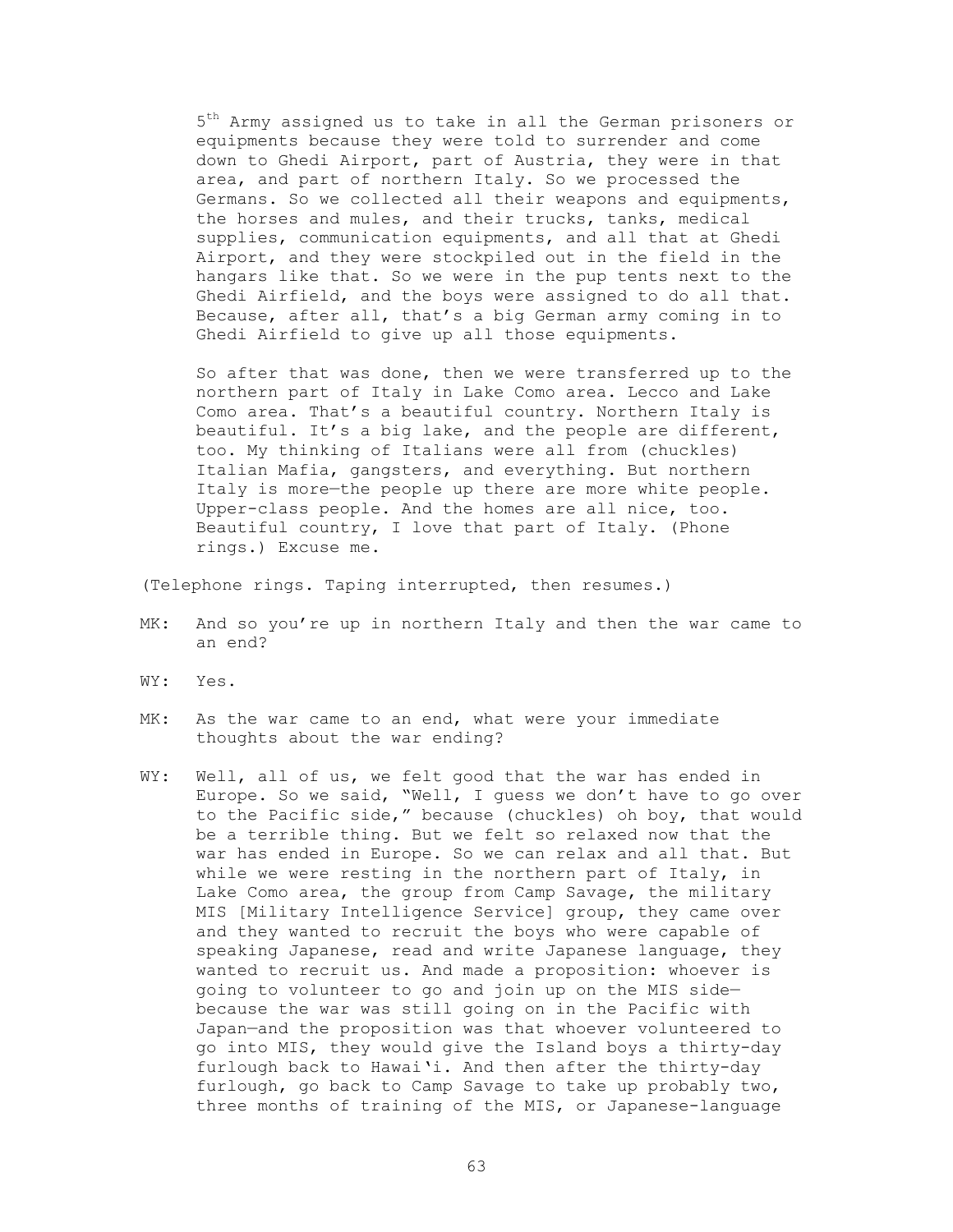school, and probably they'll be shipped out to the Pacific area. So, you know, that was something that was taking place, and they did. Some of the boys went and joined up with that.

 And here, we were shipped from Lake Como down to Pisa, where that leaning tower is. Okay, so the war was over for us in the European part, so we're down in Pisa, assigned over there, and taking care of the German prisoners. And they were doing the laundry work for the Quartermaster Corps in Pisa. So our camp was right along the river, and the boys were just sitting around doing nothing but take the prisoners from the stockade in Pisa. Because we had the weapons carrier, we can load up the German prisoners, take them down to the Quartermaster Corps laundry, where they do all the laundry for the American soldiers. And then we would come back. So we were sitting over there.

 Meantime, the war, of course, ended in Japan. Now, the next question was that, who's going to be discharged because the war in Europe and Pacific is over? Well, naturally, all of us, everybody, no matter who you are, in the air force, army, marines, they all want to go home, the war is finished. Well, to solve that problem of who's going to go first, they had the point system of eighty-five points. And some of the boys in our group, the  $442<sup>nd</sup>$ ,  $100<sup>th</sup>$ , like the  $100^{th}$  side, the old-timers, they had enough points that you were in the army for so many months, how many months overseas, so they calculated on that basis. So some of the boys qualified for that, and then they were sent home. And in the meantime, majority of us, we had one-point difference, eighty-four point (chuckles), so we just have to wait for that group to go home. So once that was established, then we were all ready to go home. So the best part was that whoever remained back, especially the replacements because they have low points right? So they were asking, "Hey, any of you want different ranks, first sergeant, buck sergeant, or anything, it's wide open. We all going home, and here we have to fill in." So they were giving out, asking boys, "Hey, what rank you folks want?"

### (Laughter)

 So the boys that were replacements, oh they were lucky to have the different ranks, that means you get bigger pay right?

# (Laughter)

 But we were only concerned with, "Ah, (claps) we going home already, we want to go home." So the ones that remained back, they were given out the ranks.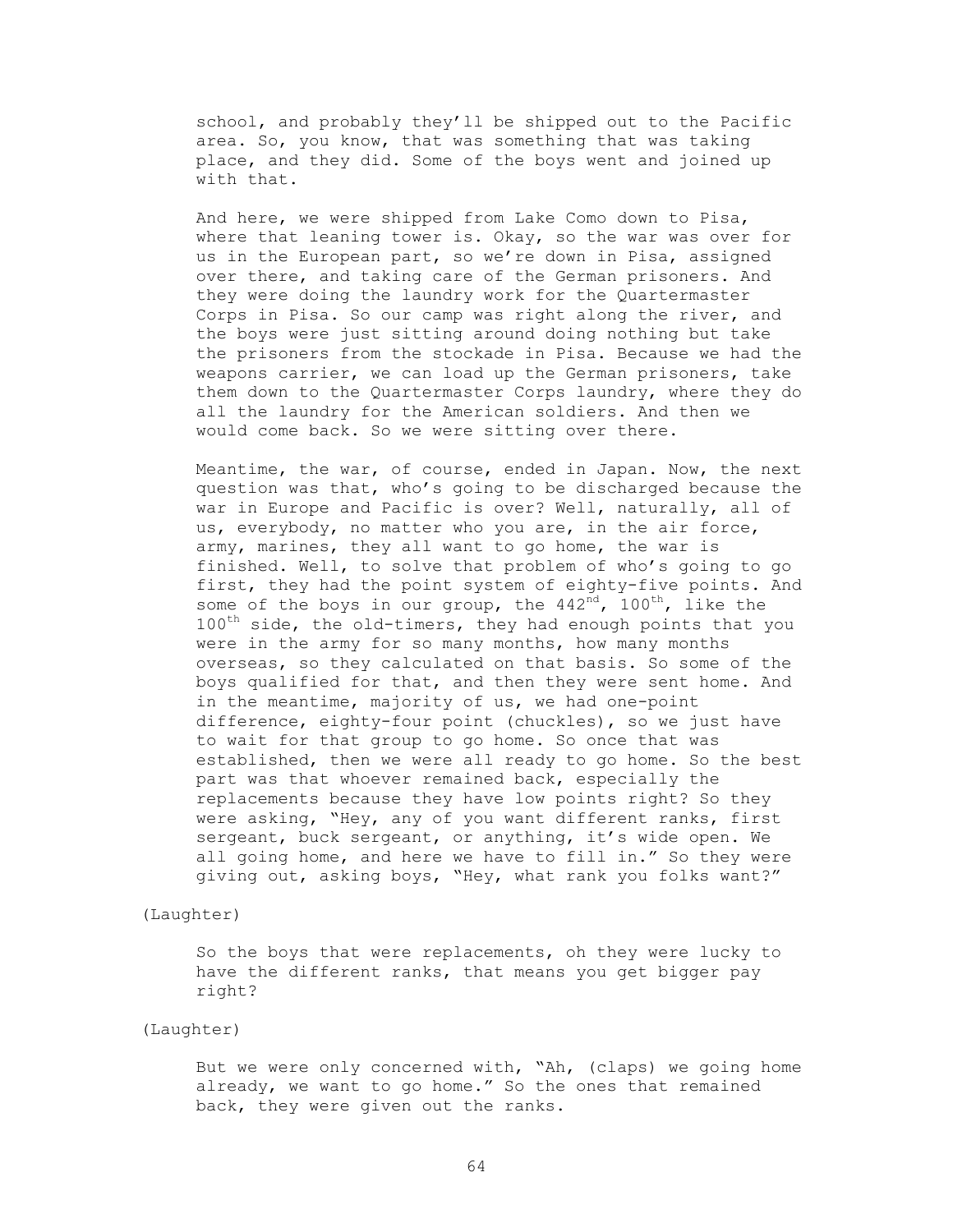MK: How many points did you have?

WY: I had eighty-four.

MK: Oh!

(Laughter)

- WY: So majority of us had eighty-four points.
- WN: Now when they were asking for the MIS volunteers, did anyone ask you? Were you asked?
- WY: No, they asked the whole company, if anybody wants to volunteer for the MIS, well, sign up for it.
- WN: Did you think about it?
- WY: No, I didn't think about it. My part is done. I want to go home (chuckles). Why should I got the Pacific Islands? Or eventually, we didn't know about that.
- WN: I'm wondering, the ones that you said there were a few who did, sign up for that. Do you know what kind of motivations or reasons they gave for doing something like that?
- WY: I quess some of them had the feeling that, "Oh, we're going to have a thirty-day furlough back to Hawai'i, hey, that's a good deal, too." So they took advantage of that, and then, of course, they don't know how long the Pacific war's going to last. But the funny part, the joke was on us, because the boys that came back from the furlough for thirty days, the war ended, during that time, with the Pacific (laughing). So, when I caught up those—I came back in December, and I got discharged January 3, of 1946.
- WN: So it never crossed your mind to join the MIS?
- WY: Yeah, so the boys that (laughs) came back for it, you know, they were laughing at us, they say, "Hey, good, we were discharged before you guys."

(Laughter)

WN: Oh, I see.

- MK: We'd like to end here, and we'd like to continue on Friday.
- WY: Oh, okay. Oh, my watch is what, 9:30 (chuckles), I didn't wind my watch.

(Laughter)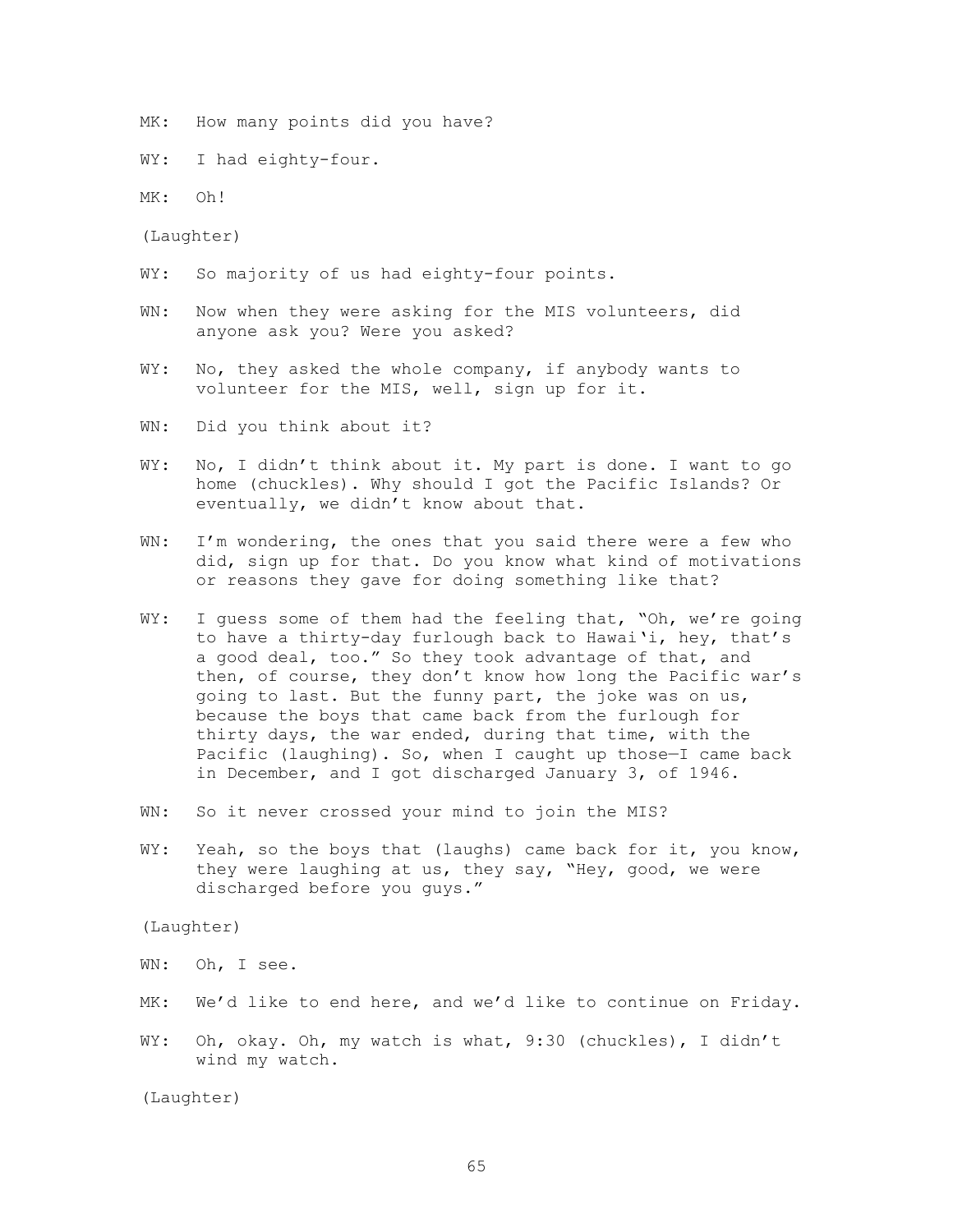MK: Oh, and he's a watch repair person!

(Laughter)

WY: Nine-thirty (chuckles).

MK: Why don't we end here.

WN: Okay, so let's end here.

END OF INTERVIEW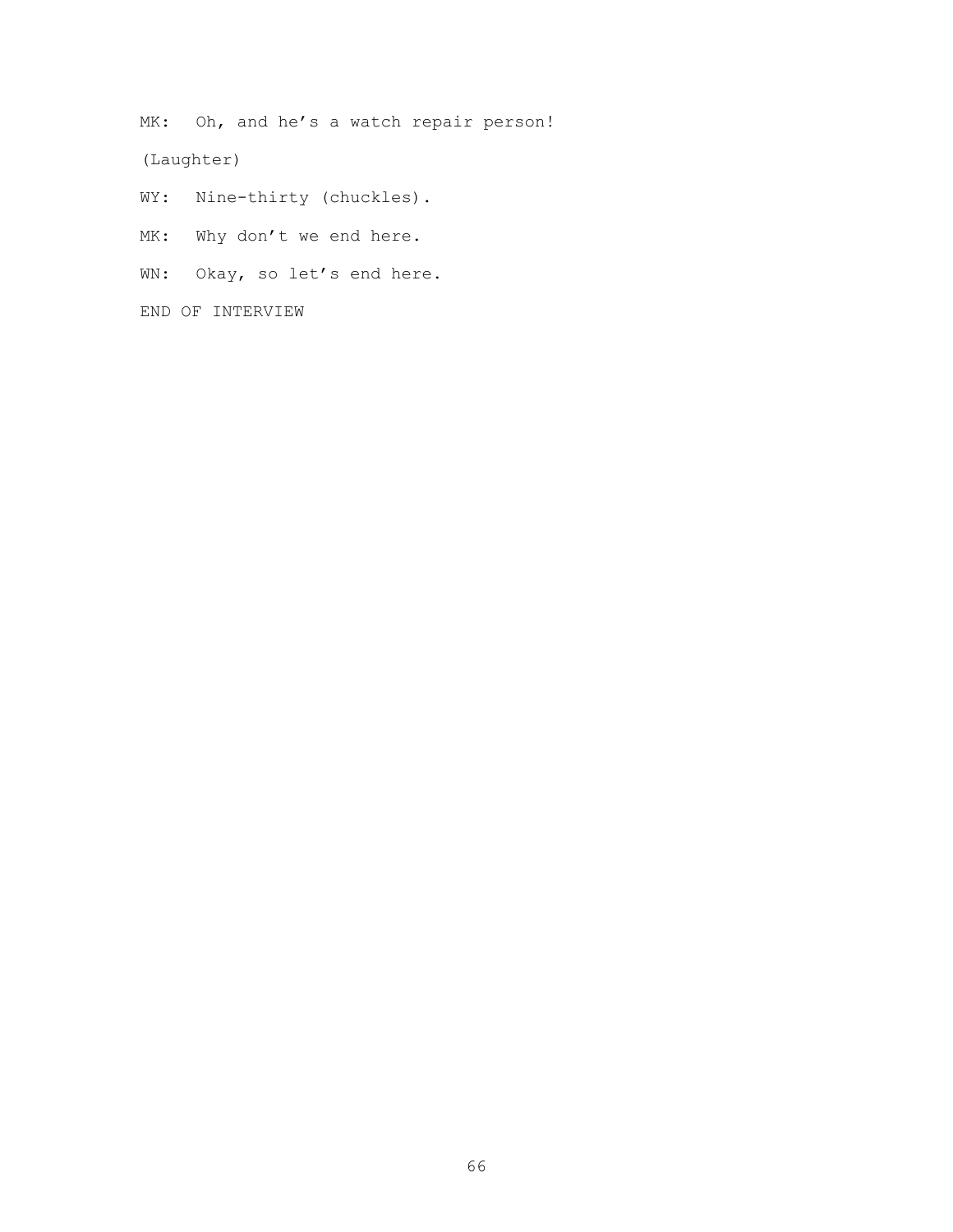Tape No. 44-10-3-05

ORAL HISTORY INTERVIEW

with

Shiroku "Whitey" Yamamoto (WY)

Honolulu, O'ahu

March 4, 2005

BY: Warren Nishimoto (WN) and Michi Kodama-Nishimoto (MK)

MK: Okay, so this is an interview with "Whitey" Shiroku Yamamoto. This is session number three on March 4, 2005, and the interviewers are Warren Nishimoto and Michi Kodama-Nishimoto.

And Mr. Yamamoto, good morning.

- WY: Good morning.
- MK: And, as I said, a little bit earlier, my first question today is, as you went off to war, what did your foster parents give to you as a message on how you should be during the war? Or how did they influence you in comparison to how you were influenced by your Japanese background?
- WY: Yes. They haven't said too much, from my recollection at that time. But I think they understood, like the Japanese family members, that when you do go off to the war—this has been repeated several times in the past—is don't bring shame to our family, or to the Japanese American population here in Hawai'i or even on the Mainland, or for our country for that matter. That don't bring any shame. And my foster parents, being *haole* people, I think they understood because they've been here on the Islands for several years in the educational field, so I think they were in the delicate position not to say something to misunderstand or misinterpret it. But in the back of their mind, they were concerned about my welfare, so they mentioned that when you go overseas, please take care of yourself, be very careful, and we want to see you come home safely, also. But as far as other things, they haven't said too much. But I understood, I think I was old enough to see their point of view, because being *haole* foster parents.

And from my neighbors that I grew up together, we were allin fact, for the schools, students were mostly Japanese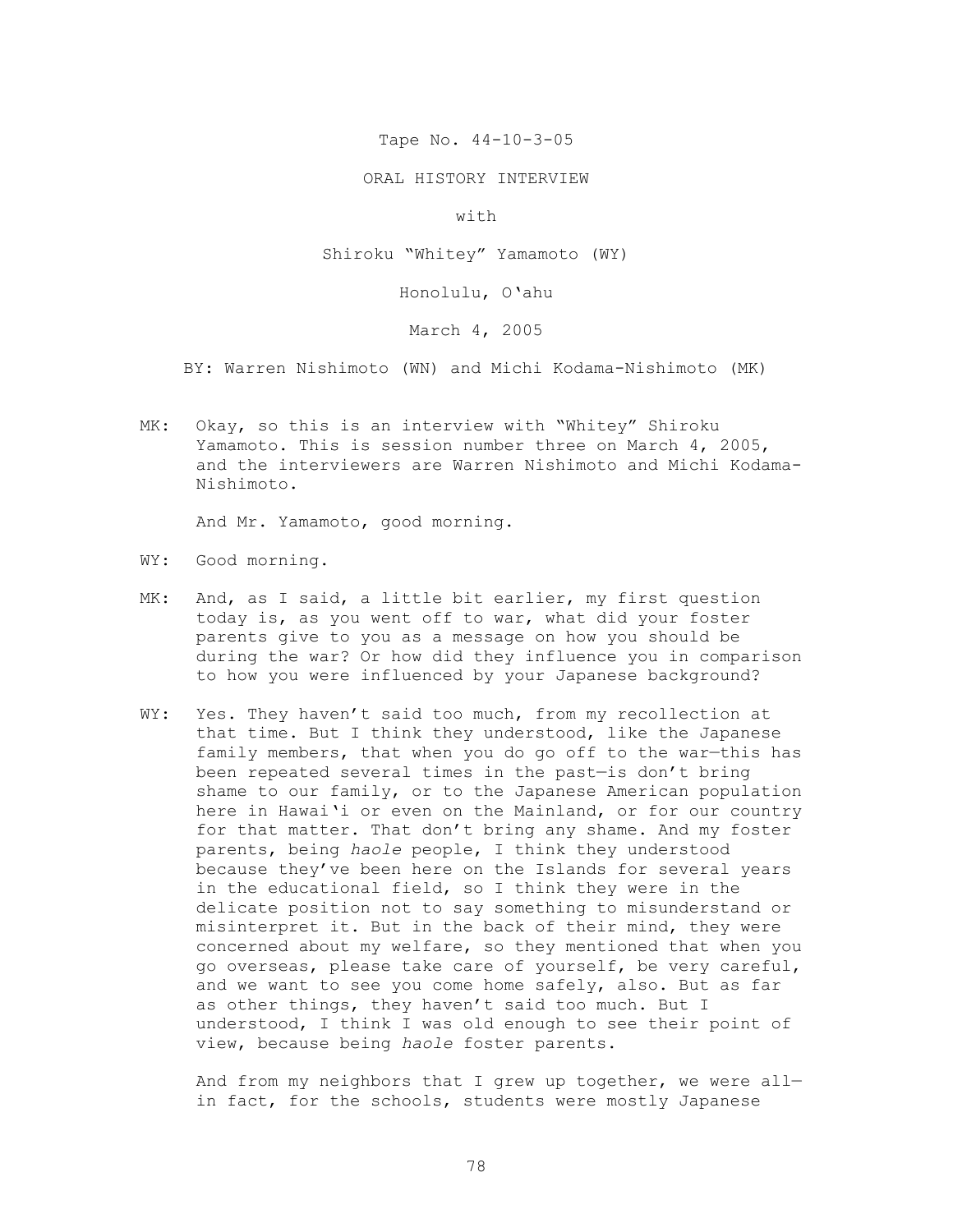Americans. So when some of my classmates joined up with the army, I took different angles to find what the best feeling that I created for myself. So, I felt, I think it was a duty to go. The rightful thing to do is to join up, volunteer, and go join the army.

- MK: And, you know, I guess you came back safely, as your foster parents had hoped.
- WY: Yes.
- MK: And you returned to the Islands in about January 1946.
- WY: Yes.
- MK: And when you came back, you came back to Leilehua High School. How was that for you?
- WY: It was a happy occasion, like the rest of the boys, to be home again. And, of course, I came back with the rest of the boys just before New Year's, or just about Christmastime. From Europe, across the country, and we landed here in Honolulu just before Christmas. So, being holiday season, and the boys are all jubilant about being at home, and Christmas, so they just said whenever you check in, just take your days off till after New Year, you come back to Fort Kam[ehameha], where we were assigned. And when we came back after the holidays, on January 3, I was discharged officially. And the reason why I was returned to Leilehua instead of Big Island, is because my foster parents were assigned to Leilehua High School as a school principal. So that's where I came back to. And I started on my education in high school. The nice part about the Board of Education, they gave us one year of credit for being in the service. For the boys, some like myself, we didn't finish high school, but they gave us one-year credit in high school education. So, in my position, I was in the eleventh grade because I left school when I was [tenth grade] to take care of my dad when he was really sick before the war. And that time before I got into the army, I was working already, instead of going back to school. Then I joined the army, more interrupted that way. So I went back to high school to finish up the high school education. But then I was more like transferred to senior class, so I was able to finish the senior class as a high school graduate in June.
- MK: And when you came back to school, what kind of adjustment was it for you? You know, having come back from the war and having been out of school for so long?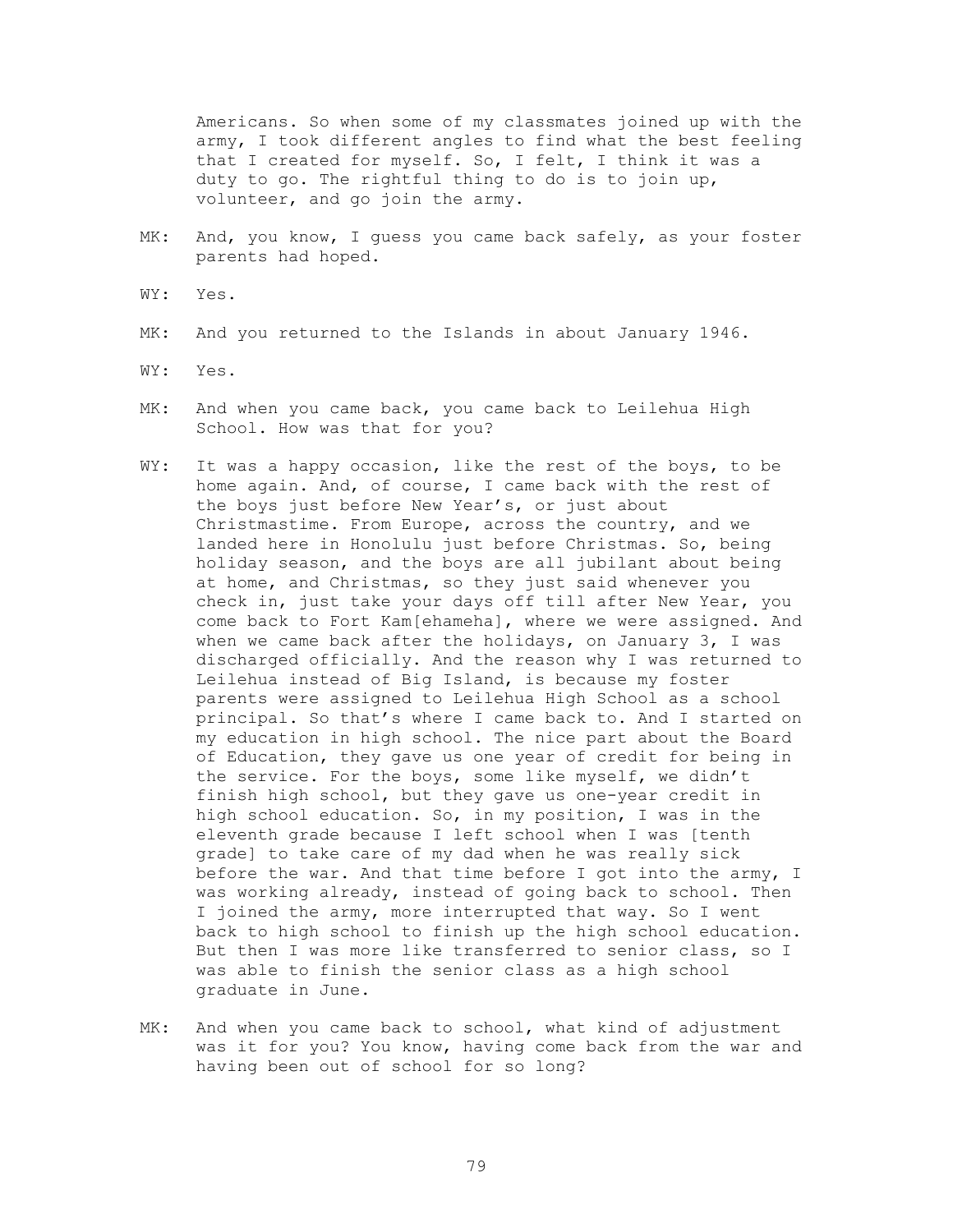- WY: That's right, it was kind of difficult for me to get back in the wagon again, to have the feeling of doing a lot of serious studies. But it took a little time to get to it, because I was able to complete the school, senior class school.
- MK: And also, being an older young man at that time, how were your relations with these younger students?
- WY: I haven't got too close to them. I quess the other students realized that I was a couple of years older and being a veteran coming back to school, so I feel as if probably they were reluctant to associate with me. And, of course, I would usually hang around the office because there's nobody else about my age, talking to the school administrators or the clerks that were about my age, or older. And they wanted to know more about the war situation in Europe and want to ask questions, which I kind of reluctantly said too much about it. And I don't think I want to repeat those things as a veteran. And I guess they understood.
- MK: And, in those days, about how many of you were there at Leilehua who had returned from the war?
- WY: I don't think any other veterans were in high school at the time, Leilehua. I think I was the only one. Because the boys, my classmates from Laupähoehoe High School, they were already seniors at that time. And since I didn't finish Laupähoehoe High School, and, like I mention again, I left the school at tenth grade, so those boys already finished their high school education. If they got their one-year credit for it, that's automatically they got their high school diploma.
- MK: And then after you graduated in 1946, what did you do?
- WY: We took a trip to the Mainland during the summer before I started at Stout Institute in Menominee, Wisconsin. And when September came, I enrolled in Stout Institute and went for one semester and decided, well, this is not for me. And I left Stout Institute.
- MK: And while you were at Stout Institute, what were you studying?
- WY: Stout Institute is an industrial arts school. At that time it was a private institution, it wasn't under the state of Wisconsin. And we had an enrollment of about eight hundred students, and mostly was veterans. In fact, there was a big influx of the veterans going to universities and other schools. So it was mostly eight hundred people. Of course, today I understand they got about four thousand, five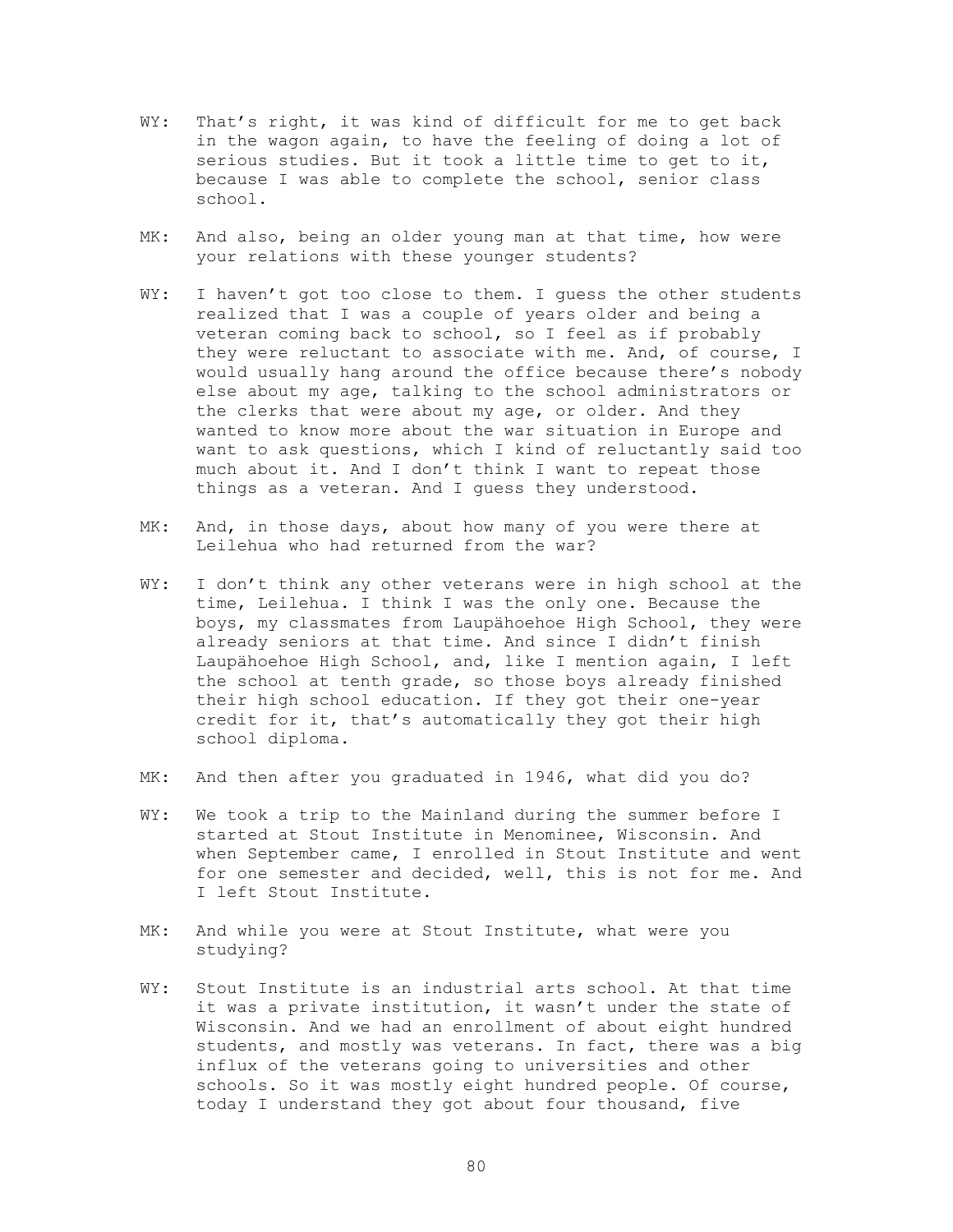thousand students because the state took over the institution. They're run by the state of Wisconsin.

- MK: How did it come about that you ended up going to Stout Institute in the first place?
- WY: Well, I was more mechanically minded and Stout Institute. . . . When I was going to Laupähoehoe High School, we had a shop teacher—carpentry class—by the name of Mr. Spinola, and he's from Hilo. And, those days, to be a high school industrial art teacher, was mostly—well, shop teachers, as far I know—and carpentry is involved. Most of the high schools. So, that's what I figured would be kind of interesting, with my foster parents being educators. So, just to satisfy them, that probably I'd continue with their traditional occupation. But when it comes down to reality, I guess that wasn't for me, so I left Stout Institute.

And I had almost four years of GI Bill of Rights educational benefit. So without disposing that, I went over to Minneapolis, St. Paul Veterans Administration (VA) to take aptitude tests. (Telephone rings.) I'm sorry, that's okay. And the result of that aptitude tests came about, is that what I best qualified for was commercial art or mechanical skills in small things. And they asked me if I want to get involved in any of those two, they would correspond with schools that will teach you artistic commercial art or anything in that line, or some precision. And they recommended I should try watch repairing because that's a very small precision mechanical work that I'm well qualified, according to their tests. But when they corresponded with different watchmaking institutions like Elgin, Waltham, Bradley Tech, and couple other places, but they were all filled for the next two years, so they won't be able to accommodate me immediately. And they came across one down in Missouri where Jimmy Dale, he was the owner of a watch-repairing school for the State of Missouri. But they had such a small group of students, only about eight or so, this only for the state of Missouri, so the VA [Veterans Administration] encouraged him to expand the school so the veterans can apply, and start training those veterans as watch repairing. At that time, when I first went down, we started off with a class of about eight, nine, ten of us, but it was located above the grocery store in a small makeshift class. Everybody built their own wooden bench, and that's all you required for watch repairing. But the Veterans Administration furnished the textbooks, the tools, and the test equipments, and everything for the benefit of the veterans. And that, you get to retain or keep it for yourself. That was nice about it. But as the enrollment started to trickle in, so we were out of room. And they worked out with the Veterans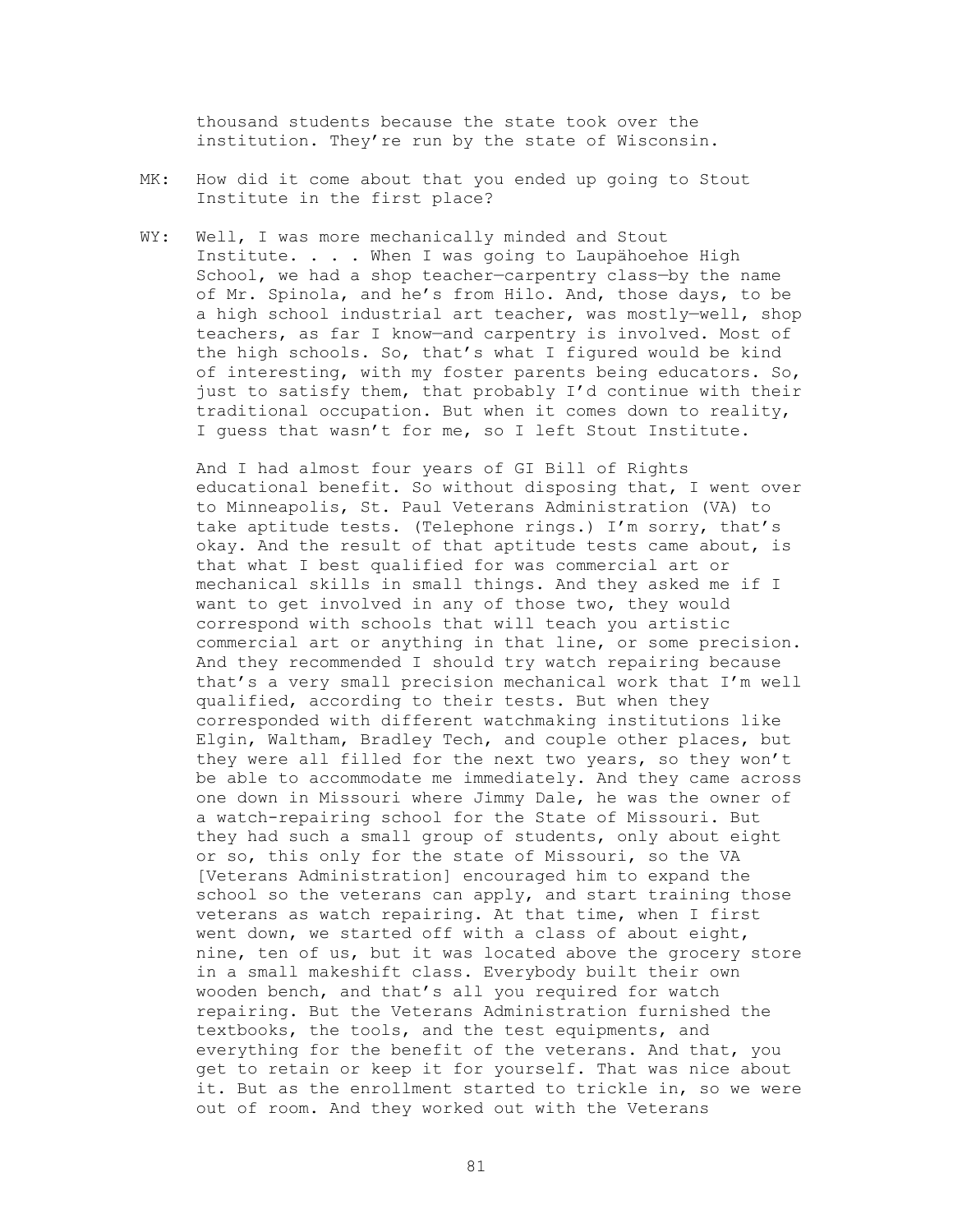Administration and Jimmy Dale, where they had the national guard armory, about a mile out of the town of Albany, Missouri—and it still is in existence. And by the time I left the watch-repairing school, that was about year and half after going to school, we had an enrollment of about one hundred three students and four instructors teaching us. And in that class, they had three ladies taking up watch repairing, too. That was something unusual, but that's all right, they're capable of doing it, too.

So after finishing graduating from the watch-repairing school, I went back up to Stout Institute where Mr. Nelson Anshus had a jewelry store. And, of course, when I left, Mr. Anshus asked for me to come back and work for him, which I did. And Mr. Anshus has very nice family members, and they really accommodated the island boys. Because they understand we're so far away from Hawai'i, we won't be able to go home for Christmas vacation, so they entertained the island boys a lot, and they were very nice people. So I worked for him for about three months. Yet there was lots of GI Bill of Right[s] privileges, so I told Mr. Anshus and they encouraged me also, "Yes, if you're in this field, try and take up some other courses in line of the jewelry field."

So, I went back to Minneapolis at the Veterans Administration to get some advice and information where there's any schools that can teach about jewelry manufacturing, stone setting of the jewelry. So they said there's one over in Newcastle, Pennsylvania. So I went over there after corresponding with them. They were able to accommodate all the veterans, and most of it was all veterans that applied for it. So, I used up all my GI Bill of Rights at that school. That took me almost couple of years, so I learned jewelry manufacturing, stone setting, and also they had an engraving class. The instructor was Walter Phelan. He was an outstanding hand-engraving instructor.

So, after that was done, I returned back to St. Paul, Minnesota, and worked for Lawson and Jensen diamond wholesalers for about three months. I was gone from Hawai'i almost four years, and this was in January, I decided this cold climate is getting to be a little too cold (chuckles) for me, so I returned to the Islands, thinking that I would probably open up a jewelry store myself.

MK: Before we get into your return to the Islands, I want to move back a little bit and ask you about the time you were on the Mainland getting all this training. When you first started your training at Stout Institute, and then later on went to Albany, Missouri, and later on you went to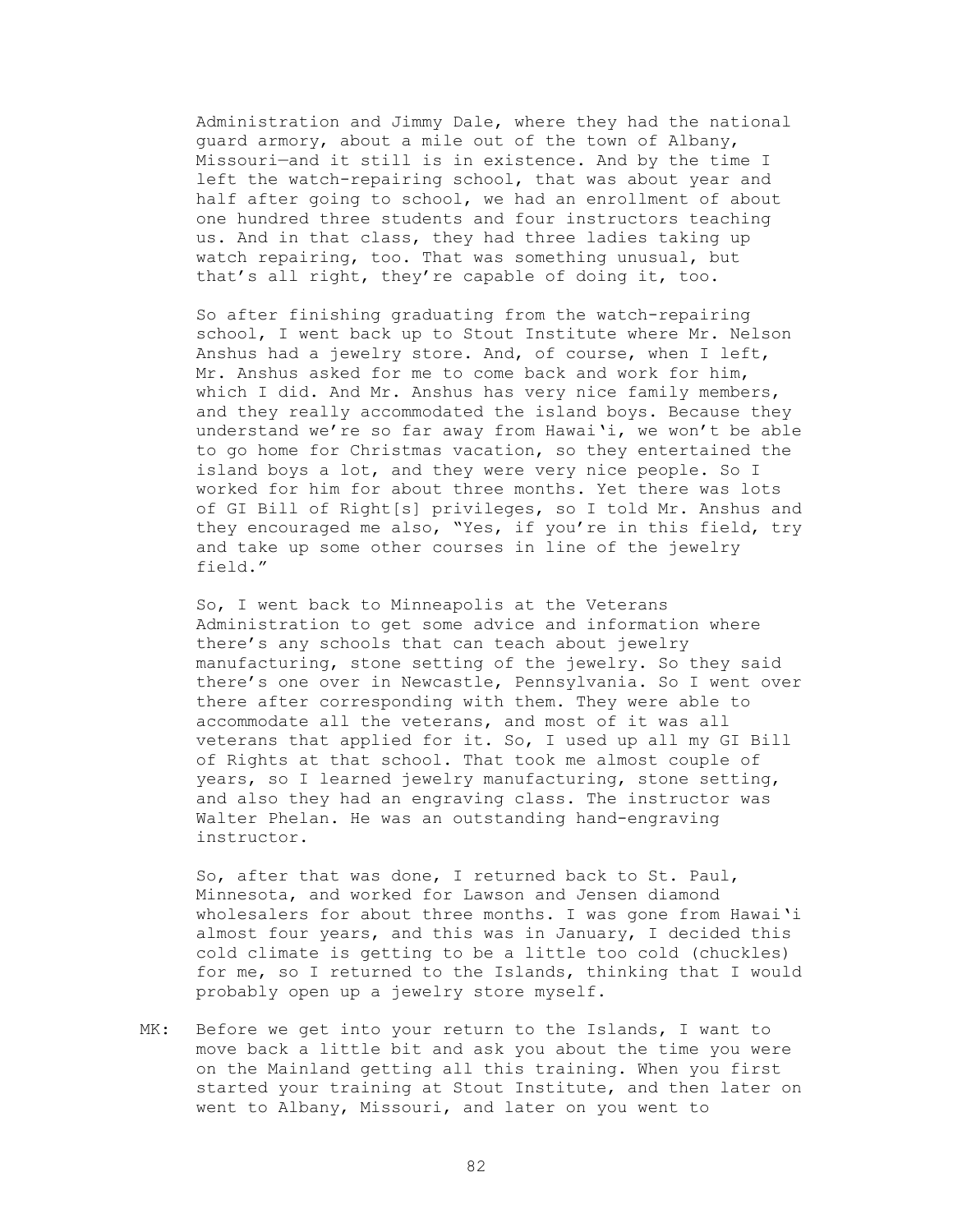Newcastle, Pennsylvania. I'm wondering, during all that time, how were you received and treated as a Japanese American so soon after the war?

WY: Well, among the veterans, it's no problem, they understood. After explaining our situation, and what they went through the war also, so they were very sympathetic toward me. And, of course, in Newcastle, we had another Hawai'i boy, Onouye, from Community [Jewelry Company] here in town, they opened up a jewelry store. So he took up the same courses as I did. But the people there are very nice, too. And I stayed in a home—an elderly *haole* couple, they were formerly retired farmers so they were very nice, and we socialized and we had our fun.

 But I kept myself busy. After going to school, I had free time so I worked at the Castleton Hotel as a pots and pans, what you call, occupation? (Chuckles) Because my experience with KP [kitchen patrol] duty in the army, that I'm well qualified (chuckles). Then, after that was done, they promoted me to be a dishwasher (chuckles). Of course, there's a pay increase.

- WN: You got promoted to dishwasher, but what were you before that?
- WY: A pots and pan. Yes. When the chef do a lot of cooking, to clean the pots and pans. They pass it over to me to clean it up so they . . .
- WN: Dishwasher was like a promotion?
- WY: Yeah, more like it.

(Laughter)

 But there's a lot of hard work on that dishwashing. Of course, it's all done by machinery, automatic. But when they have a banquet like that, oh gosh, you have to work hard and fast. But the dishwashing machine took care of all that, but I had two other ladies to help along with it, so we got it all done at night. But it was nice to be in that kitchen, because you have the privilege to eat—in the bakery section, the ladies were nice. They'd say, "Oh, Whitey, if you want to have some dessert, pies or cake, help yourself."

 And then like the cook, his name was Bob, he was a Polish fellow, and he told me, "If you want to drink milk, just go inside the walk-in icebox and help yourself with the drink."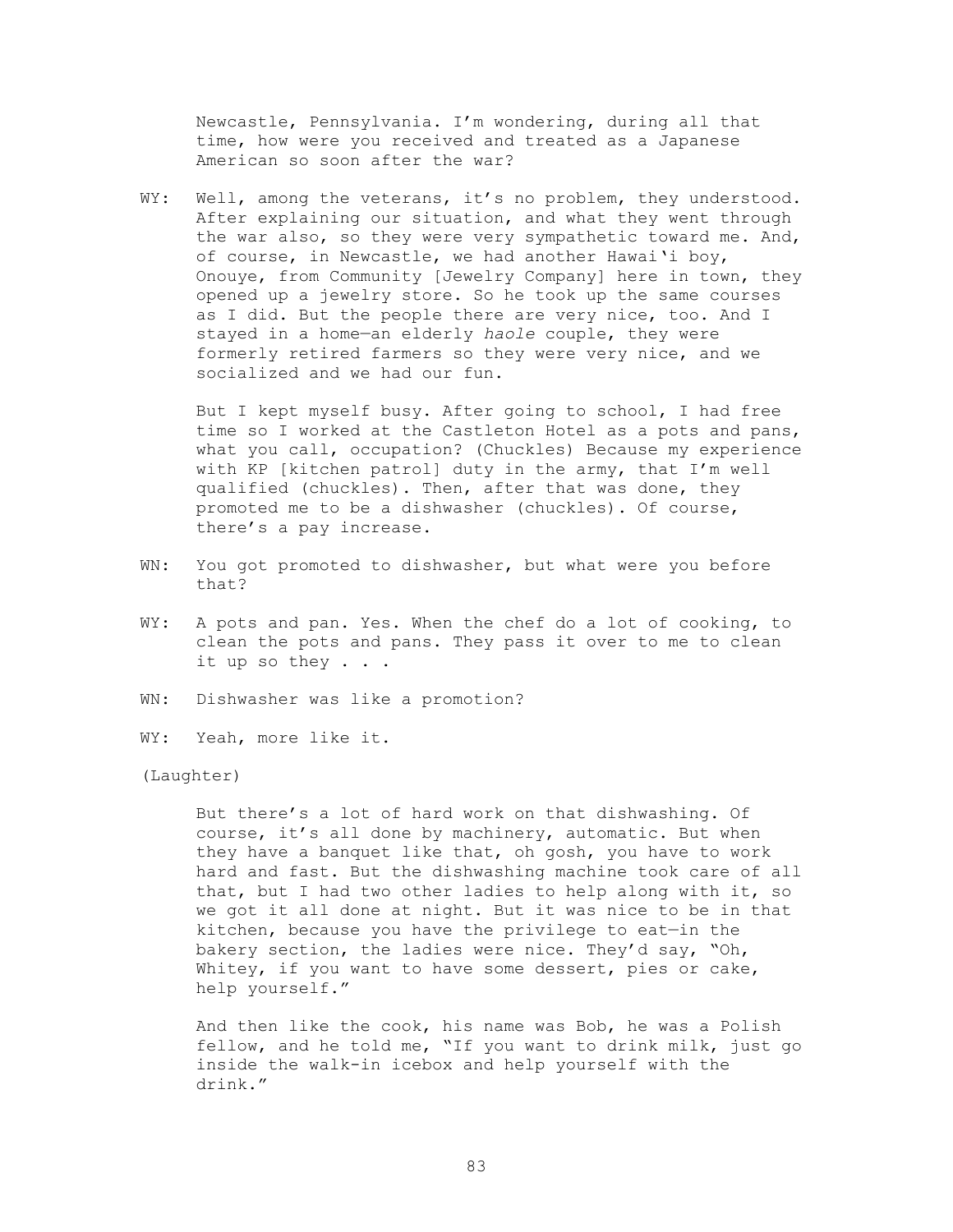I guess I was doing my good job, so I guess to continue with my good job, he gave me the privilege (chuckles) to take advantage of that.

- MK: And then where was this hotel?
- WY: In Newcastle, Pennsylvania. So I was pretty well occupied till about nine, ten o'clock at night. So after school at three o'clock, I went down, got my free meals, then do the work, and help the janitor to clean the kitchen, also. There was a colored fellow, he was very efficient person. I learned something about how to use a mop and get it well done, you know, cleaning up the kitchen. He was a hardworking fellow.
- MK: And then I'm curious, you talk about GI Bill benefits, how much were you getting from the government under the GI Bill?
- WY: Gosh, I don't know how much I was getting, but a lot better than when I was going through the war. Because they furnish the schooling supplies, the tuitions, and everything. And then they gave you cost of living, I don't know how much it was, probably about fifty dollars or so per month. But just enough so that I can carry on the work.
- WN: Do you remember a lot of paperwork?
- WY: No, there's hardly any paperwork in my education in the trade. Just go to school, do what you could, and the instructors will grade you according to your workmanship.
- WN: Well, no, I meant paperwork to get GI Bill benefits.
- WY: No, we worked together with the Veterans Administration, not with the school, but with the Veterans Administration.
- MK: And then during those years that you were going to school, I think you mentioned that at one time, you also worked after school as a janitor at a Chevrolet dealership?
- WY: Oh, that was down in Albany, Missouri, so it's about the same thing. At the end of the day at school, then I went down to Dolan's Chevrolet garage, or Chevrolet dealers, then I did the janitorial work after the workmen are gone for the day. And weekends, sometimes I do a little extra work to catch up with the work. So that way I was well occupied, instead of sitting idle. Those days we never had TV, so it's a lost cause. You don't know what to do. But we used to get together among the students. We'd talk stories, talk about our studies. So, it was interesting, but we get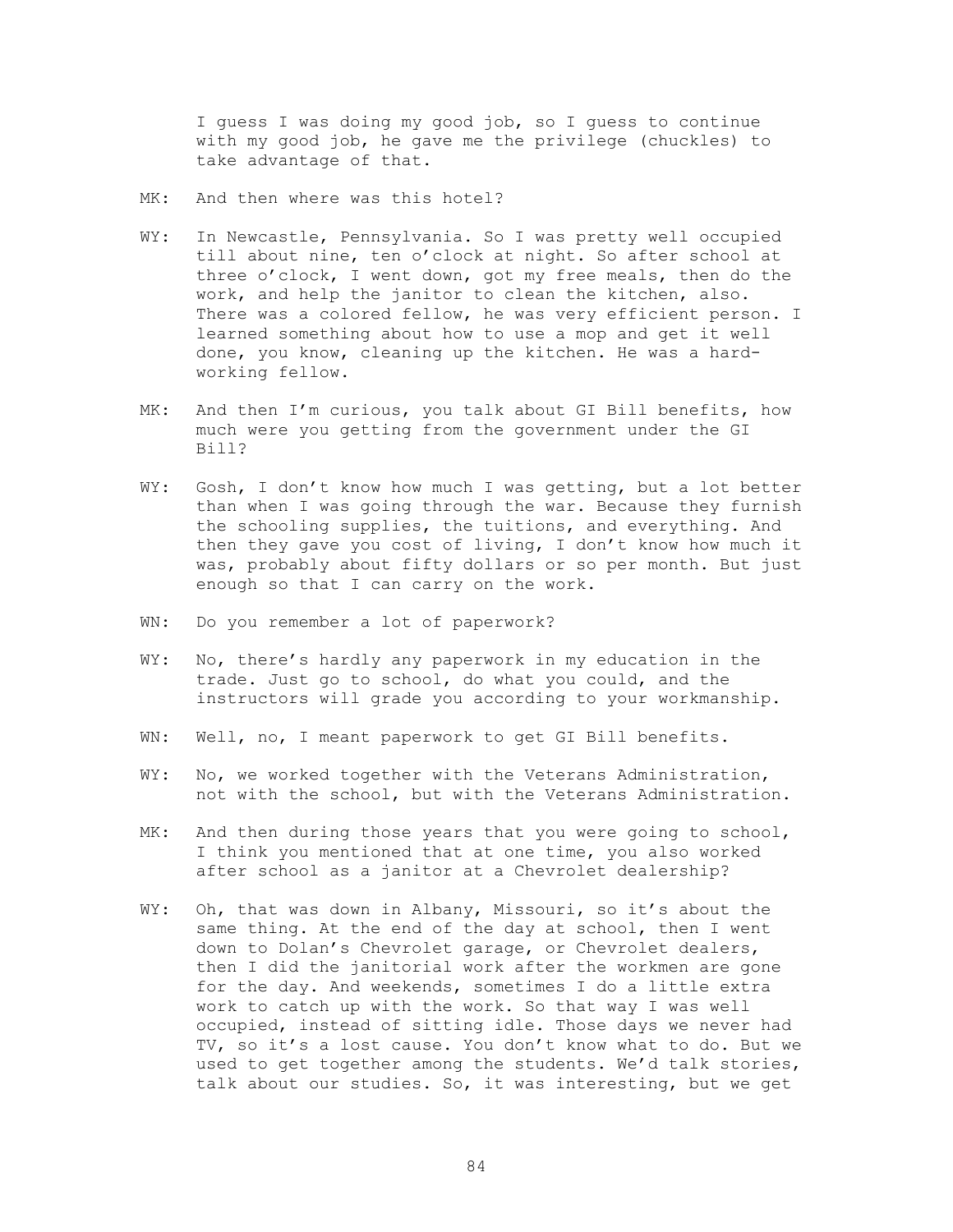too much time on your hands. I'd rather be doing something like that to make a little extra expenses.

- MK: And also, I'm kind of curious, how big was the town of Albany, Missouri?
- WY: Oh, it was very interesting, because Missouri is so remote, the closest town would be St. Joseph, Missouri, southwest of Albany, Missouri. And Albany, Missouri is up on the northwest portion of the state. It's a farming community, so I would say about five thousand population in that community. And the interesting part is that, every Thursday night, all the farmers used to come into town to get their supplies, or equipments, or parts like that. And, of course, they like to get together with their farmers friends and talk stories, or, I guess they're interested about the business of farming. And, of course, being the only Orientals walking down on the street, if I have the time, they would stop and ask questions about me, in a friendly way. The farmers are very nice, and I enjoyed talking with those people, too. For an example, when they ask me, "Where are you from, and how come you spoke English so well?"

 I said, "Well, we have public schools where I come from, in Hawai'i."

So, they asked, "Where is Hawai'i?"

 I guess the farmers are so remote, they're not city people. So I'd say, "You know where Pearl Harbor is?"

"Oh, yes, I know."

"Well, that's where I come from."

 So, that was it. But I enjoyed in the small community, because people were very friendly, nice. And once we get to know them, they say "Hi" to me.

- WN: I'm wondering, was it to your advantage to be a veteran? After the war, being a veteran, did that open up some doors for you?
- WY: Yes, certain instances, yes. Being a veteran, they accommodated a special treatment, I suppose. Because this is still fresh in peoples' mind that you just came out from the war, and they tried to be nice to the boys or help the boys out. So, yes, I had the privilege being a veteran. So even to get a job. . . .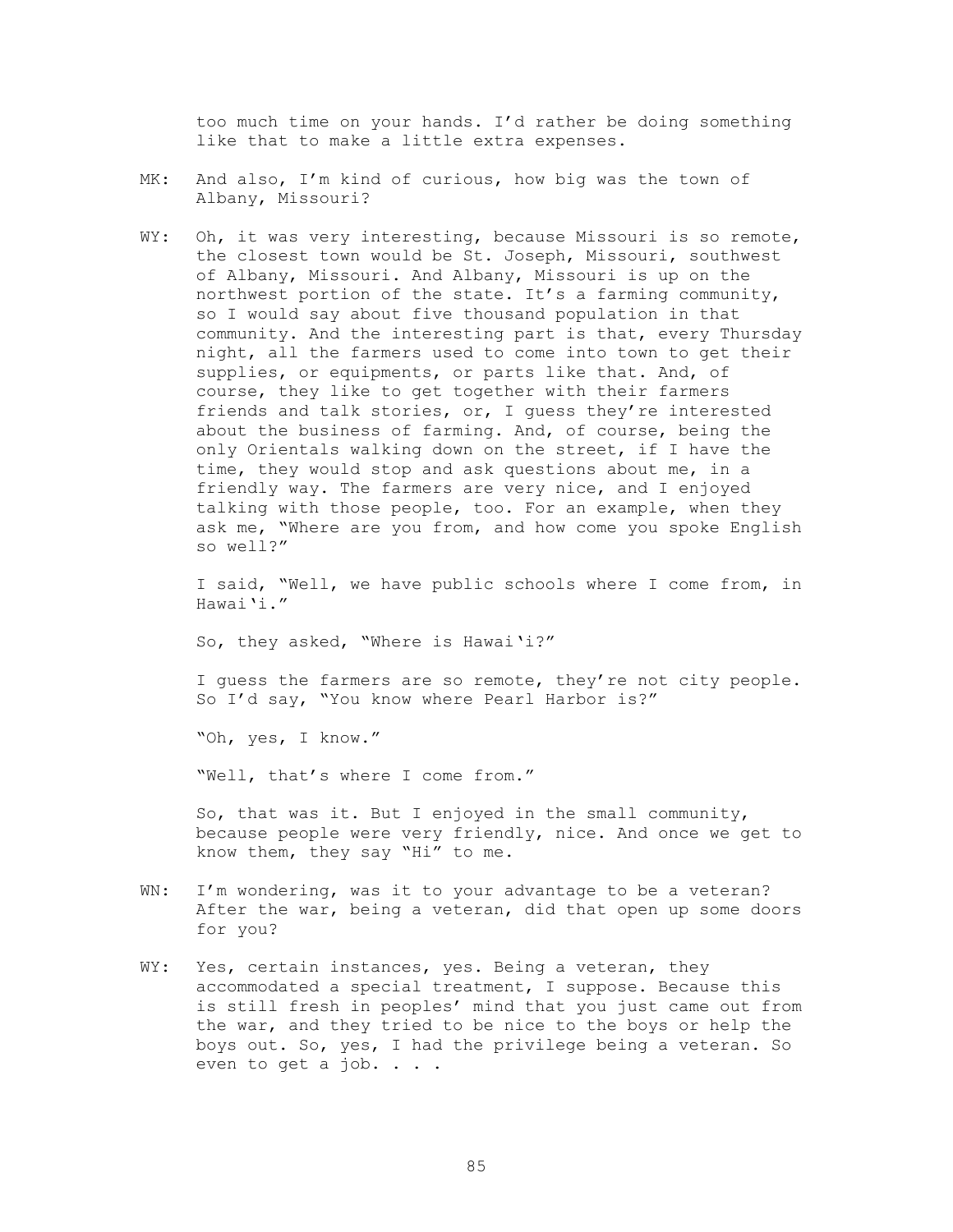Or when I came back to the Islands, thinking that I might open up a jewelry store, but doing some research, there were too many jewelry stores or watch-repairing shops here in town. They were just working ten hours a day, or twelve hours a day to just make a living. I said, I guess this is not my business, why should I have to suffer? Meantime, Hickam Airfield had that advertisement looking for instrument technicians for aircraft work. So I applied for it, and I was taken in—I was surprised—but the reason was that because I had the watch-repairing knowledge, going to school. And, being a veteran, they gave us privilege to sign up. But they accepted me right away. This was back in 1951, when the Korean War started, so they wanted to build up the air force, and they need more aircraft instrument men. But I had no experience about aircraft instrument. I don't think there is any aircraft instrument schools, but I was fortunate they had technicians in the instrument shop at Hickam, and they always have a manual. Any type of work that you do, they have a technical manual that you can learn from. And they tell you how to repair, how to check it, and how to test with the equipments. So that was, I'd say, strictly in the line of precision work and comparable to watch repairing, which is very precision. And the inspectors are very strict in that, and I don't blame them, but if the aircraft instrument is not accurate, probably the poor pilot or the flight crew might end up somewhere else.

- MK: So how long did you work at Hickam?
- WY: I worked for seven years at Hickam Airfield, until the Korean War ceased. And being the least seniority, I was one of the first ones that they discharged from the work. Clarence Au, which is my friend, good friend of mine, we had the least seniority, so we were asked to leave. But at the same time, Lockheed Aircraft Company came to the Islands to open up major overhaul facilities here at Honolulu Airport. And they took over the naval docks, where they did their aircraft major maintenance. And at that time, the docks were not being utilized, so Lockheed came in, and they got the facilities from the navy, so we did most of the work with Lockheed Aircraft. Those aircrafts, it was Lockheed four-engine propeller type, three tail, with a big dome on the back of the fuselage, on the top of it, and that was all radar equipments. And we were in that Cold War period, and we were concerned with the Russians coming . . .

END OF SIDE ONE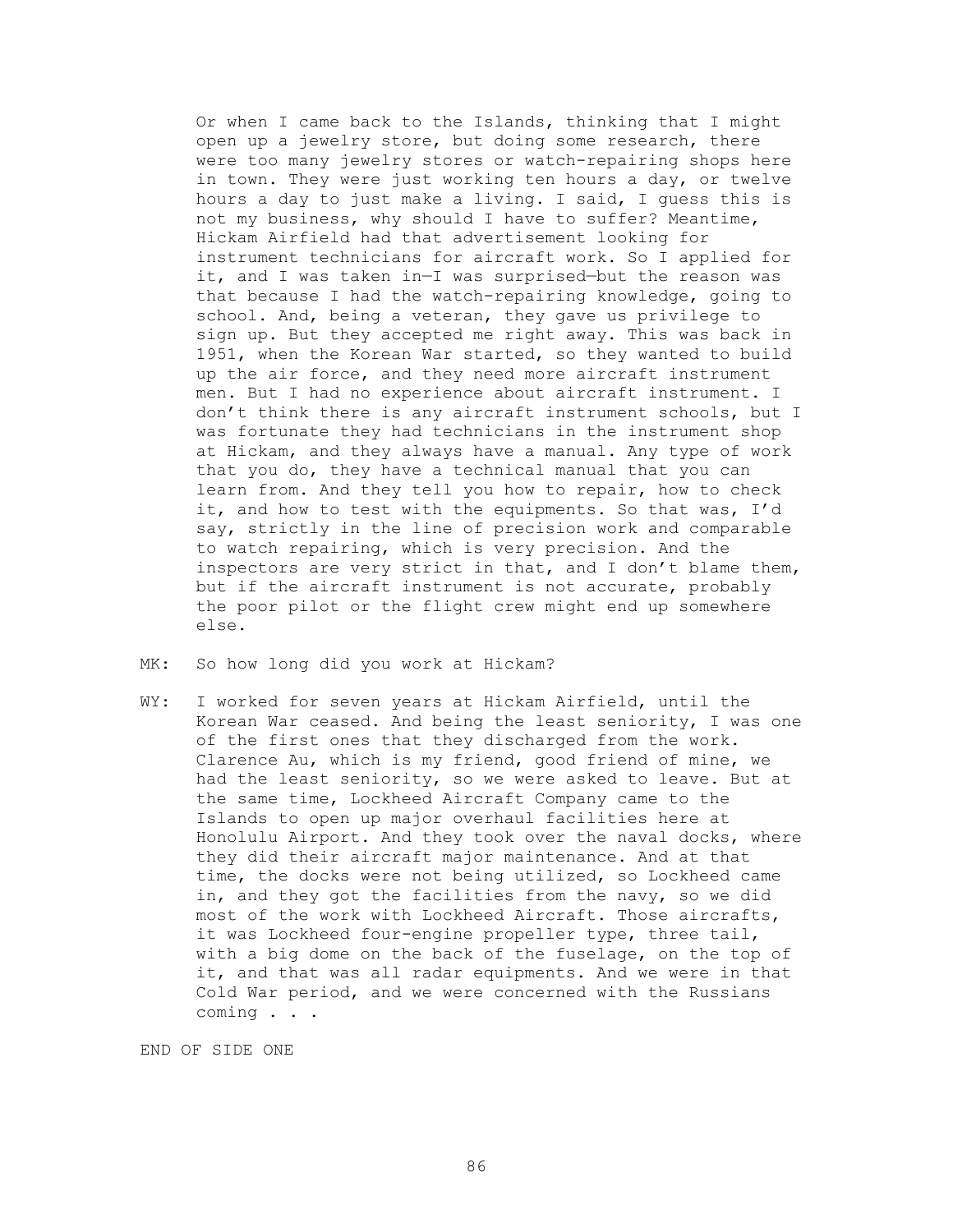#### SIDE TWO

 . . . across the Pacific. And, of course, this is probably confidential, but now it could be past that stage, but their mission was to fly between Guam and up to the Alaska Aleutian Islands as a frontline surveillance duty. And Guam was the base for it. But all the major work that needs to be done on the aircraft, they would fly the aircraft to Honolulu, and all the major work is done. So aircraft instrument is one of them. Besides that, other things like radio communication, accessories, engine buildup, working on the aircraft, sheet metals, all those things, so it's a major overhaul facility down at Honolulu Airport. So I was with Lockheed Aircraft for seven years, too, when the mission was ceased or ended.

- MK: I'm curious, were there other veterans who were also employed by Hickam and Lockheed in those days . . .
- WY: Yes, lots of them. A lot of veterans.
- MK: Had many of them gotten their training like you under the GI Bill?
- WY: No, because it comes to aircraft, by working on the job training more so, let's put it that way, they gained experience. But like engine buildup on the aircraft, hydraulic systems, sheet metals like that, I guess they go to schools. Like vocational school was teaching sheet metal things. Probably they may have had engine buildup, aviation classes over at Honolulu vocational schools. But aircraft instruments, no, we don't have it. That's one difficult thing.
- MK: And then after Lockheed, what did you do?
- WY: Well, fortunately, I was able to work for Aloha Airlines. Aloha Airlines called to—they realized that Lockheed was closing down—so they naturally, the airlines going to pick the experienced skillful tradesmen. So, I was called by Aloha Airlines if I would like to work for them, I was very fortunate. Andy Yamashiro, he was the head of the maintenance section, so I had an interview by Mr. Yamashiro, and I was accepted with Aloha Airlines. And I worked with the instruments shop, under that condition, for twenty-two years, and that's where I retired.
- MK: And in those twenty-two years, what would you say were like the major changes you saw in your work over those two decades that you worked for Aloha?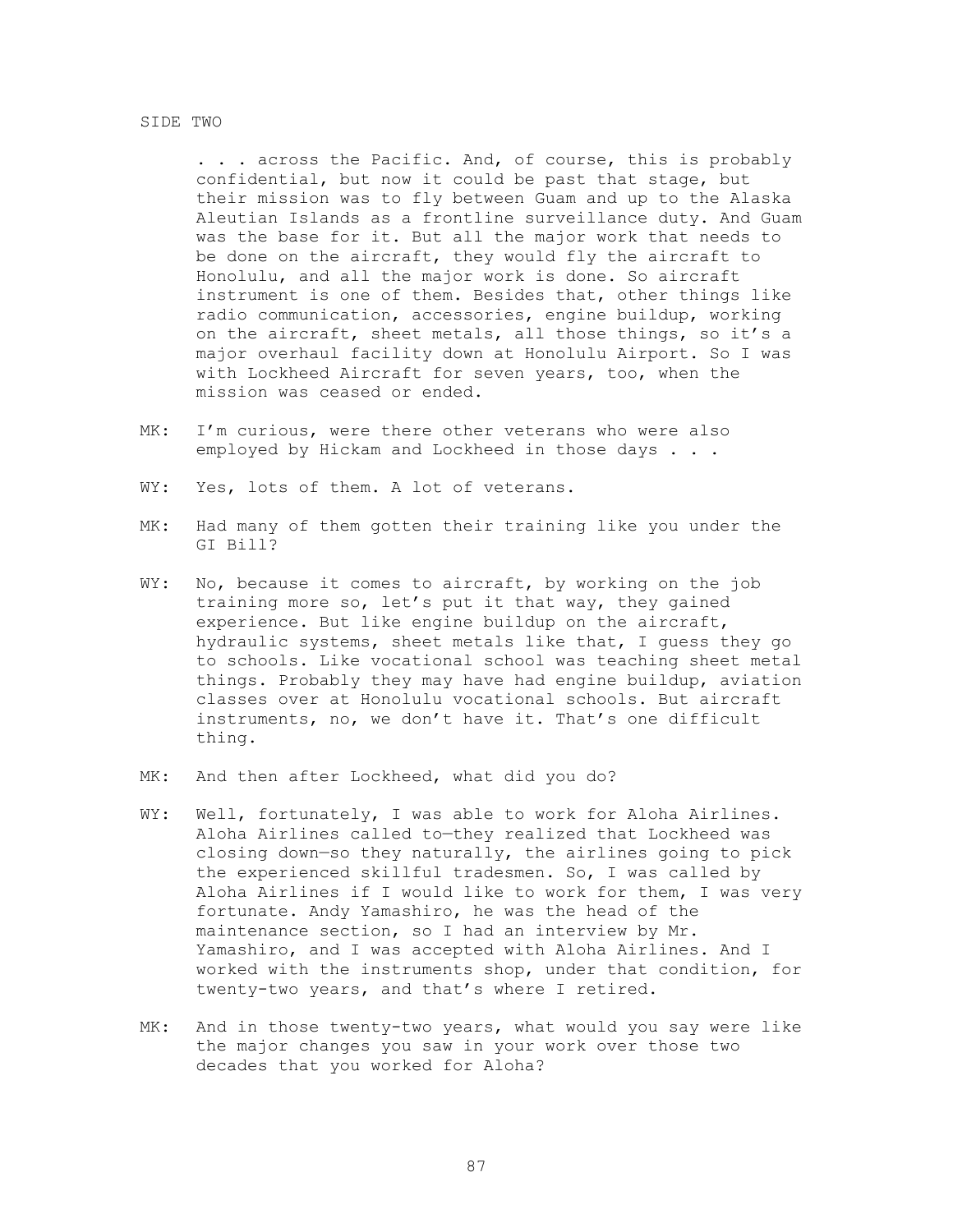WY: Well, there's a lot of changes on the aircraft itself. When I first started working for Aloha, we had the propeller engines. They just phased out the DC-3's, or C-47 in military form. Those were propeller-type aircraft. And they just got the jet combination, propeller and jet combination, I couldn't think of it right now. And not too long after that, it went into a full jet aircraft, and we had that British 111, because Hawaiian [Airlines] came up with Douglas jet, so Aloha had to compete. And they were able to get that BSC or British aircraft 111, and that's how we started.

 But the instrument system have changed a lot, too. In the old days, it was more mechanical instruments, huge compared to what it is today. And today's, when we changed over to jet aircraft, it's mostly avionic type of-electronic typeof aircraft instruments. So all the things are more small, and I can see it helps a lot because the equipment doesn't take up a lot of space in the aircraft, plus it's lighter, and they have better load capacity for the aircraft. They can haul more passengers or more cargo that way. Less of the weight of the equipment.

And, like you take an example, the old time, you take a fuel quantity system on the aircraft, they had the floating type transmitter on the wings of the aircraft. Most of the wings are fuel tanks. And you start off from the very tip of the wing, the have just a small volume of fuel. As you come toward the fuselage of the aircraft, the fuel tanks are larger, so your float transmitter gets larger. You know the toilet tank in the bathroom? They have that floating the old-fashioned time? That's how it looks like, it's the same thing. So, as the fuel is full, the float is up there, but as you use the fuel—the aircraft use the fuel—it drops down to the bottom of the tank. Then the next big tank will take over, and then it goes through the process about two or three tanks. So it tells you the full amount there, and then the third tank will tell you the empty portion of the instrument. That's all mechanical things.

Today, they have just one tube that they call the capacitor unit. That's all. There's no moving parts in it. It's just the fuel itself gives the transmission into the cockpit, and the cockpit gauges just this small, as far as I can think of it. And all your amplifiers and everything in the aircraft indicator, and that small. Before they had the transmission, and then down in the fuselage, they had the amplifier, big box like this, to transmit the signal over to the cockpit. And the cockpit gauge was about this big, and that's it. But today it's all solid state, it's really compact. So all you need is one capacitor, no moving parts,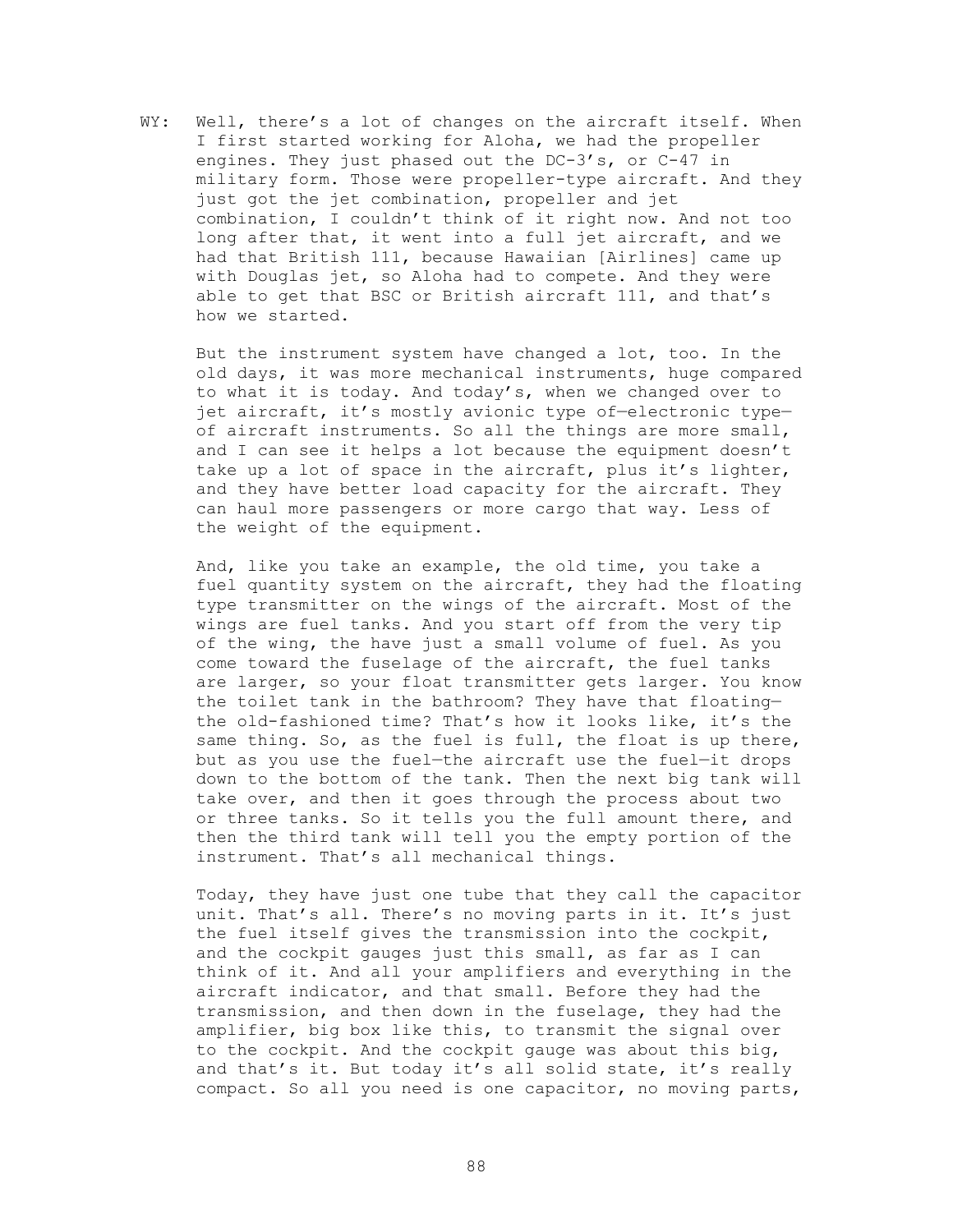and aircraft instruments in the cockpit has that two little items. That's an example for it. Times have changed, yes.

- MK: And so after twenty-two years at Aloha, you retired?
- WY: Retired, yes.
- MK: And I'm going to move you back a little bit and I want to know about your marriage. How did you meet your wife, Amy?
- WY: Oh gosh, that was way back in my school days (chuckles) on the Big Island, yes. I met her down at Laupähoehoe High School. I was transferred from John M. Ross School, intermediate—not intermediate, elementary school—to go to intermediate school down at Laupähoehoe High School. So, I'm one extreme end of the community, and my wife is the other extreme opposite. And where she comes from is called 'O'ökala community, that's 'O'ökala Sugar Company. And where I come from is Laupähoehoe Sugar Company. But that's the extreme end toward Hilo, and she's more toward Honoka'a side. And we go down to Laupähoehoe High School in that district. So that's where I got to know other students from different areas. And one of the attractions was my former wife—I mean my wife (chuckles). But I should have said former students.

```
(Laughter)
```
Oh boy.

# (Laughter)

- MK: Your present wife. So you met Amy in high school.
- WY: Yes, about tenth grade. After tenth grade, yes.
- MK: And what I'm curious about is, before the war, were you still very close before the war?
- WY: Yes. I guess when you're young and you take interest in the opposite sex, (chuckles) I guess they call it what? Puppy love? (Chuckles) But that's really sweet.

# (Laughter)

 So off and on we corresponded, not seriously. And when I came back from the service—we corresponded when I was in the service, too.

MK: How frequently did you folks correspond? During the war years?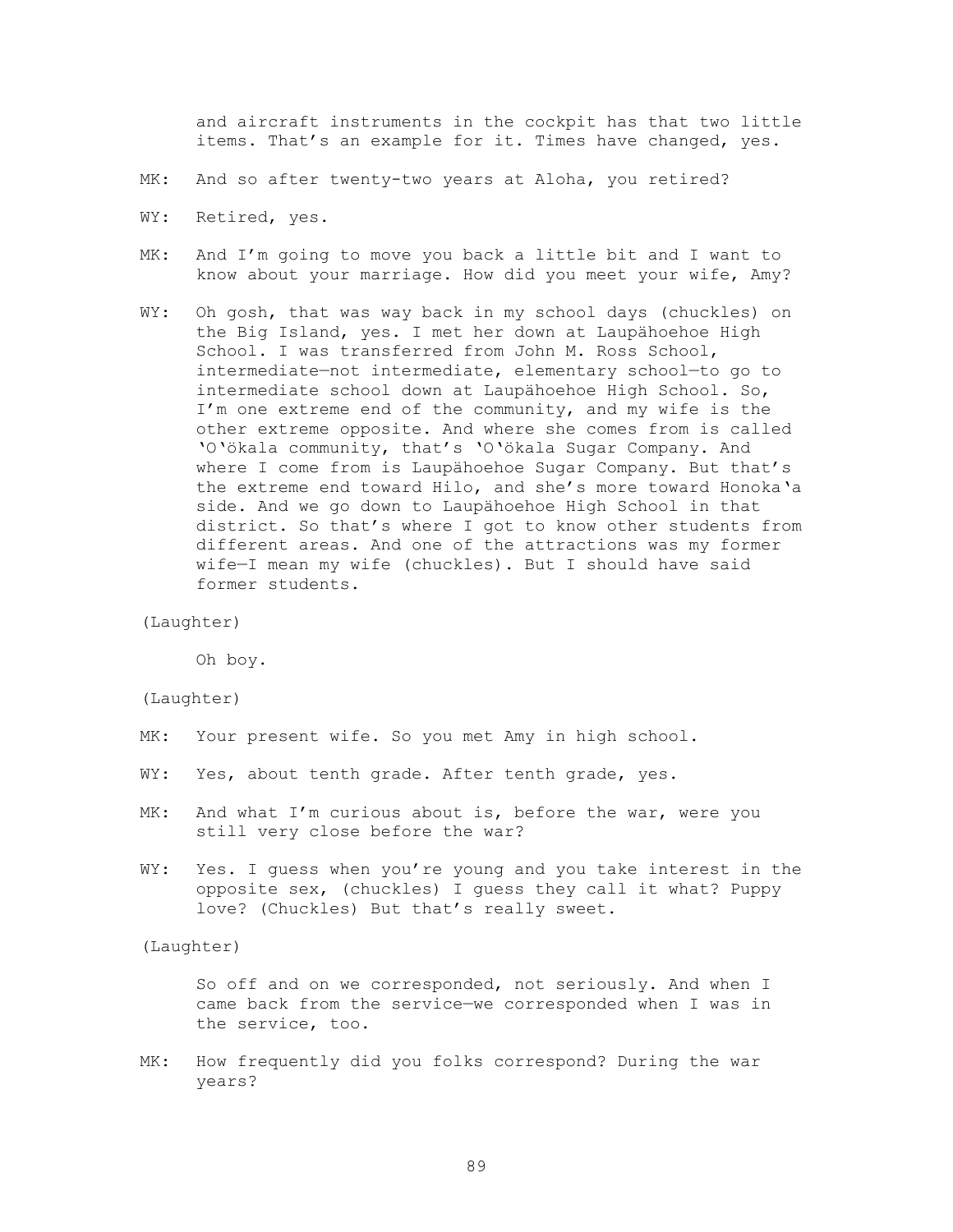- WY: Well, depending on my mood (laughs). But I had my interest in her a lot. Because I suppose she was a very lovely lady, and right now I always tell my wife, "You so *yasashii*, you know, you have a nice clean heart." And being attractive lady, or girl at that time, for me she was attractive, so I wanted to continue with my relationship. So we corresponded during the war. Of course, when I returned from the Mainland on the GI Bill of Rights, we got close to it, and then we finally tied our knots, committed ourselves to live together, and then here we are. We're still about fiftythree years plus of marriage.
- MK: And I think I'll ask some closing questions then. You know, when you look back on the war, how do you think the war has affected your life?
- WY: I have a better understanding about our country, and I think, traveling, we did a lot of traveling, and I came across other people from other countries or while I'm working down at the Army Museum for the past sixteen years after I got my retirement from Aloha Airlines. I met up with a lot of people, and it broadened my outlook. Another thing that helped is the TV program that we have every year, I mean every day. So my life is very worthwhile living. And I always mention to some other people and say I think our generation are very fortunate to see what has taken place in American history, for that matter. It wasn't too long ago, about two hundred years ago or so, our ancestors from the European country came across the country on covered wagons. In the early days, before the Revolutionary War, how our forefathers worked hard for their freedom to better ourselves as a whole to run our country. And also sacrificing to retain that freedom is so precious to me, and I guess to all of us, that I think we should, if we have to go to war to protect our country, I think it's our duty to uphold, no matter how. . . . Like in our case, the Japanese Americans were interned at the relocation camps. That's one unfortunate thing, but still there's a lot of good things that came about. Even the people on the Mainland, Japanese Americans, they sacrificed, they lost a lot of things for—very heavy. But I think we all suffered. But there's a lot of good things that come about, and I think it's more precious. We feel that we have to preserve what we have and protect as much as we can so that future generations, like our forefathers, or our parents told us, "Go to school, learn as much as you can, so that you can better yourself, or for your community, for the country." And I guess we'll be capable of getting along with one another or with another country. So I think my mind has broadened that much, to appreciate what we have today, and preserve it. Just like what our forefathers, or our parents have told us, "Get as much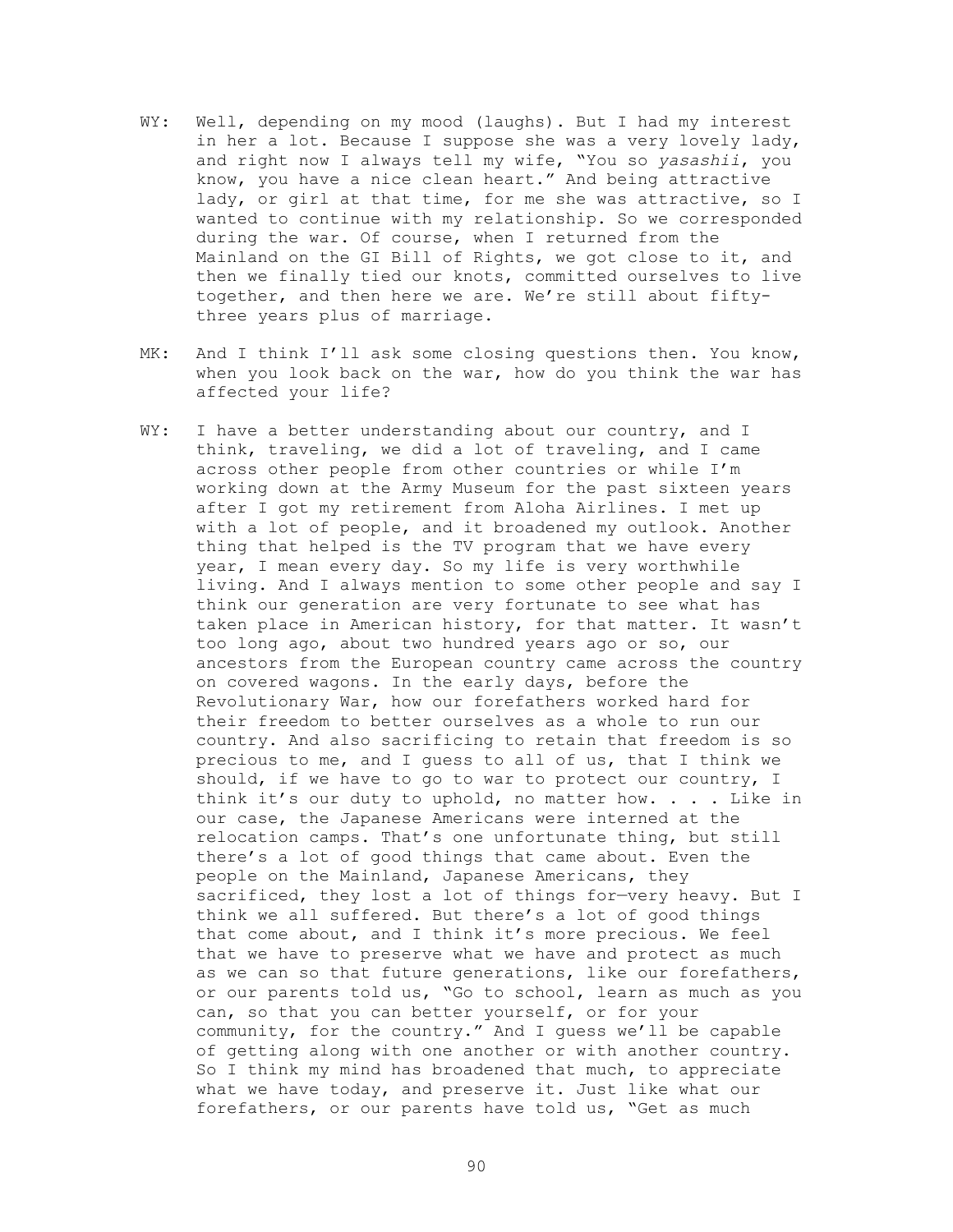education as you can and fulfill your duty for your own community, and for the country itself, too."

And I even come across these visitors from Japan while I'm working down at the Army Museum. I kind of joke around and say, "Oh, we fought against each other, we were enemies one time, but look where you are today. You know, you people are well off. Good thing you fought against America. If you fought against other countries, probably you won't have that privilege as what you have now." But there's a lot of good things that came out from the war. Look, you take the aircrafts, the TV programs you have, and domestic—take appliances, I always tell them, something that's simple for them to understand. You have TV, you have ice box, your washing machine. If it wasn't for the war, I guess all those good things not here. Probably you might be going back to your good old washing by hand, cooking, you don't have microwave oven, or anything like that. So, on that basis, I'd say there's a lot of good things that have taken place. Not for our country, but for everybody throughout the world. Of course, there's a lot of unfortunate things in this world like the third-world countries, but I think our country can help those countries. We may have a lot of controversy among the politicians or the people within our country, but eventually, I think it's going to be a better world than what it was. Yeah, it takes a long hardship where we want to have the other unfortunate people, that they could better themselves by our help. So, I think I am fortunate to see all these things happening.

And like I mentioned about two hundred years ago, with the covered wagon, people came from the old countries to better themselves, but where we are today, we can. . . . Men have landed on the moon, and they're going to the Mars. Probably we might be able to live on those planets just in our lives. So I think we can foresee that our generation—my feeling is that, I think I am one of the fortunate ones to be alive today, to see all these things happening.

- WN: I know you said, when you came back and you were one of the older students at Leilehua, and then you said that they were asking you questions about the war experiences, and you were reluctant to talk about it. And then when we first met, you said that, "*Chee,* I never talked too much about these things before, now I think it's important." Why do you think it's important now to talk about your experiences.
- WY: Yes. I feel as if what we have talked with the interviewers like yourself, you're the second generation or so, and I could see, and from what I had the input from other people, young and old, that history is so important. And realizing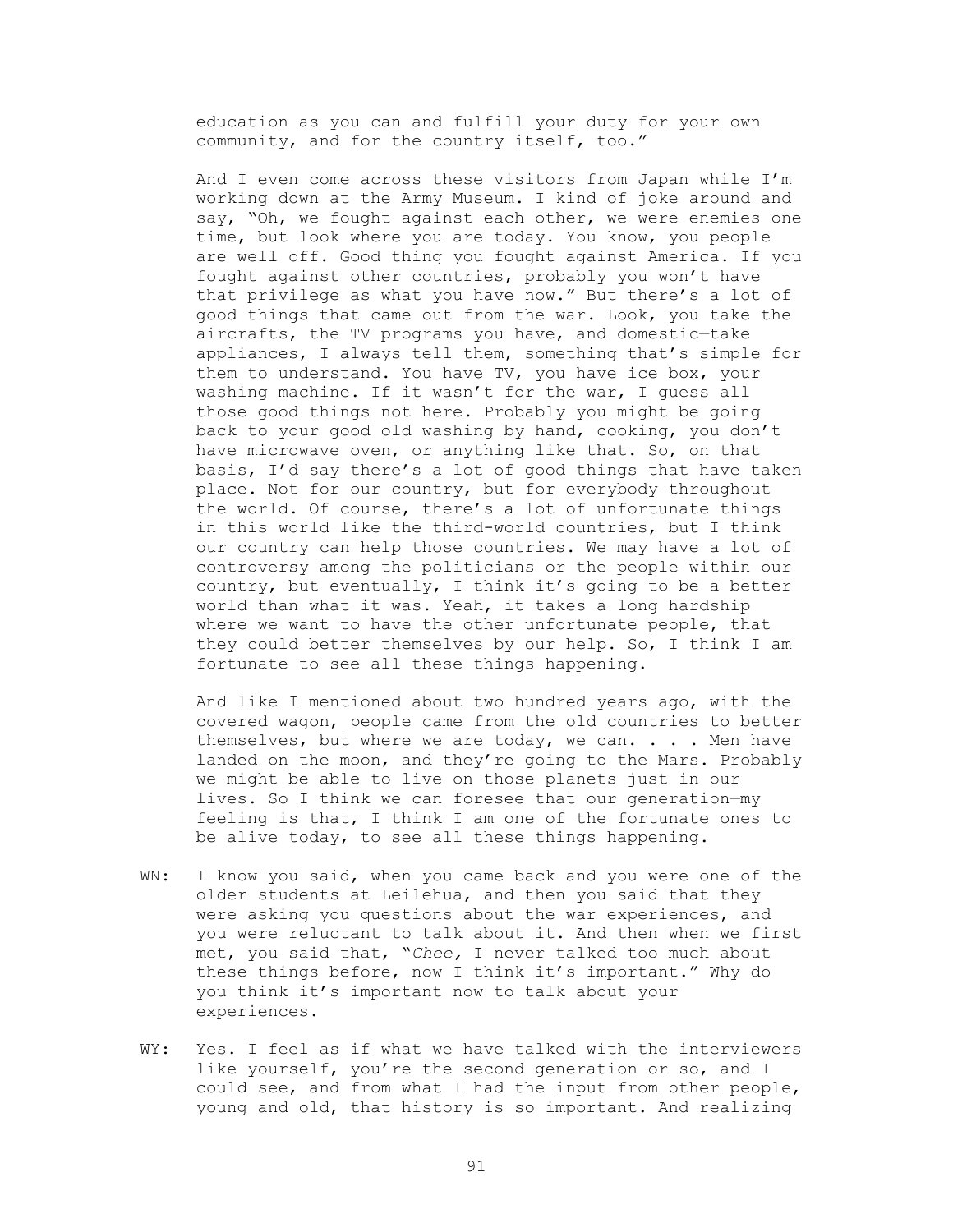that, I said, "Well, why don't I express myself about my feeling of being a veteran and, oh, a personal life." Because the younger generation would like to know. For that matter, *Hawai'i Herald* came out with an article, just yesterday we received that *Hawai'i Herald,* and there was a small article about Mitsuo Akiyama from Hilo. He was a company clerk in our Antitank Company, and the granddaughter wrote an article about her grandfather, Mitsuo Akiyama, and I can see she wished that she could have asked a little bit more about what he went through, and she would like to know about the past generation. So, I feel, I think I'm doing the right thing by contributing whatever you people want to know, to help for the future generation about what we went through. That's why I'm beginning to open up and come out freely. And if there's anything I can contribute, I'd be glad to do that. Because not too many of us going to be alive before too long. And once all of us are gone, it's too late. So I think I should wholeheartedly contribute as much as I can to explain about our experience. I feel that way now.

- WN: We have about five more minutes of tape, is there anything you'd like to say?
- WY: Well, I hope . . .
- WN: You said it all?

## (Laughter)

- WY: I said it all, yes. But I wish some other boys would be glad to contribute some more of their experience, too. And I hope you have all the luck. And I think if the boys see what I have done, and take part in it, this will be a good thing for the future generations, yeah. And you people are working so hard, I congratulate you people for taking your time out and doing all this work, and doing the research, compile all these things for the good of the other younger generations. Congratulations.
- WN: We congratulate you for a life well lived.
- WY: We work both ways.

## (Laughter)

- MK: We thank you, Mr. Yamamoto.
- WY: Yes.